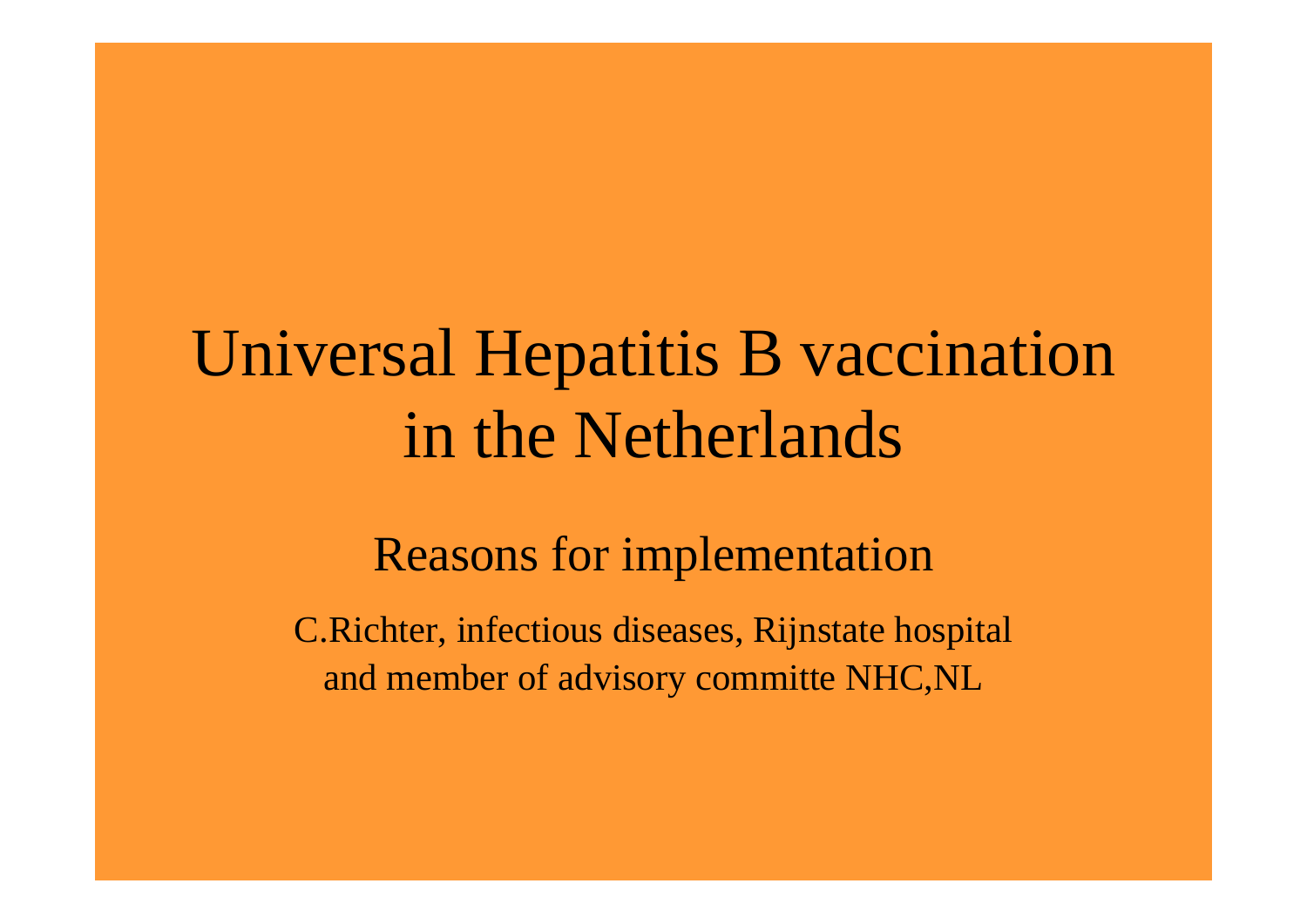#### Impact of hepatitis B

- Two billion people have been exposed
- 500.000-1 million die annually
- 450 million chronically infected
- In Europe 1 million are exposed to HBV each year, 90.000 become chronic carriers
- Accounts for at least 53% of all primary liver cancers, only second to tobacco as leading cause of human cancer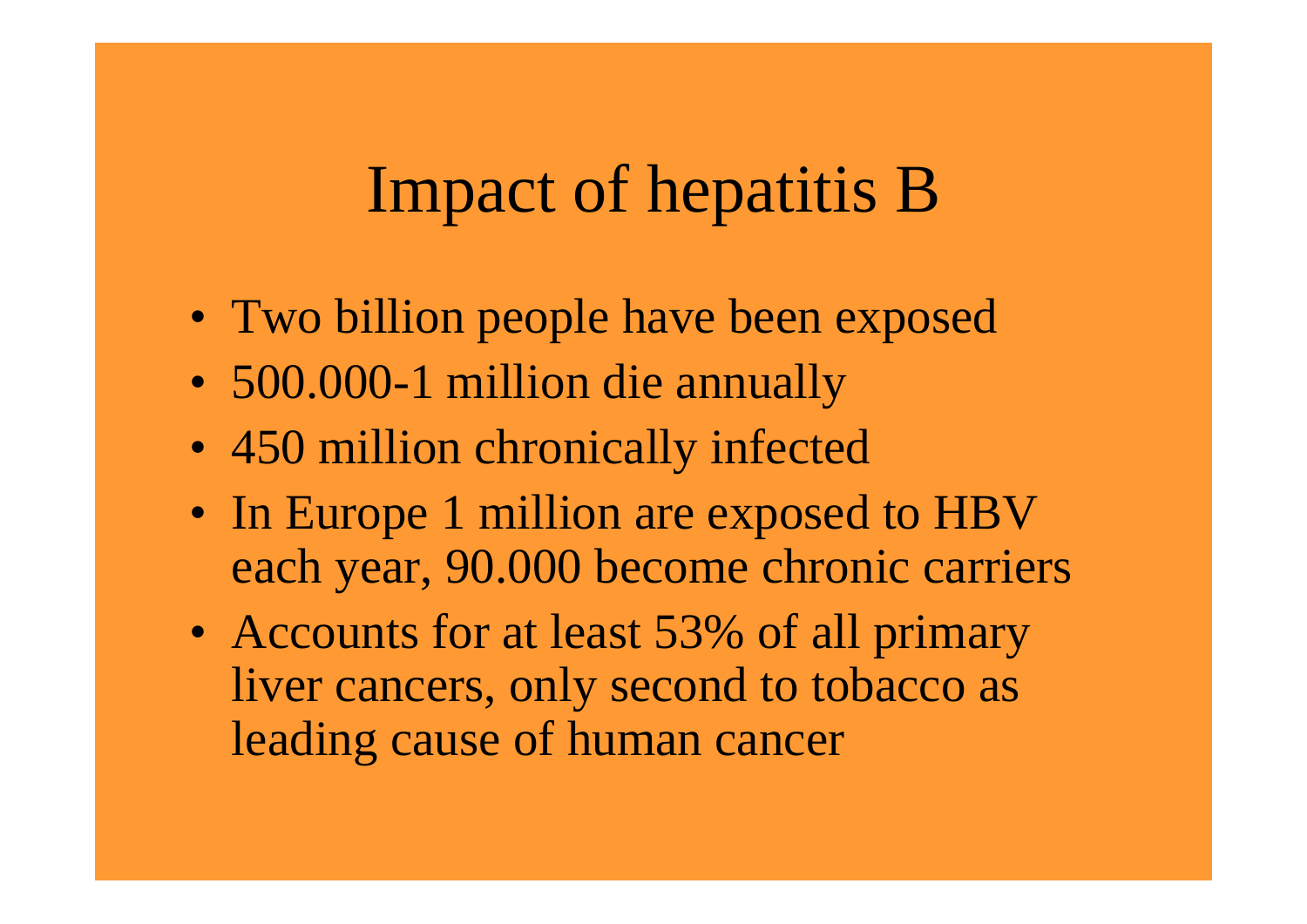Major reasons for implementation universal hepatitis B-vaccination

- Follow WHO recommendation
- Universal vaccination has proven to be effective, can be easily integrated into Dutch immunisation programme
- Risk group- approach has failed, no evidence that it can protect the population
- Morbidity, mortality will decrease (including risk of livercancer)
- Cost-effective over time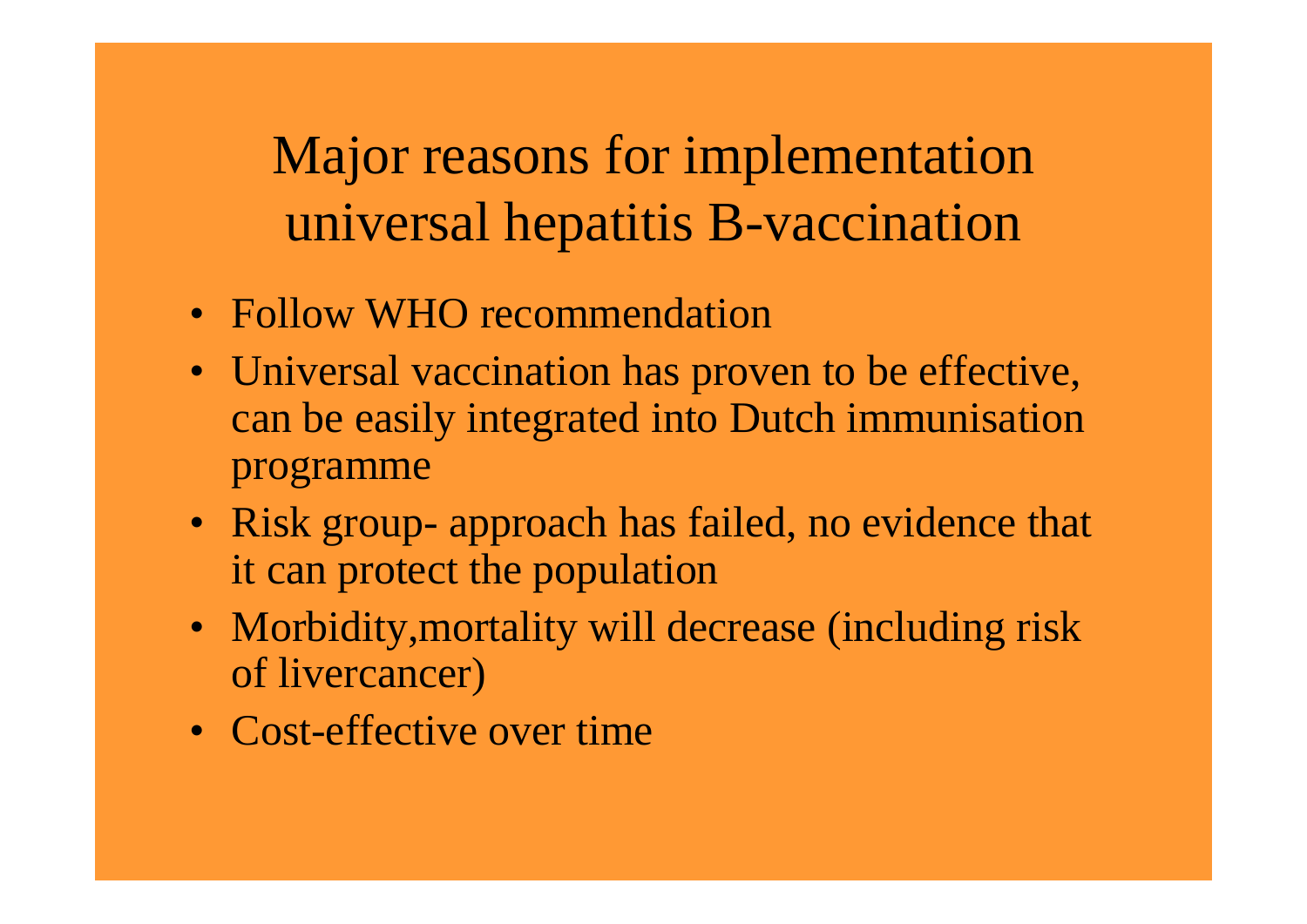WHO recommendations for Universal HBV vaccinations

- 1991: Global Advisory Group of EPI of WHO calls for all countries to add the hepatitis B vaccine to their NIP by 1997
- VHPB report 1995: 75 countries had already official policy to include it in their NIPs
- Spain,Italy,France,Portugal,Germany, Poland, USA,Canada…had included
- Netherlands, Belgium, Greece, Turkey, Switzerland seriously considered
- Great Britain, Ireland and Scandinavian countries not convinced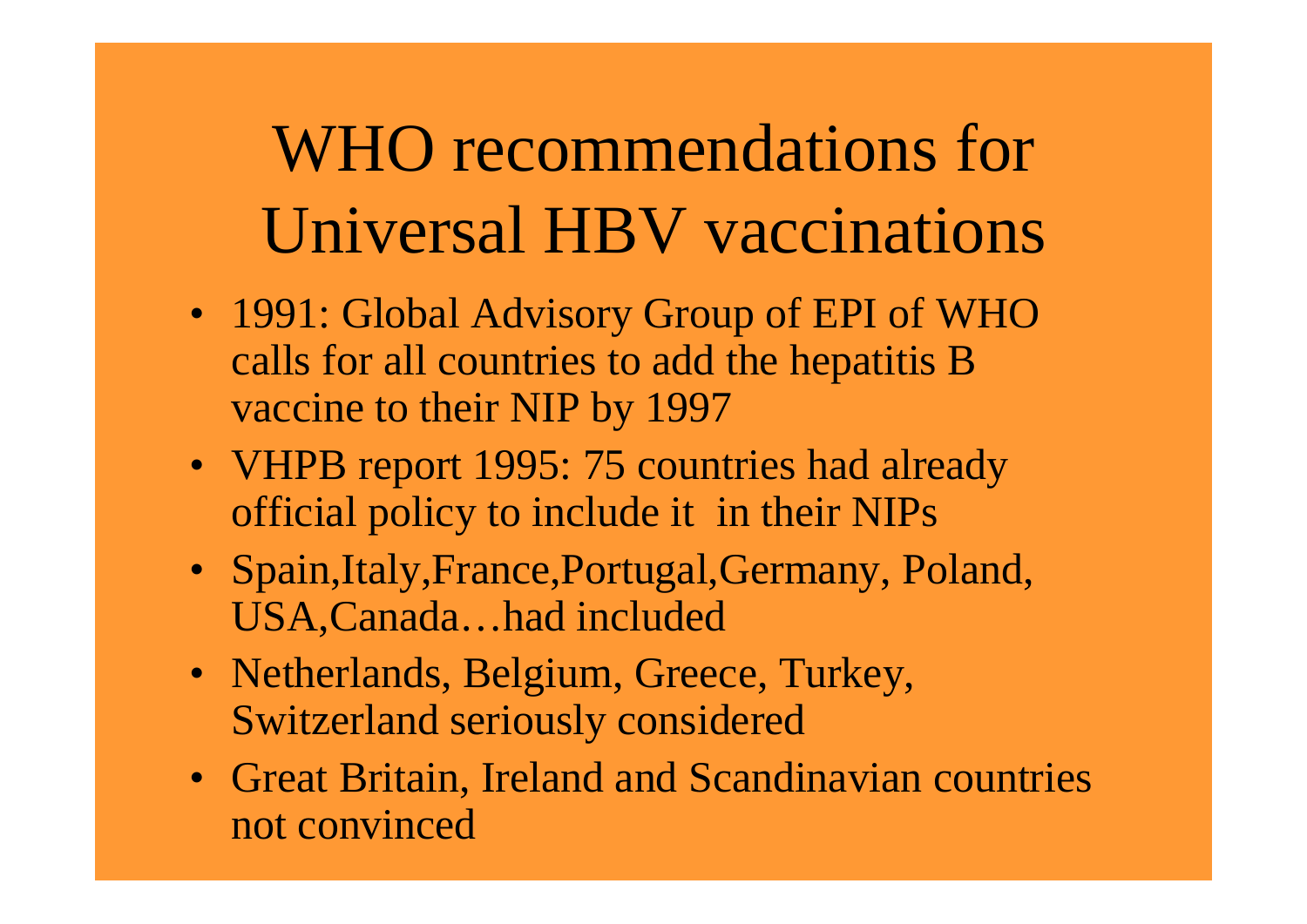#### What is the situation now?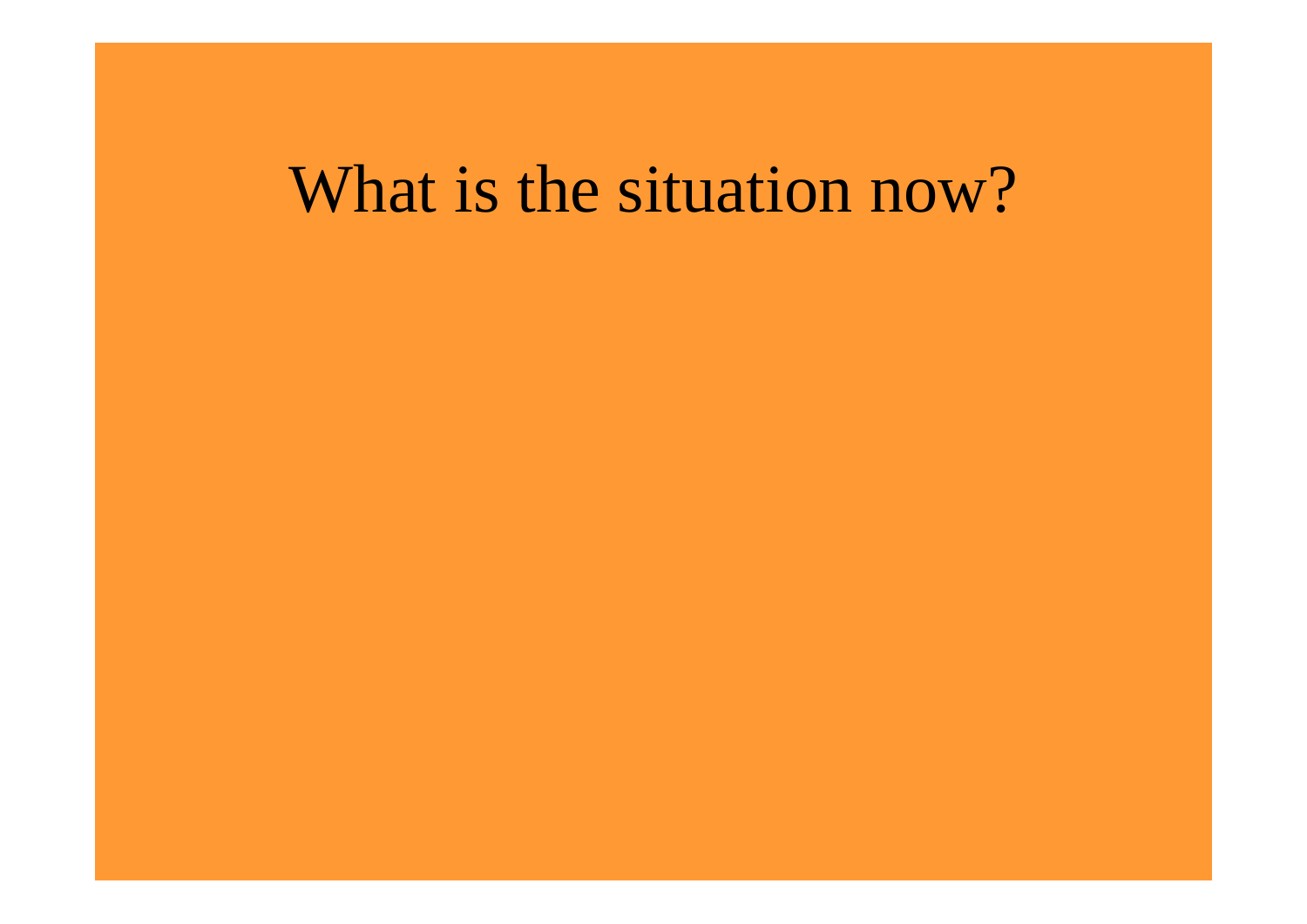#### Number of countries introduced HepB vaccine\* and global infant HepB3 coverage, 1989-2007



Source: WHO/UNICEF coverage estimates 1980-2007, August 2008, 193 WHO Member States. Date of slide: 21 August 2008

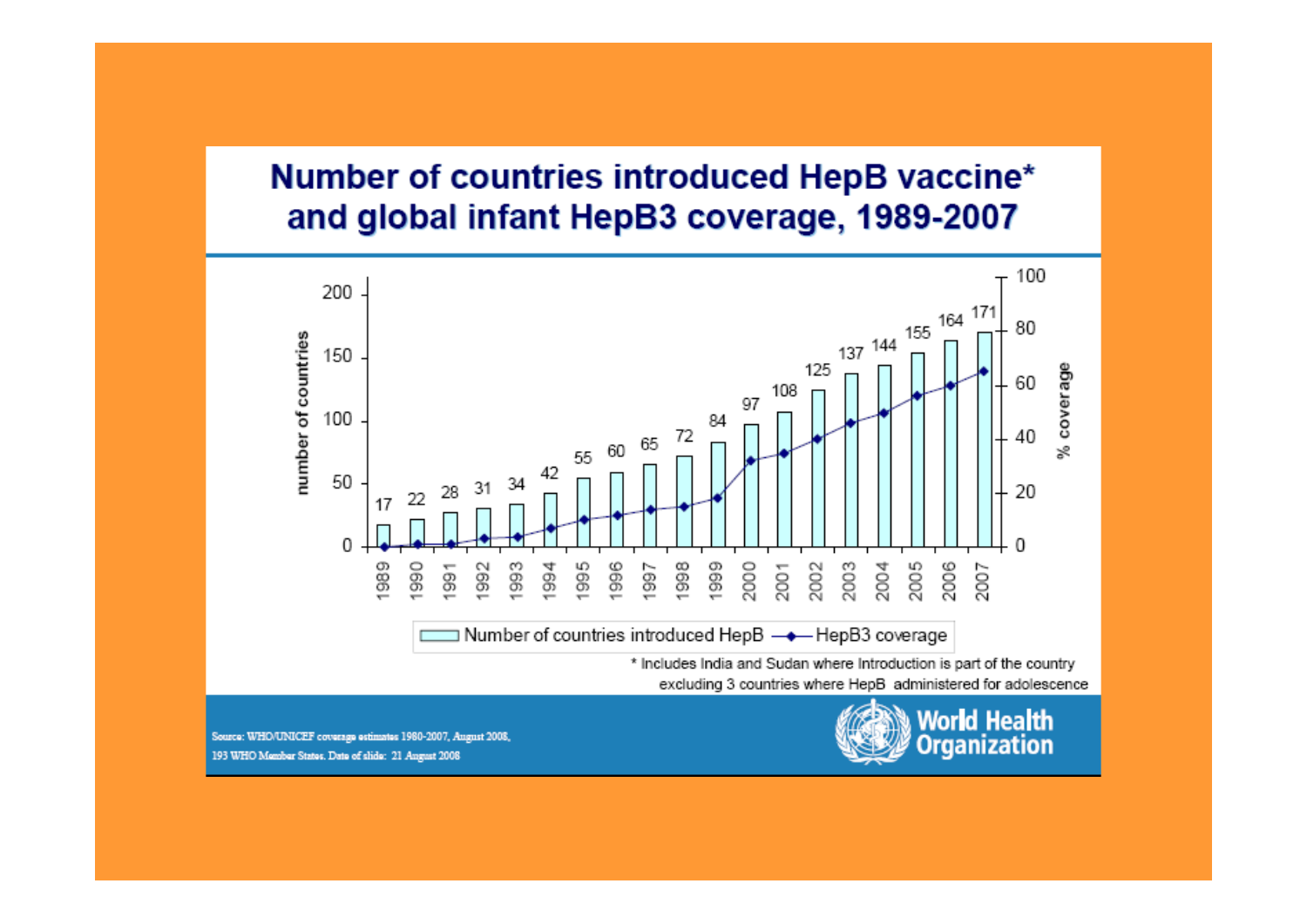#### **Countries having introduced HepB vaccine** and infant HepB3 coverage, 2007



Source: WHO/UNICEF coverage estimates 1980-2007, August 2008

Date of slide: 4 September 2008

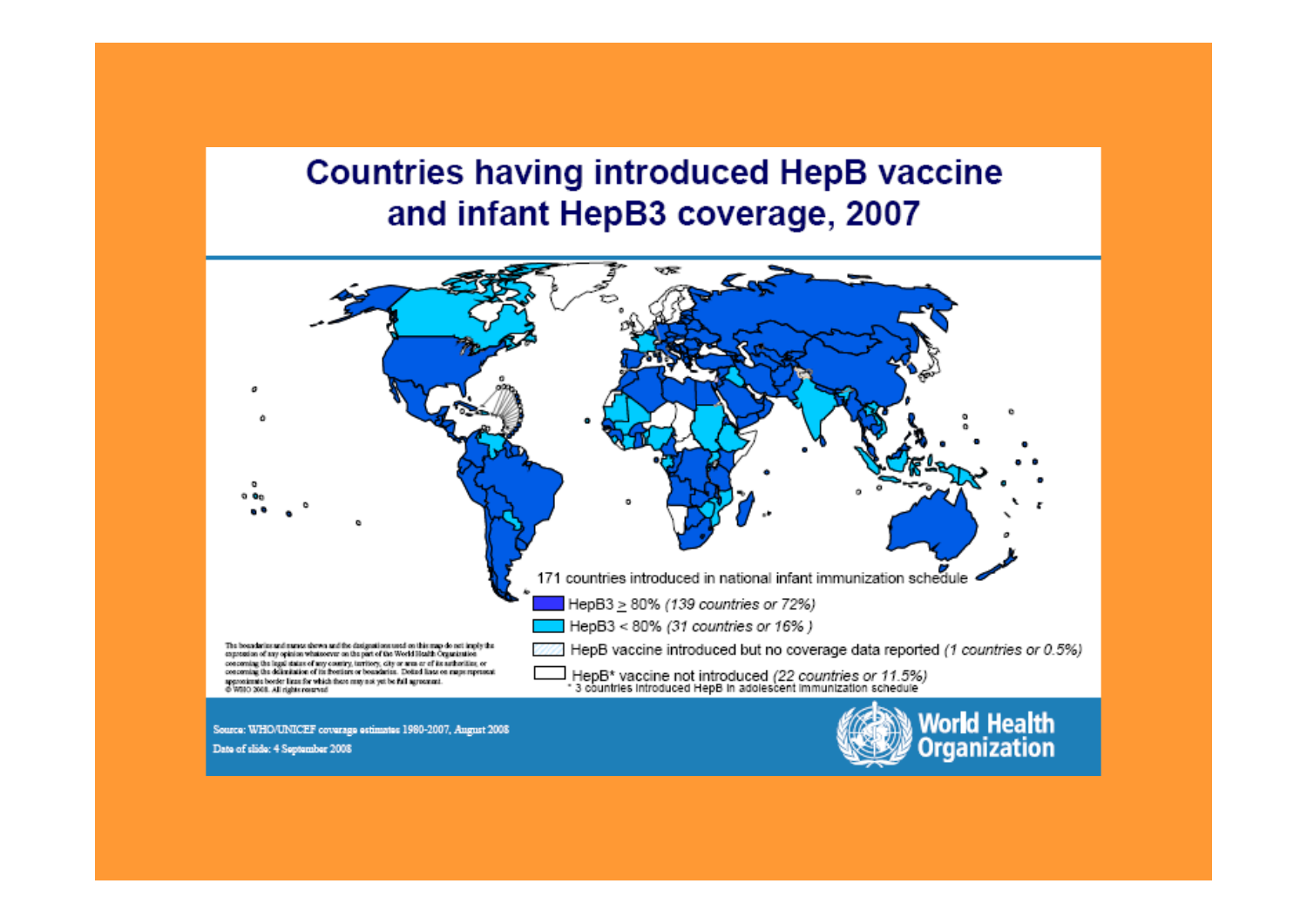#### European Parlament, recommendations of the Hepatitis B expert group 2007

- "Currently, vaccination practices vary considerably across Europe, with countries such as UK, The Netherlands and Nordic countries having chosen not to include the hepatitis B vaccine in national childhood or adolescent vaccination schedules
- Given the high level of immigration within the EU, this lack of uniformity in vaccination policy threatens the potential for EU-wide strategies to contain the spread of HBV. Thus a uniform policy of vaccination is needed across the EU"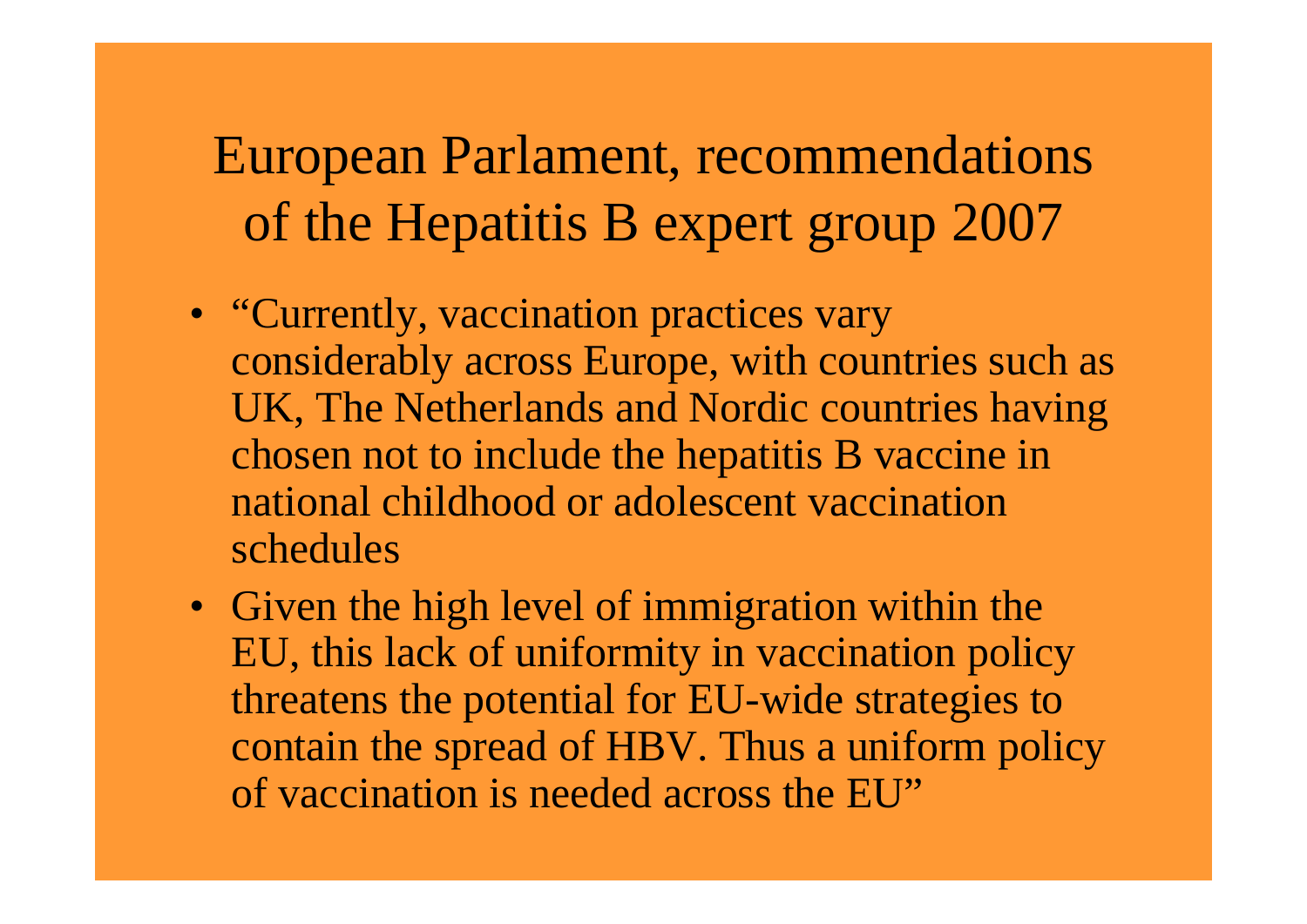#### European Parliament, Hepatitis B expert meeting 2007

• "In line with WHO recommendations, Europe should encourage a cohesive policy of all newborns and adolescents as well as effective vaccination of populations at risk"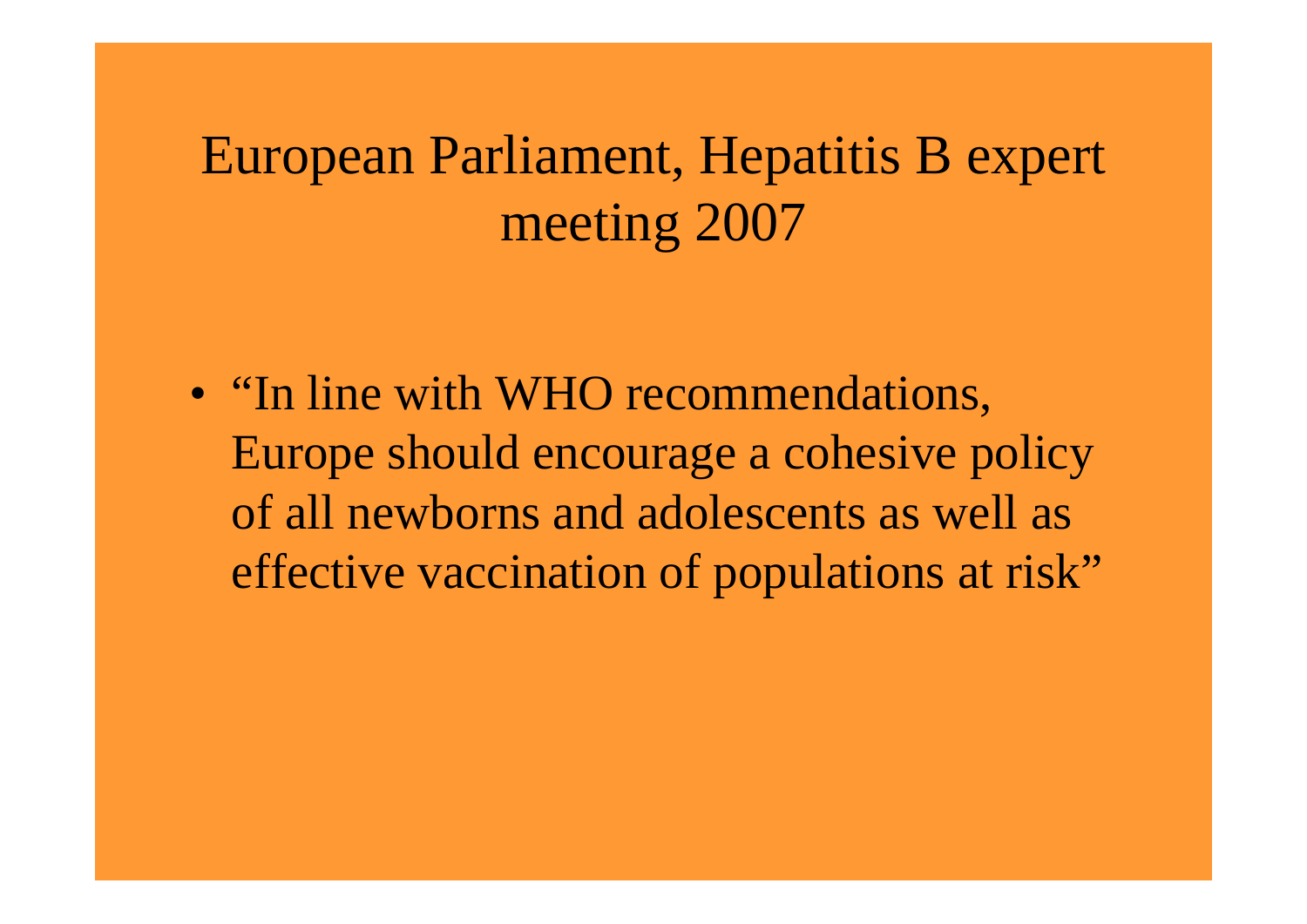### Situation in Europe

- All countries included hepatitis B vaccination into NIPs except the following low prevalence countries  $(< 2\%)$ :
	- Scandinavian countries
	- The Netherlands
	- United Kingdom
	- Ireland
	- However: Changing policy in
	- United Kingdom and Ireland?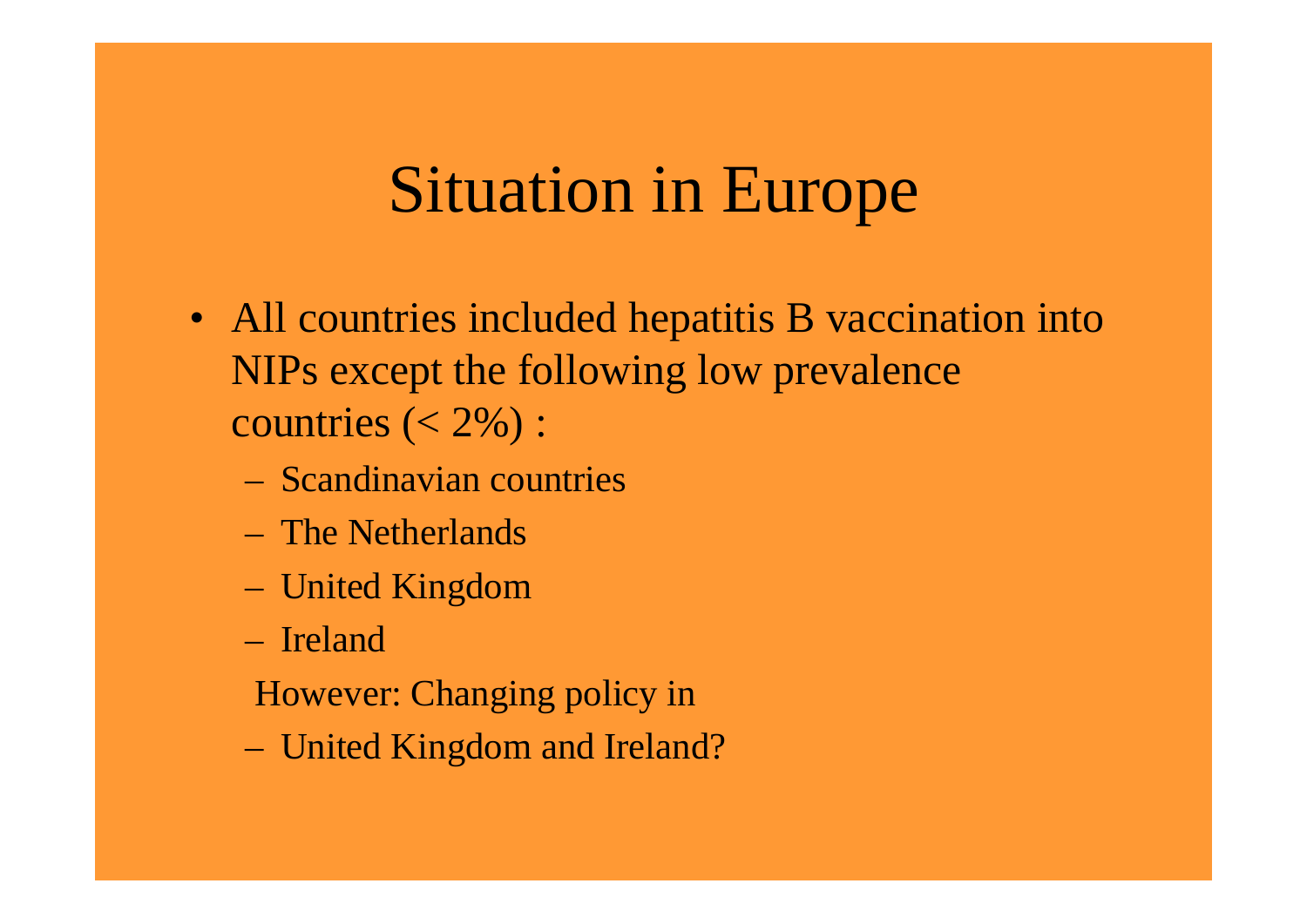#### United Kingdom, Ireland

- The British Medical Association called upon the Department of Health at their June 2007 representative meeting to introduce the HBVvaccine into the childhood schedule without further delay (Pollard, BMJ 2007)
- Cost-effective analysis in Ireland shows that universal infant immunisation would be a costeffective intervention, universal adolescent vaccination would be more costly, the current program targeting high risk groups more difficult to implement and less effective (Tilson, European Journal of Public Health 2007)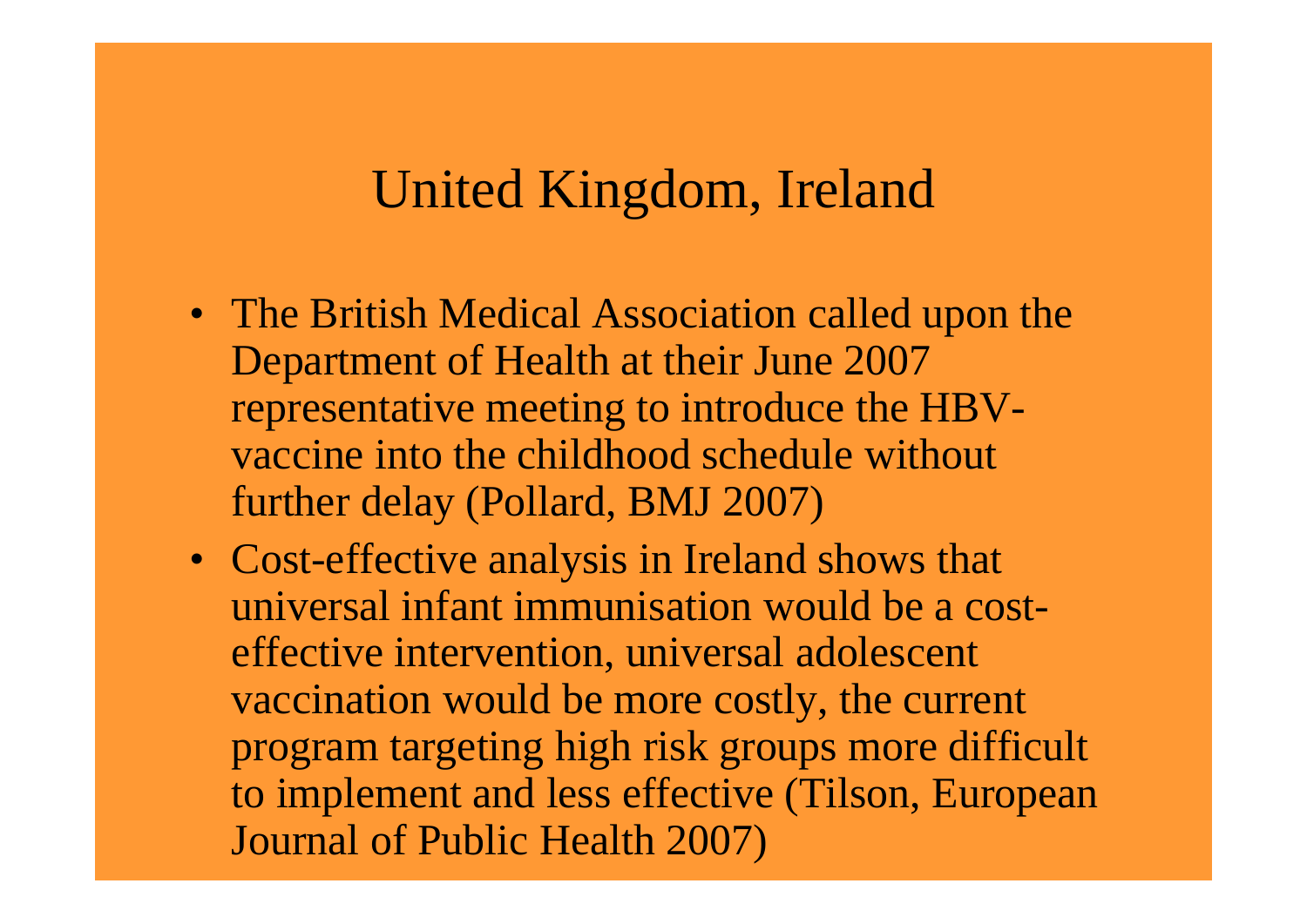What successes have been reached with NIPs?

• Example Taiwan – high endemic country

• Example Italy –intermed. endemic country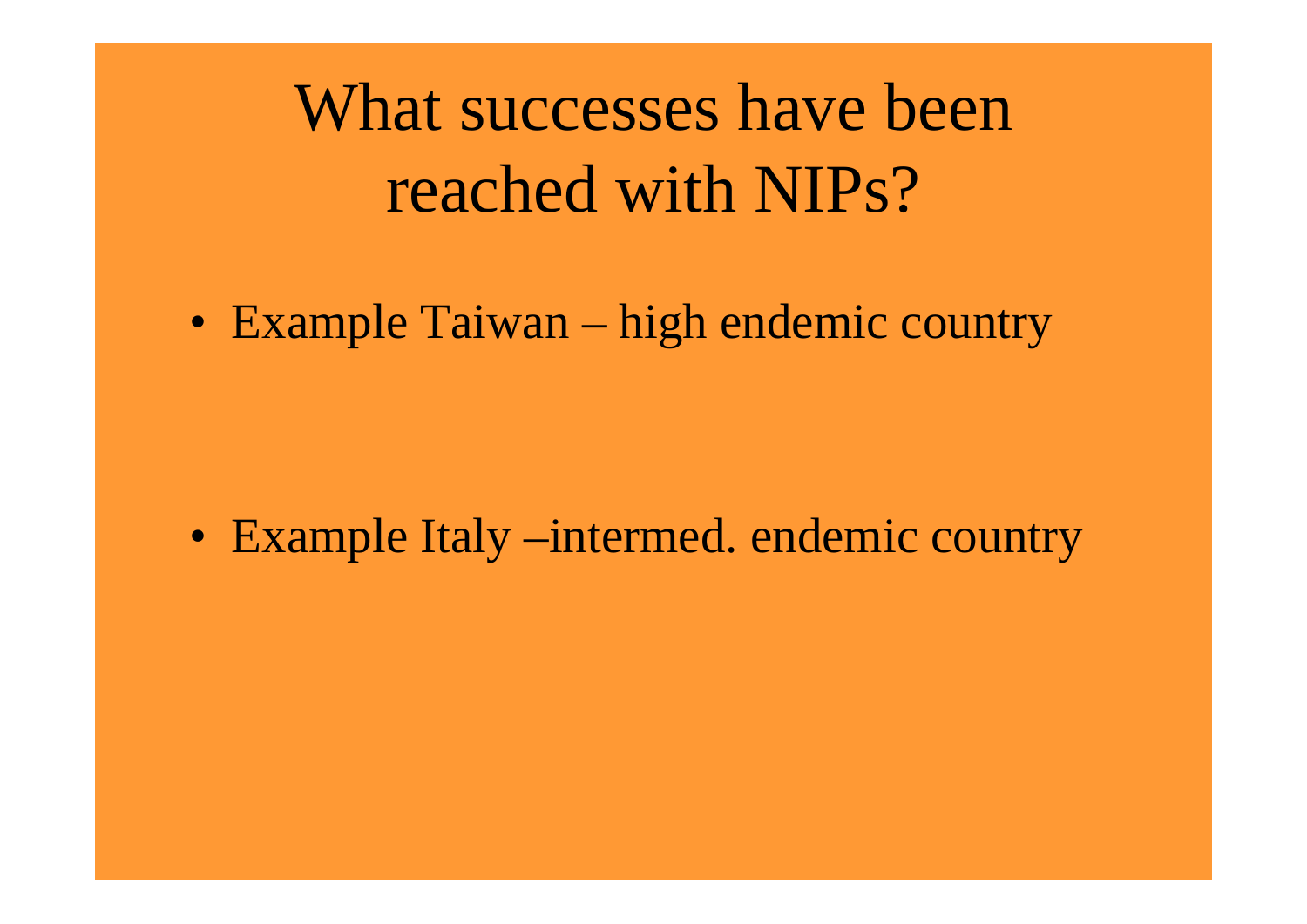### Taiwan- 20 years experience

• Start immunisation of children with HBsAg pos. mother in 1984, of all newborns in 1986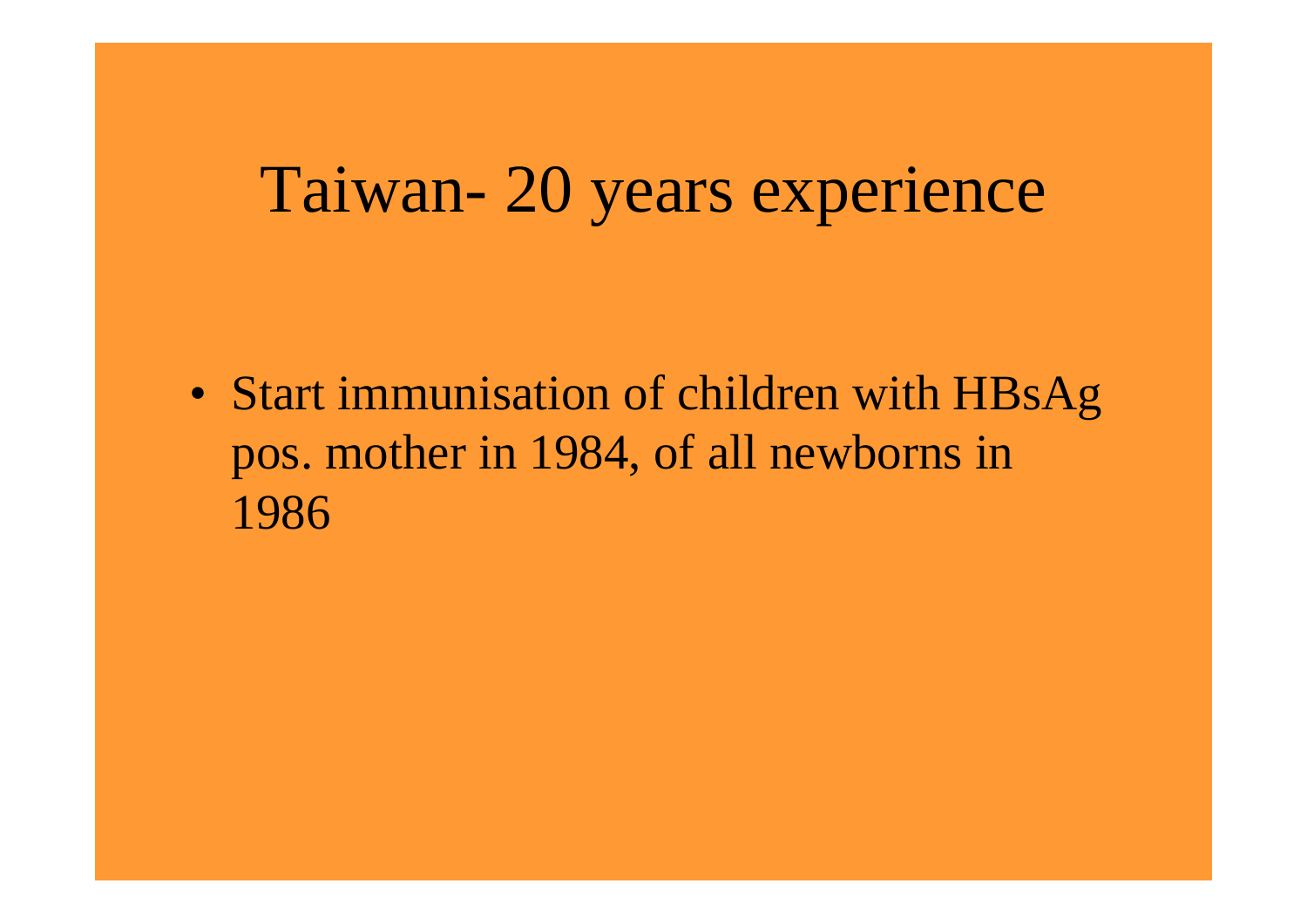### Taiwan, Age specific HBsAg rates



Figure 1. Age-specific hepatitis B surface antigen seropositive rates in the years of 1984,41989,12 1994,13 1999,14 and 2004 in Taipei, Taiwan. In 1984, none of the subjects were under the universal vaccination coverage. In 1989, only children below 5 years of age were covered. Subsequently, children below 10, 15, and 20 years of age were covered by the universal vaccination in 1994, 1999, and 2004, respectively. Those who were born before the implementation of this program had a higher HBsAg carrier rate than those born after the implementation. The dotted line for 1984 represents the data before universal vaccination implementation, whereas the solid lines for 1989, 1994, 1999, and 2004 represent the data after the program.

Ni, gastroenterology,2007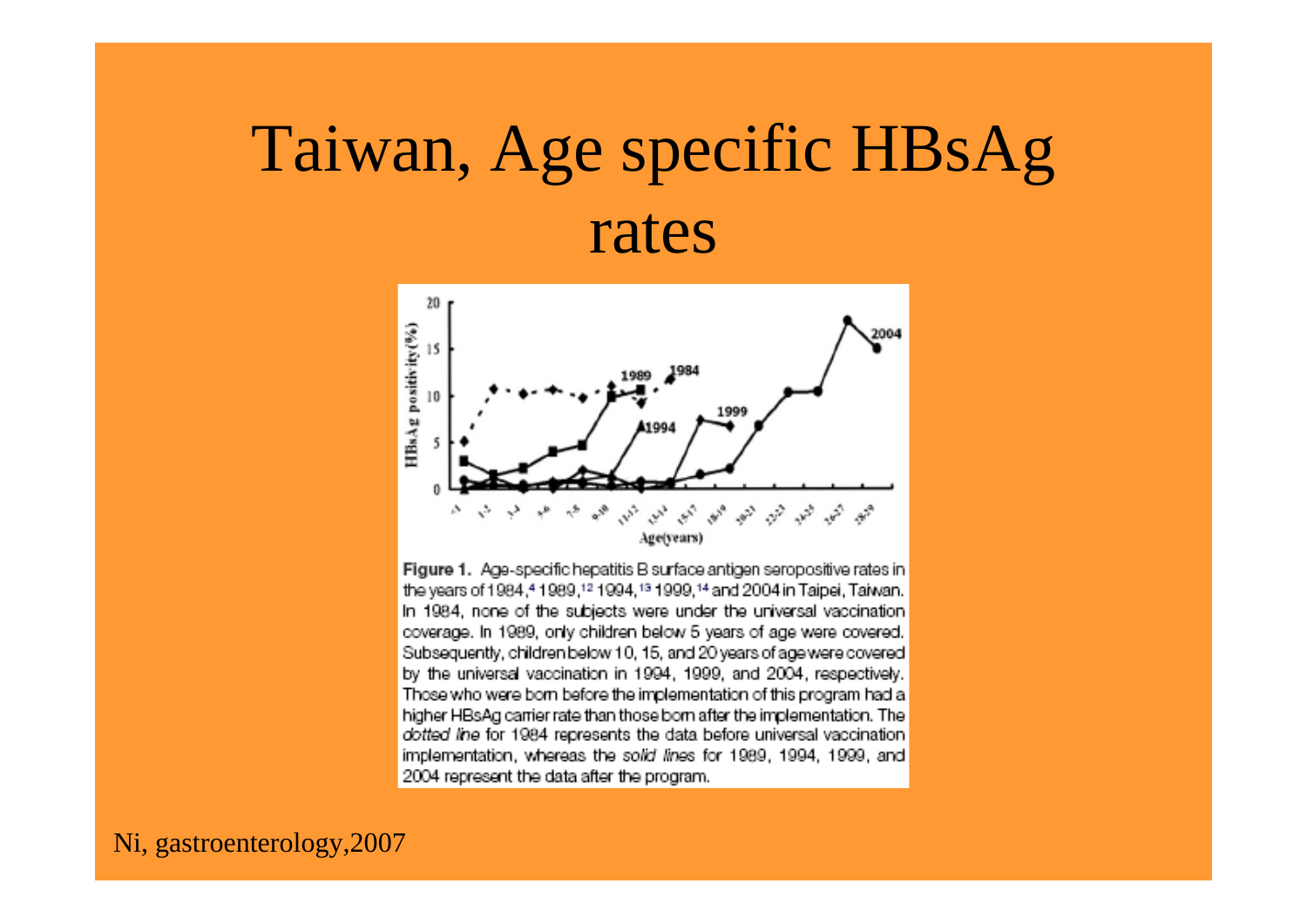## HBs Seroprevalence rates of age groups 2004, Taiwan

- $\bullet$  < 1 year 0.9
- $-1-4$ 0.4
- $5-14$ 0.5-0.6
- 15-19
- 20-21
- 22-25
- 26-27

1.5-2.16.710.317.9

Ni, gastroenterology, 2007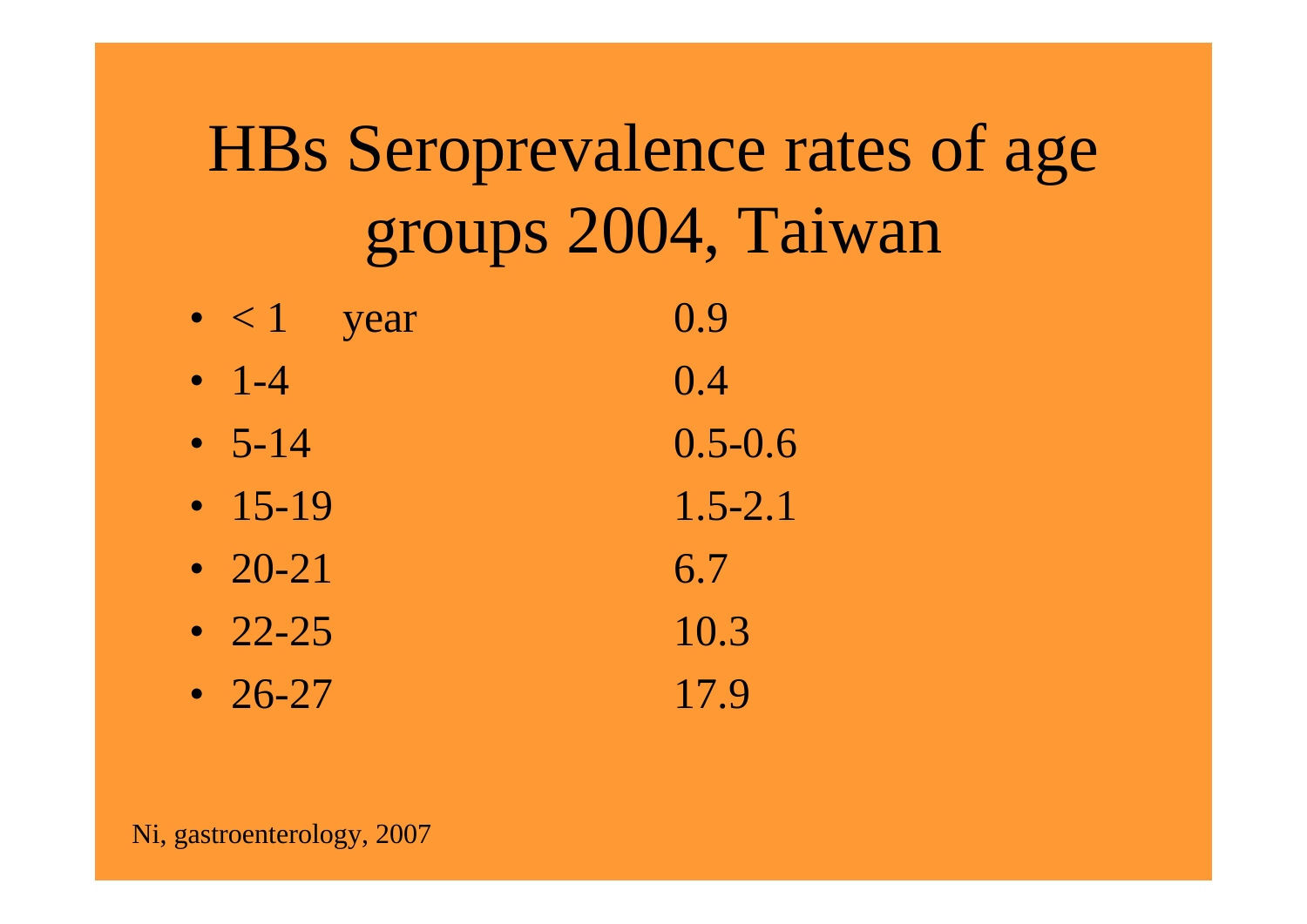### Decrease of HCC among children in Taiwan

| Born                 | Incidence |
|----------------------|-----------|
| 81-84                | 0.67      |
| 84-90                | 0.61      |
| 90-96                | 0.38      |
| <b>Relative Risk</b> |           |
| 66-77                | 1.0       |
| 78-83                | 0.83      |
| 84-89                | 0.72      |

Chang, Jama 2000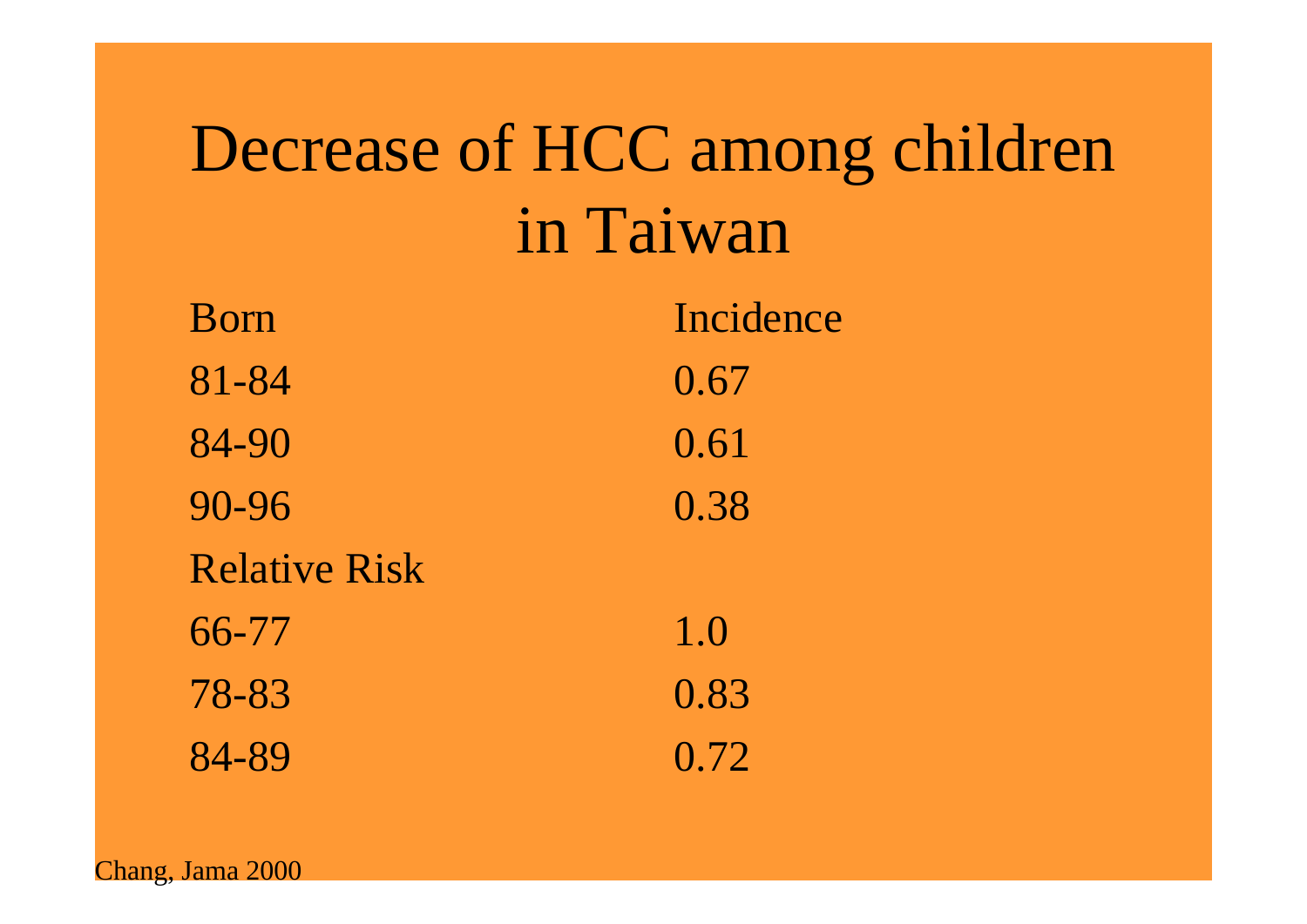#### Average mortality from fulminant hepatitis in Taiwan

1975-84

1985-98

5.36/100.000

1,71/100.000

Kao, J Pediatr. 2001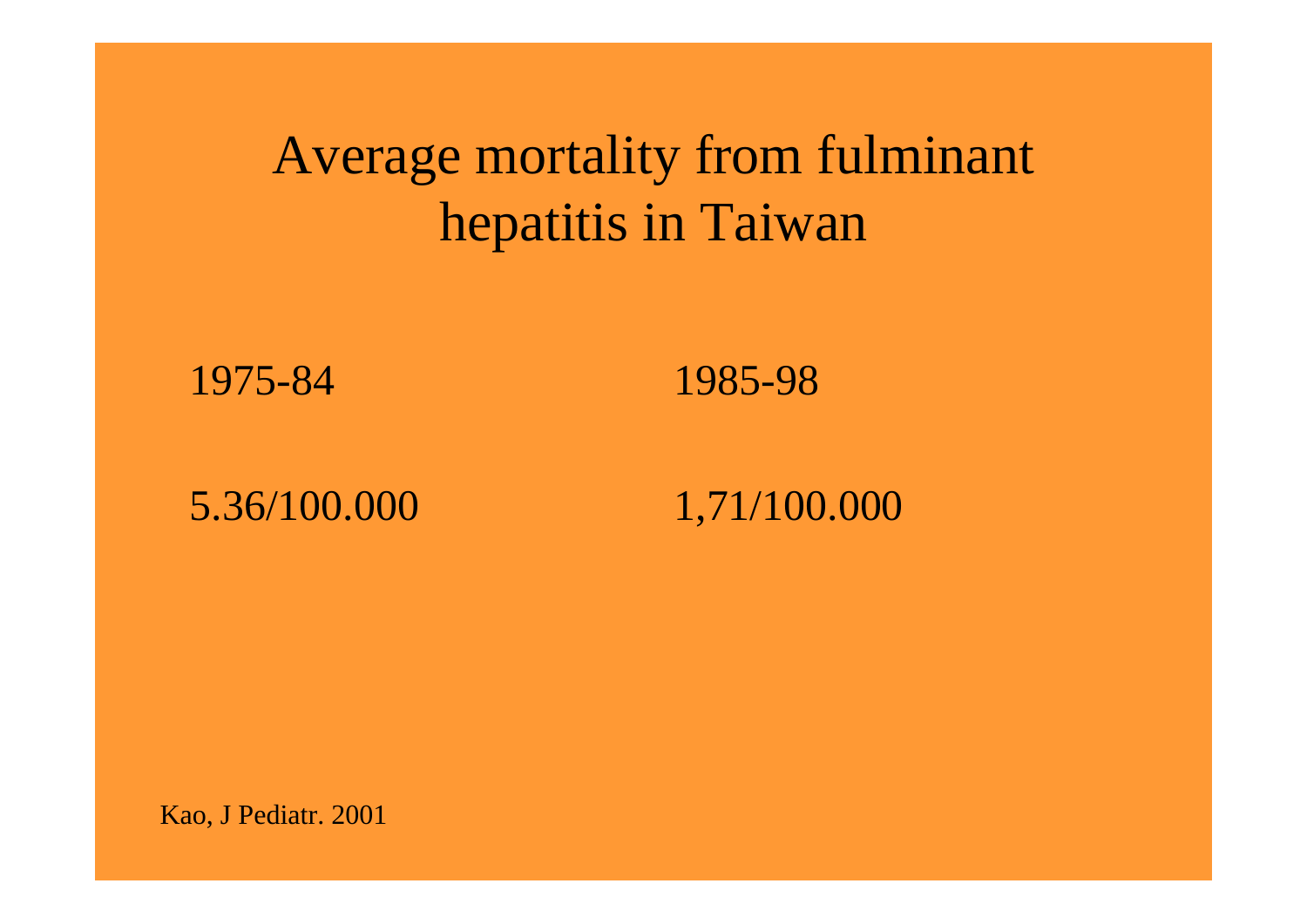## Italy, impact of the universal vaccination programme

- Universal programme started in 1991 for all infants as well as 12-year-old adolescents
- In 2004, the vaccination programme for adolescents ended
- Incidence of acute hepatitis B (AHB) was estimated since 1991
- 12 million children vaccinated in the first 10 years, 93.6% coverage among teenagers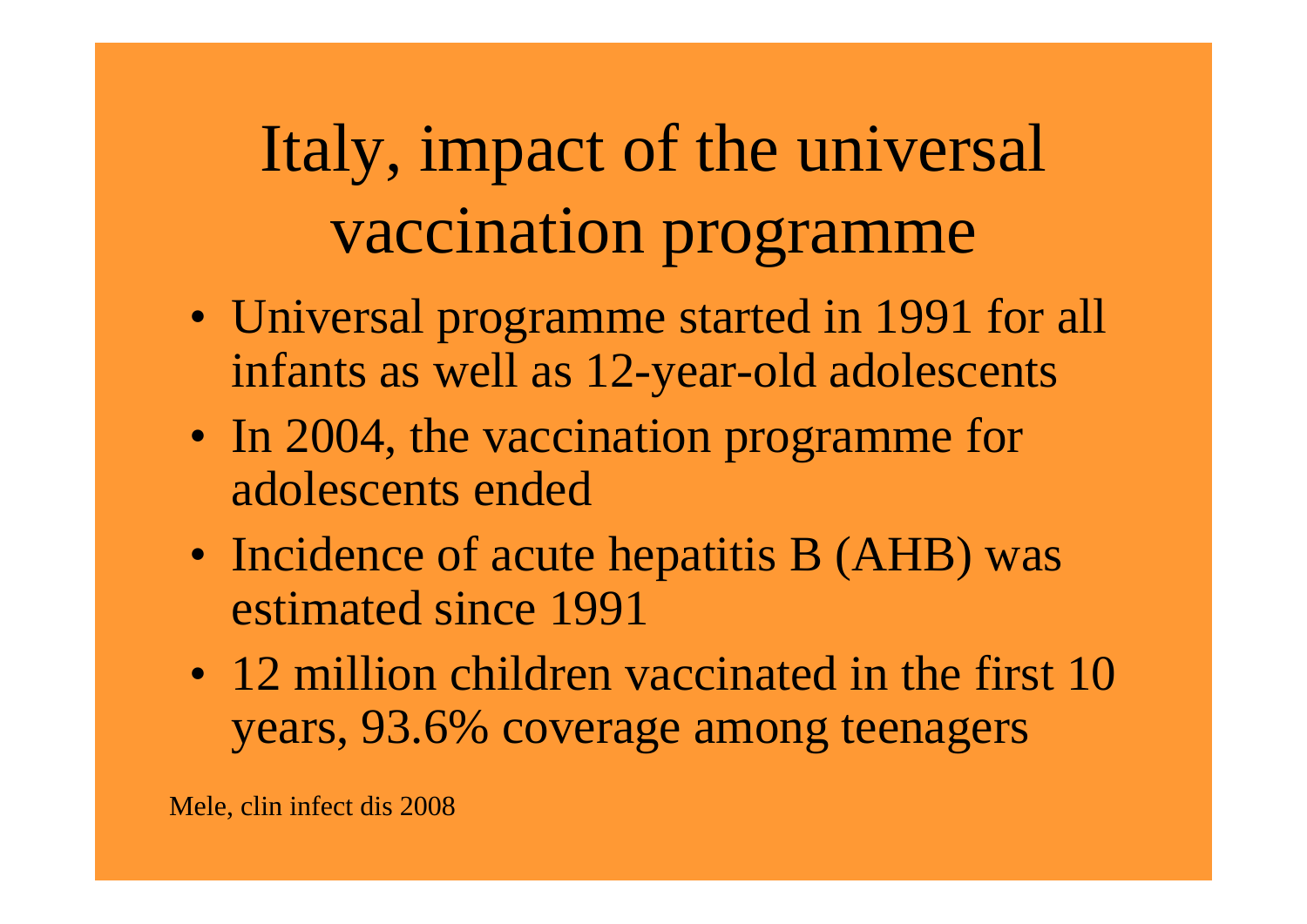Table 1. Incidence of acute hepatitis B cases notified in Italy, by age group, National Surveillance System for Acute Viral Hepatitis (SEIEVA), 1991-2005.

|      |                   | No. of cases per 100,000<br>persons, by age group |                          |              |                        |
|------|-------------------|---------------------------------------------------|--------------------------|--------------|------------------------|
| Year | $0 - 14$<br>years | 15-24<br>years                                    | 36.ZB<br>years.          | Total        | Population<br>surveyed |
| 1991 | 1                 | 12                                                | 4                        | 5.1          | 16,401,503             |
| 1992 |                   | 10                                                | 3                        | 4            | 22,622,762             |
| 1993 | 1                 | 10                                                | A.                       | $\Delta$     | 22,622,762             |
| 1994 | 1                 | 6                                                 | 4                        | 3            | 22,804,610             |
| 1995 | 1                 | 6                                                 | $\overline{\mathcal{A}}$ | $\mathbb{R}$ | 23,060,981             |
| 1996 | 1                 | 5                                                 | 3                        | 3            | 25,900,950             |
| 1997 | 0.5               | R                                                 | 4                        | 3            | 31,882,134             |
| 1999 | 0.4               | 4                                                 | 3                        | 3            | 31,892,134             |
| 1999 | 0.3               | $\overline{\mathbf{3}}$                           | $\overline{\mathcal{A}}$ | 2            | 32,331,996             |
| 2000 | 0.1               | $\overline{2}$                                    | 2                        | 2            | 33,429,357             |
| 2001 | 0.5               | 1.6                                               | 2.5                      | 2            | 33,429,357             |
| 2002 | 0.2               | 1.3                                               | 2                        | 1.5          | 33,429,357             |
| 2000 | 0.1               | 0.9                                               | 23                       | 2            | 33,429,357             |
| 2004 | 0.1               | 0.7                                               | 23                       | 1.6          | 33,701,132             |
| 2005 | 0.02              | 0.6                                               | 1.8                      | 1.3          | 35,194,296             |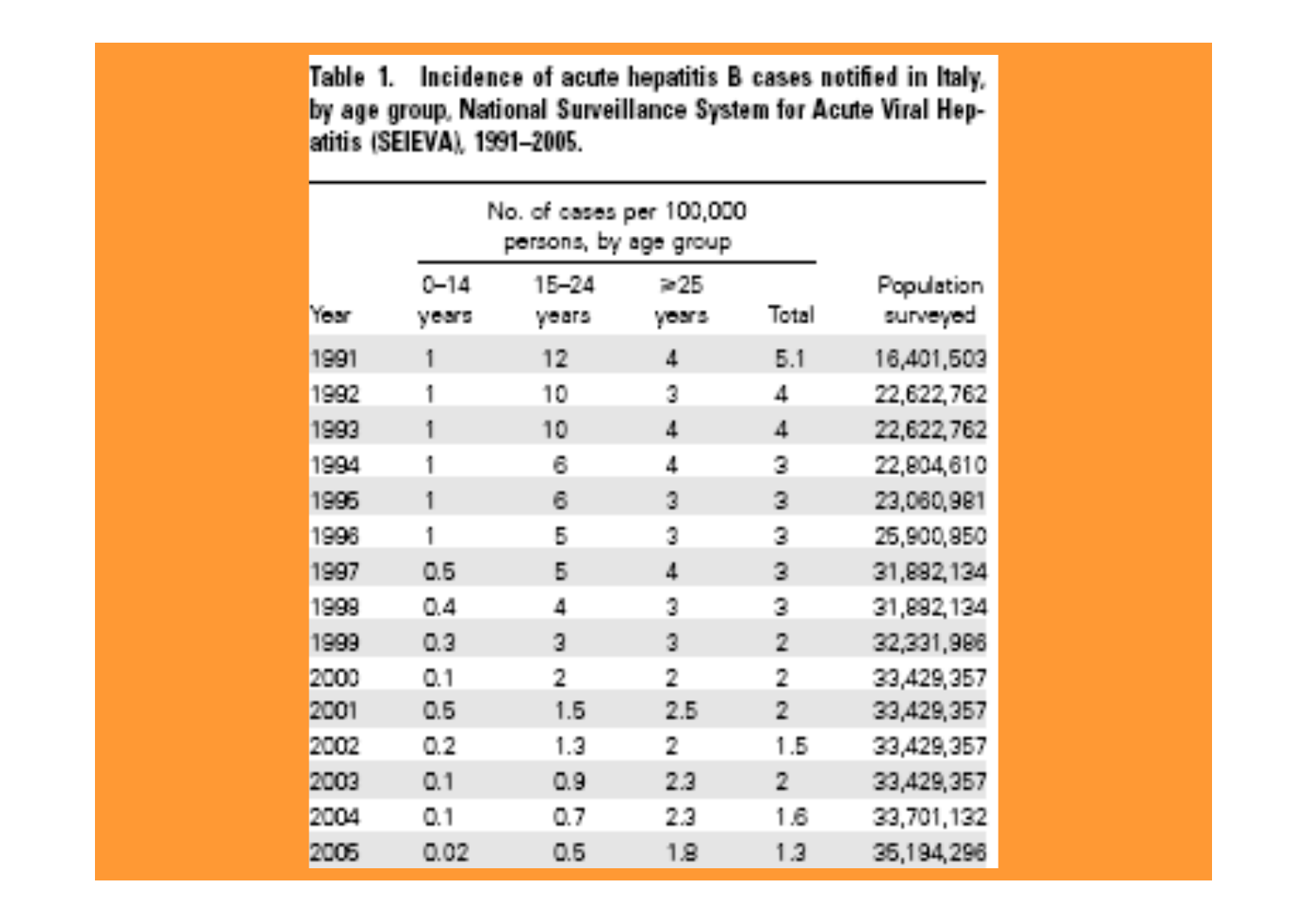Impact of hepatitis B vaccination in a highly endemic area of south Italy

Declining prevalence of HBsAg and HBV marker anti-HBc in healthy individuals

Da Villa, vaccine 2007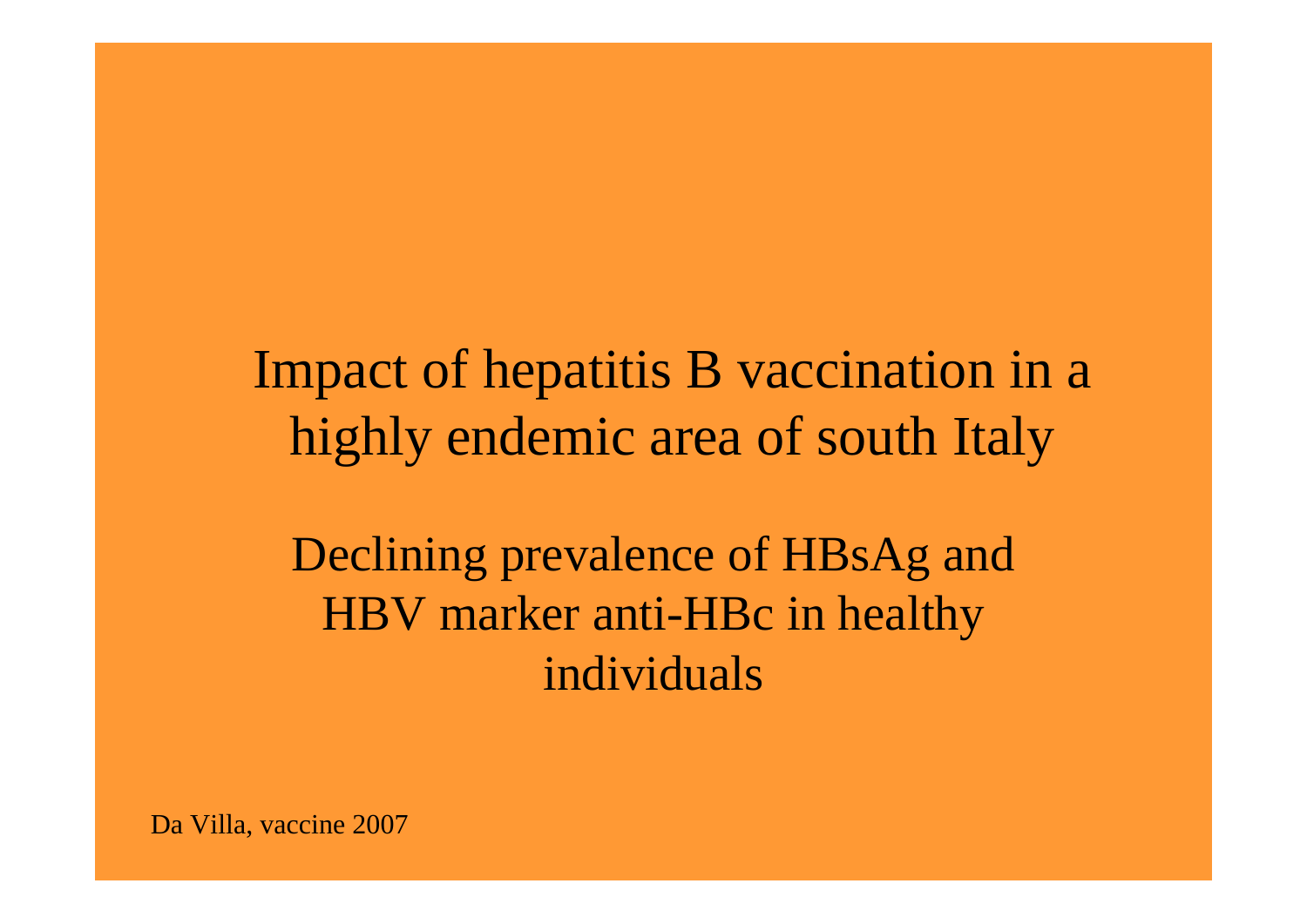|                  | 1978        | 2006       |
|------------------|-------------|------------|
| Total population | 2690        | 1540       |
| Male             | 1651 (61.4) | 929 (60.3) |
| Female           | 1039 (38.6) | 611 (39.7) |
| 6-14 Years       |             |            |
| Total            | 511         | 360        |
| Male             | 316(61.8)   | 237 (65.8) |
| Female           | 195 (38.2)  | 123 (34.2) |
| 15-20 Years      |             |            |
| Total            | 360         | 300        |
| Male             | 190(52.8)   | 172(57.3)  |
| Female           | 170(47.2)   | 128 (42.7) |
| $>25-58$ Years   |             |            |
| Total            | 1819        | 880        |
| Male             | 1145 (62.9) | 527 (59.9) |
| Female           | 674(37.1)   | 353 (40.1) |

Demographic characteristics of healthy individuals enrolled in 1978 and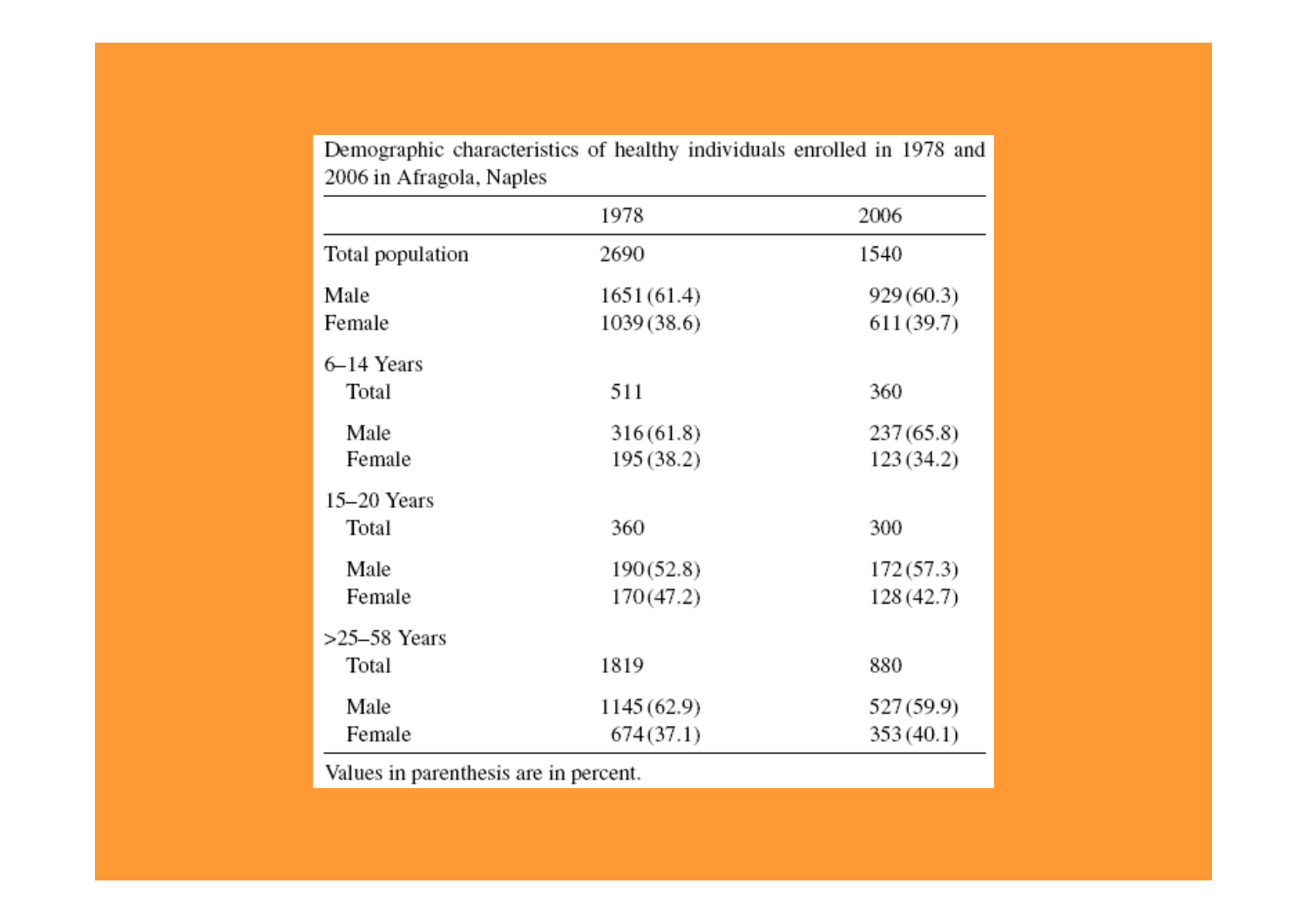#### Age specific prevalence of HBsAg in healthy individuals in 1978 and 2006, Afrigola, Naples



Da Villa, vaccine 2007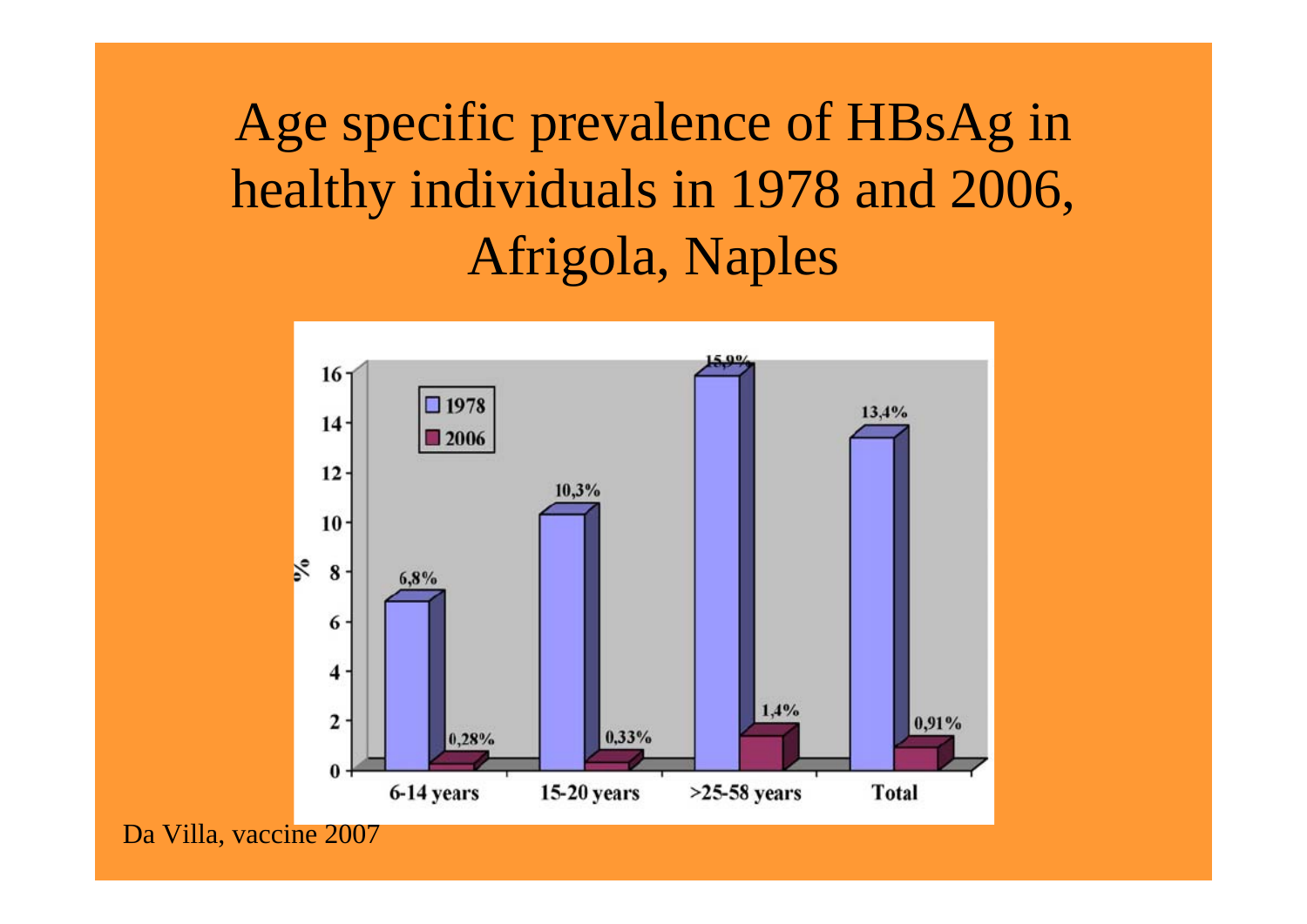Age specific prevalence of anti-HBc in healthy individuals tested in 1978 and 2006 in Afragola, Naples

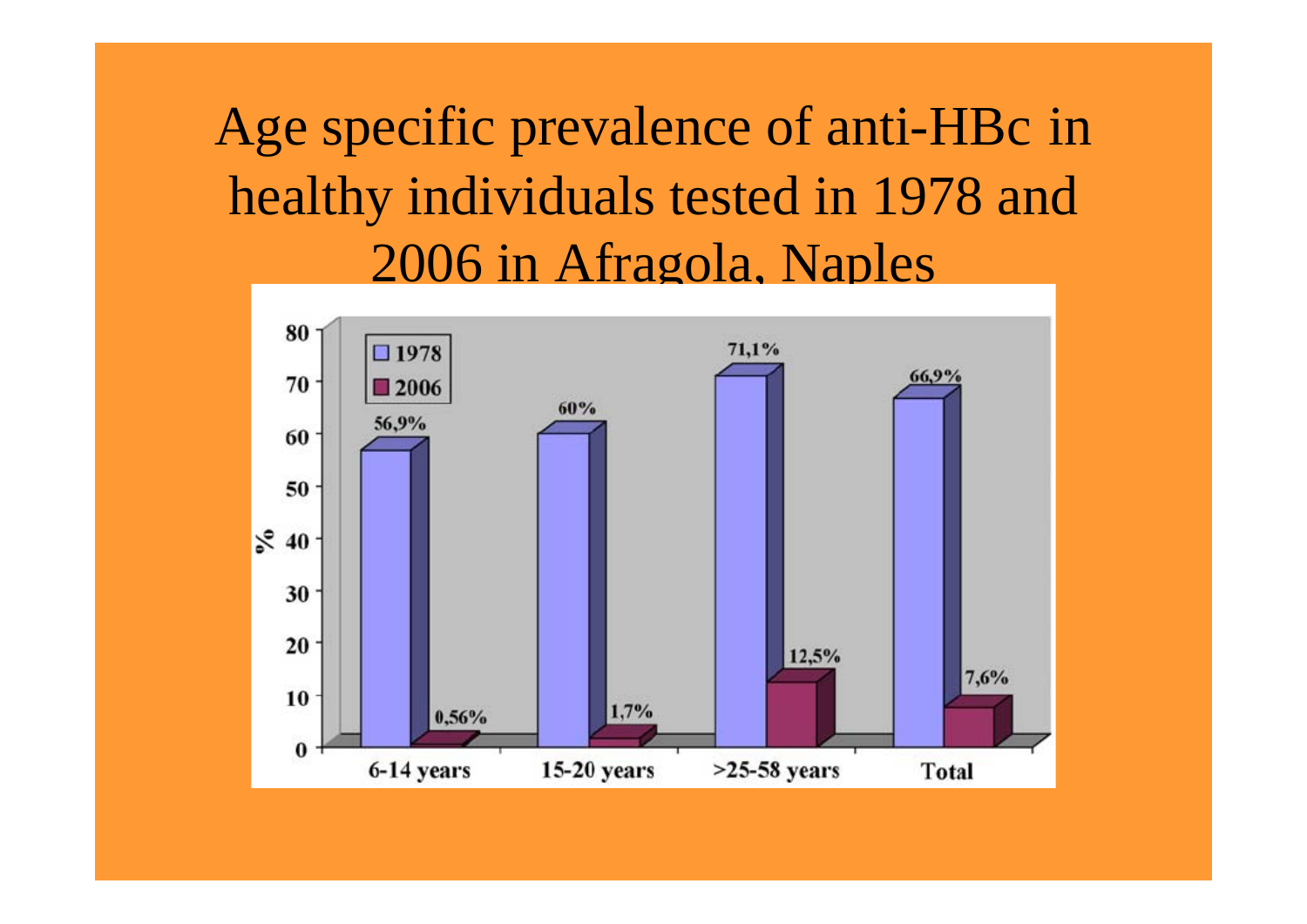#### Present situation in Italy

- Most cases AHB occur in non-immunized people > 25 years who aquire infection through: IDU, houshold contact, unsafe sexual activity, treatments or procedures with percutaneous exposure and iatrogenic exposure
- Household contacts: 47% were aware of carrier's condition, 88% of whom not vaccinated!
- More efforts needed for high risk-groups, and enhanced infection control measures during invasive procedures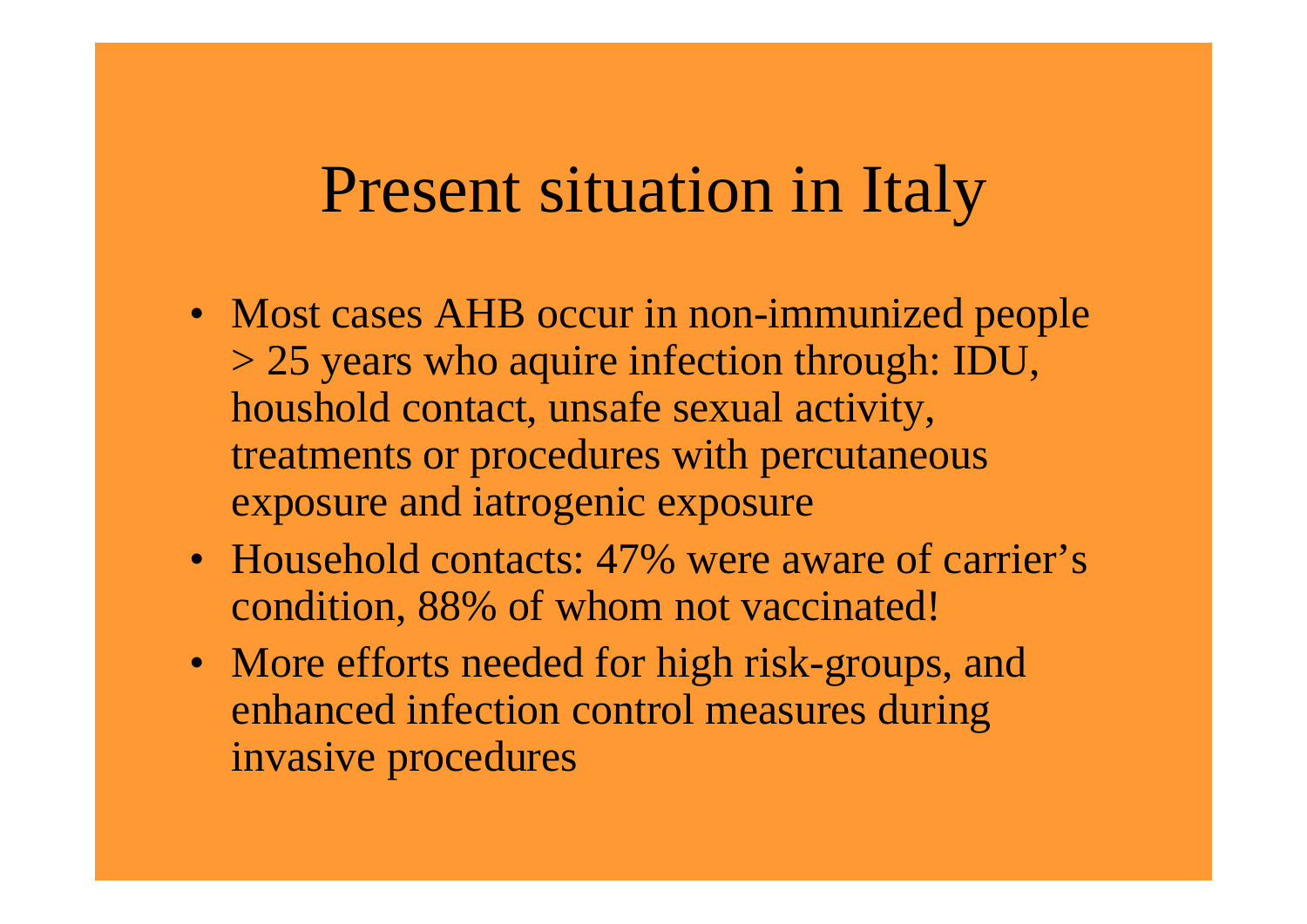Cost effectiveness of immunisation programme in Italy (started 1991) Annual costs of vaccination: Direct: 41.000.000 USDIndirect: 16.000.000

Assistance/social costs of acute viral hepatitis 1985-1990: 483.000.000 (35.500 cases) 1991-1996: 239.000.000 (17.600 cases)

Savings during years of vaccination: 244.000.000

Da Villa, vaccine 1999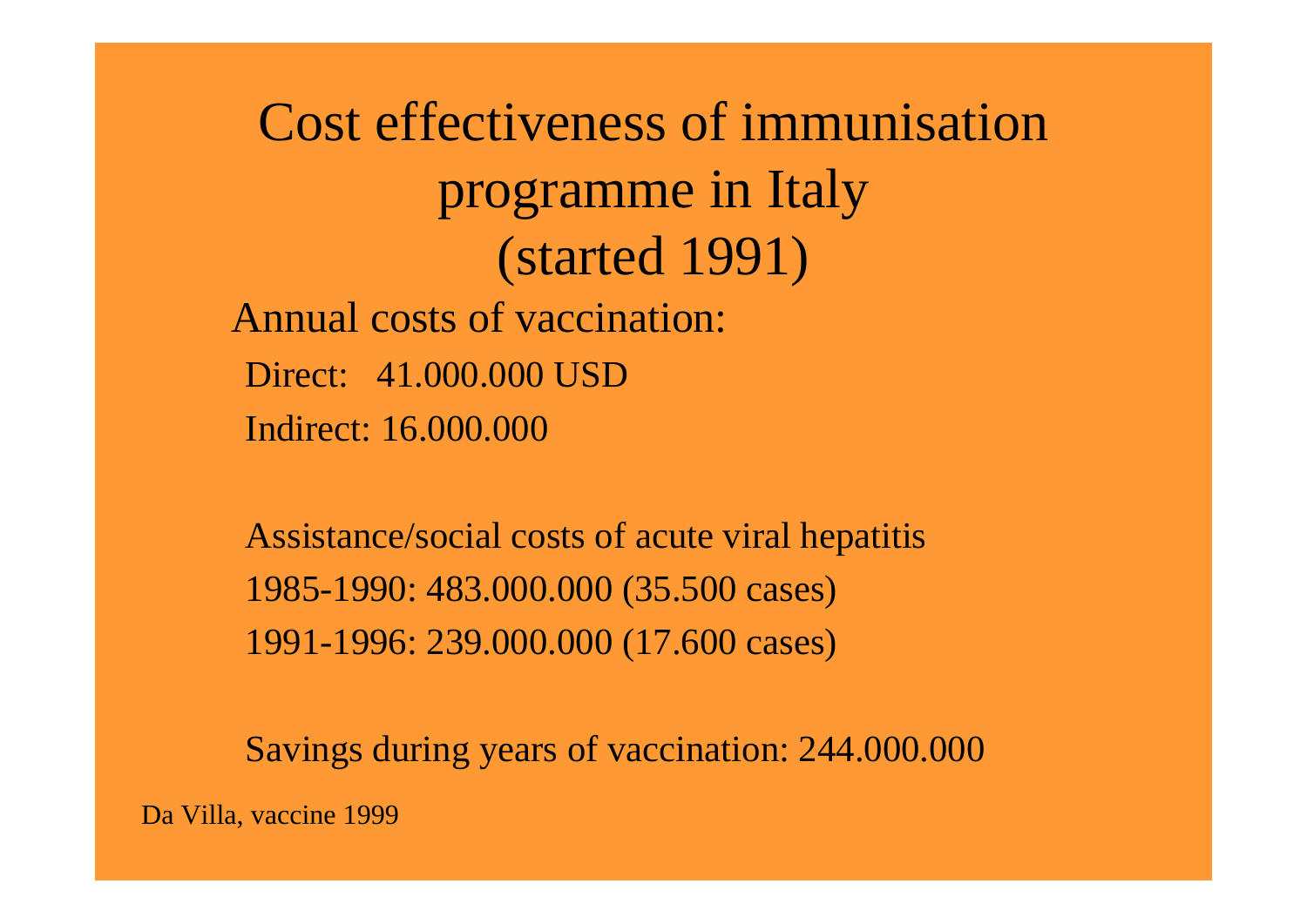### Is Hepatitis B vaccination safe?

- Billions of doses used
- Excellent record of safety
- Only minor adverse events
- No causal relationship found between hepatitis B vaccine administerd to adults and incidence of MS or relapse of MS (Institute of Medicine, USA, WHO global advisory committee on vaccine safety)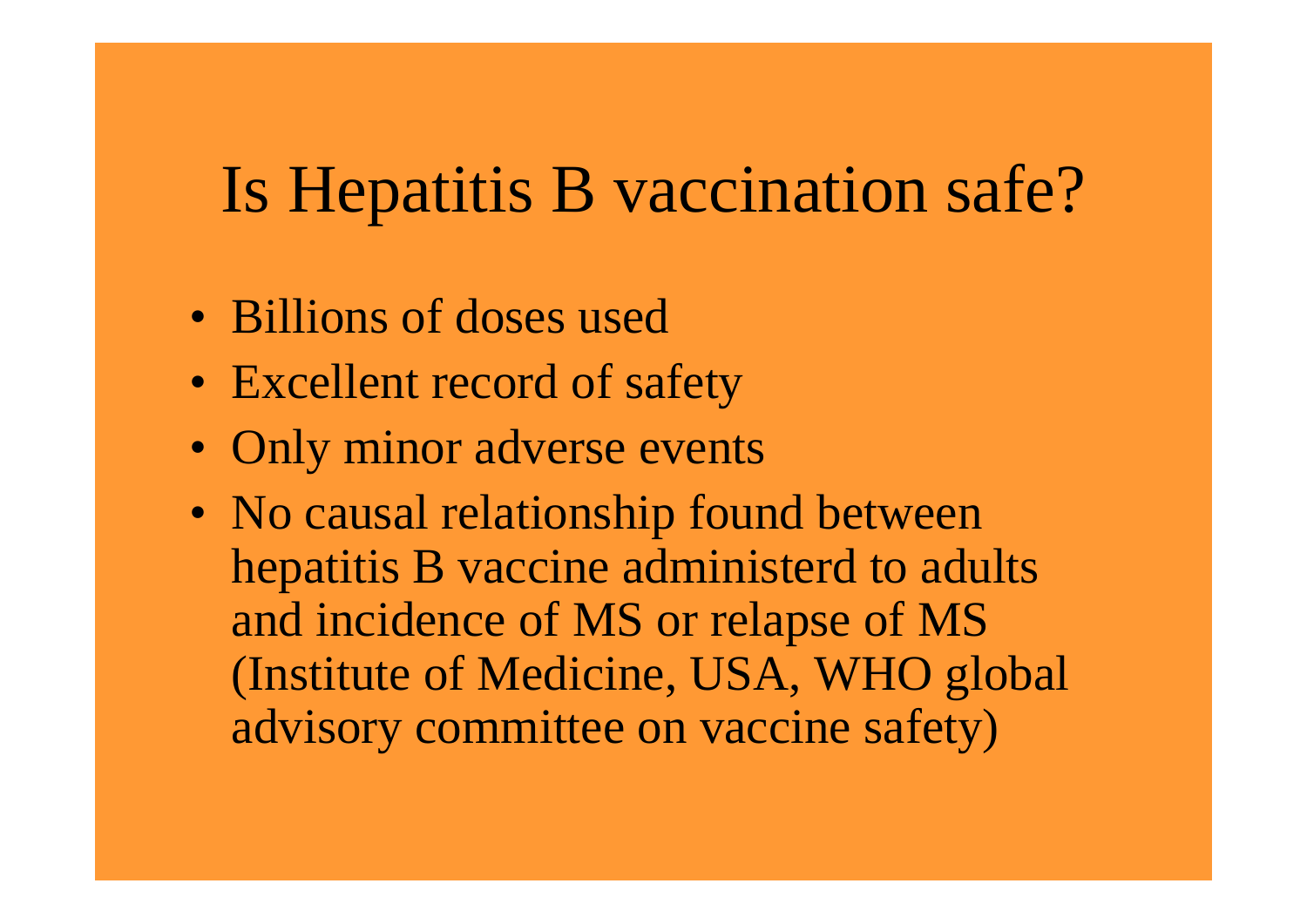Persistence of anti-HBs in children and adolescents eleven years after vaccination in Italy

- A. 1212 children: 64.3% had anti-HBs >10 mIU/ml eleven years after vaccination, after 1 booster vaccination of children  $\langle 10: 98.5\%$  had anti-HBs  $> 10$
- B. 521 adolescents (12 years of age): 87.3% had anti-HBs >10, after 1 booster: 100%

Bonanni, Dutch hepatitis symposium 2005,Zanetti,Lancet 2005)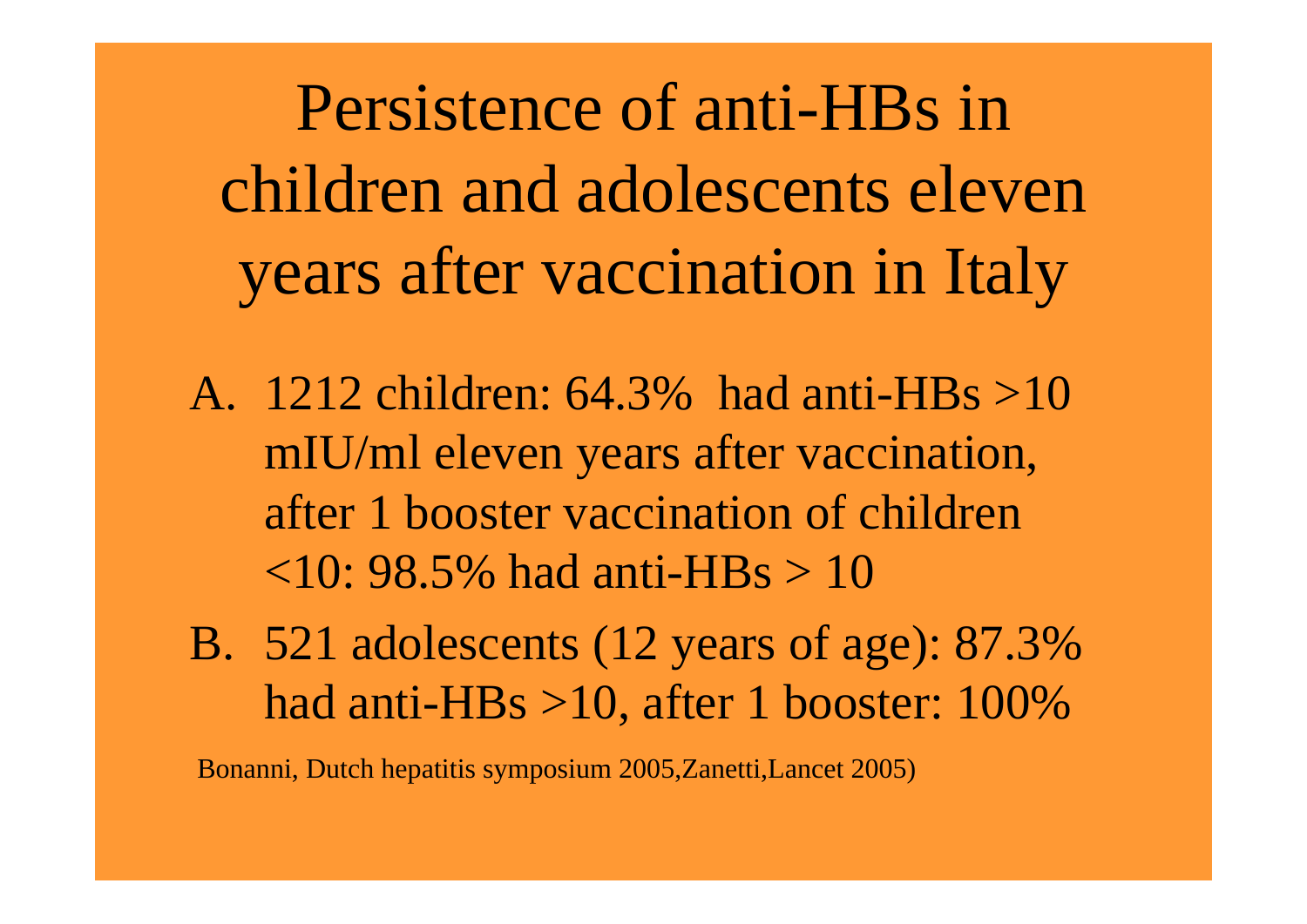### All countries can be turned into low endemic areas

But what to do in low endemic countries like The Netherlands?Is targetting high risk groups sufficient?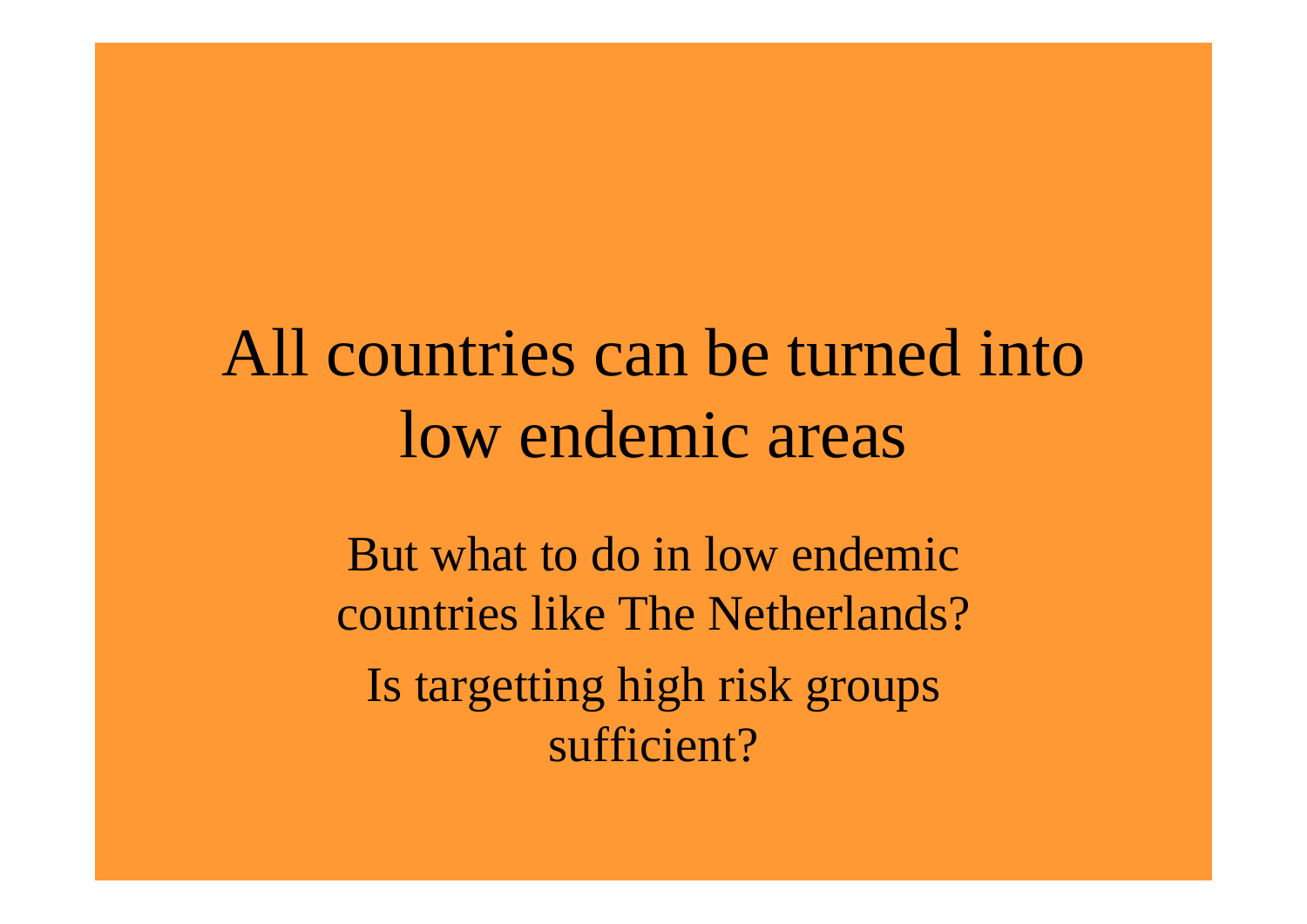#### Fact-sheet NL

- Prevalence 0.4% (higher among immigrants)
- Incidence  $2/100.000 \text{but: including all}$ subclinical, undiagnosed and unreported cases probably 27/100.000 (Kretzschmar, Lancet Infect Dis 2008)
- Around 60.000 chronic infections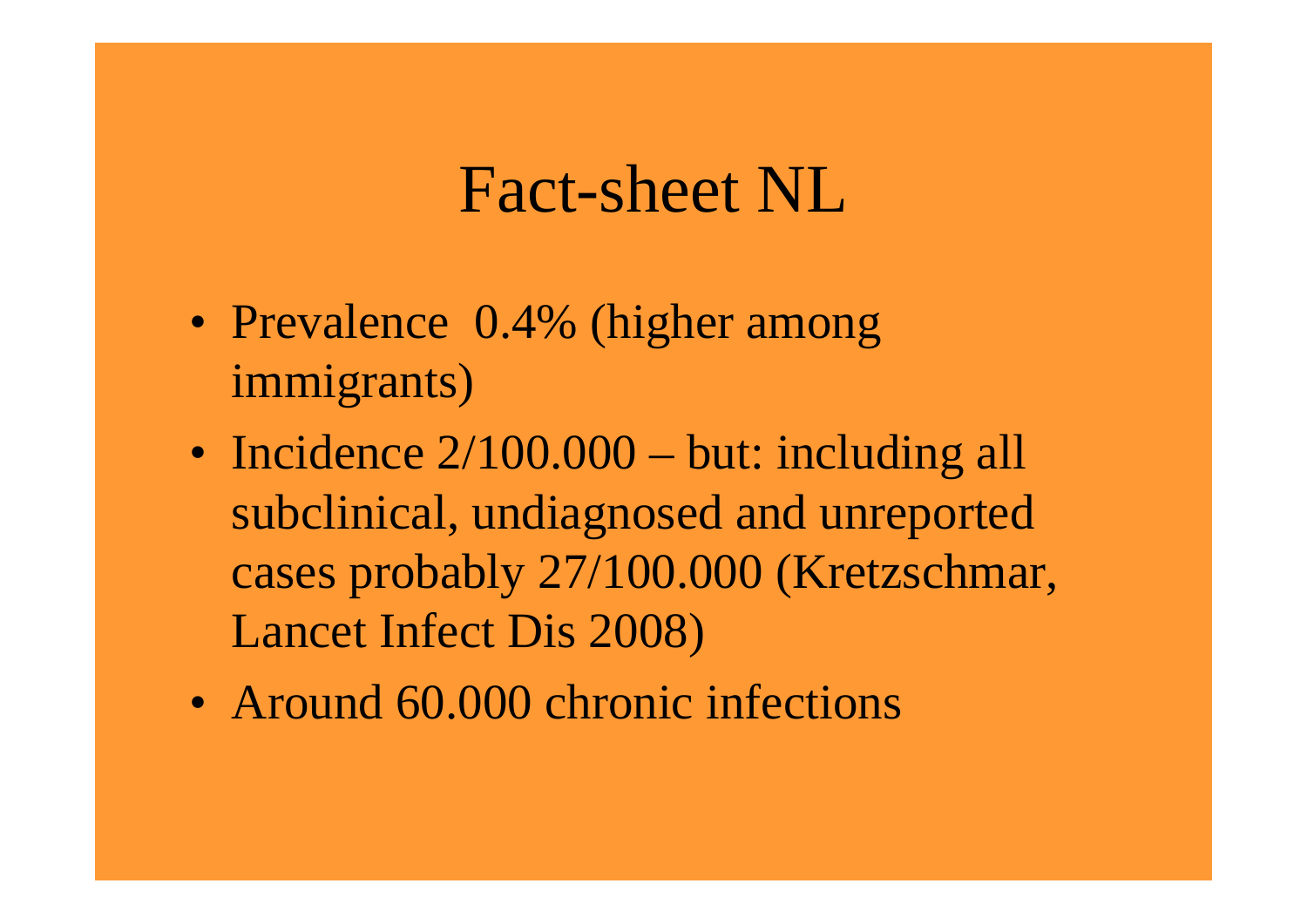### Notification rates of hepatitis B 2003-2007

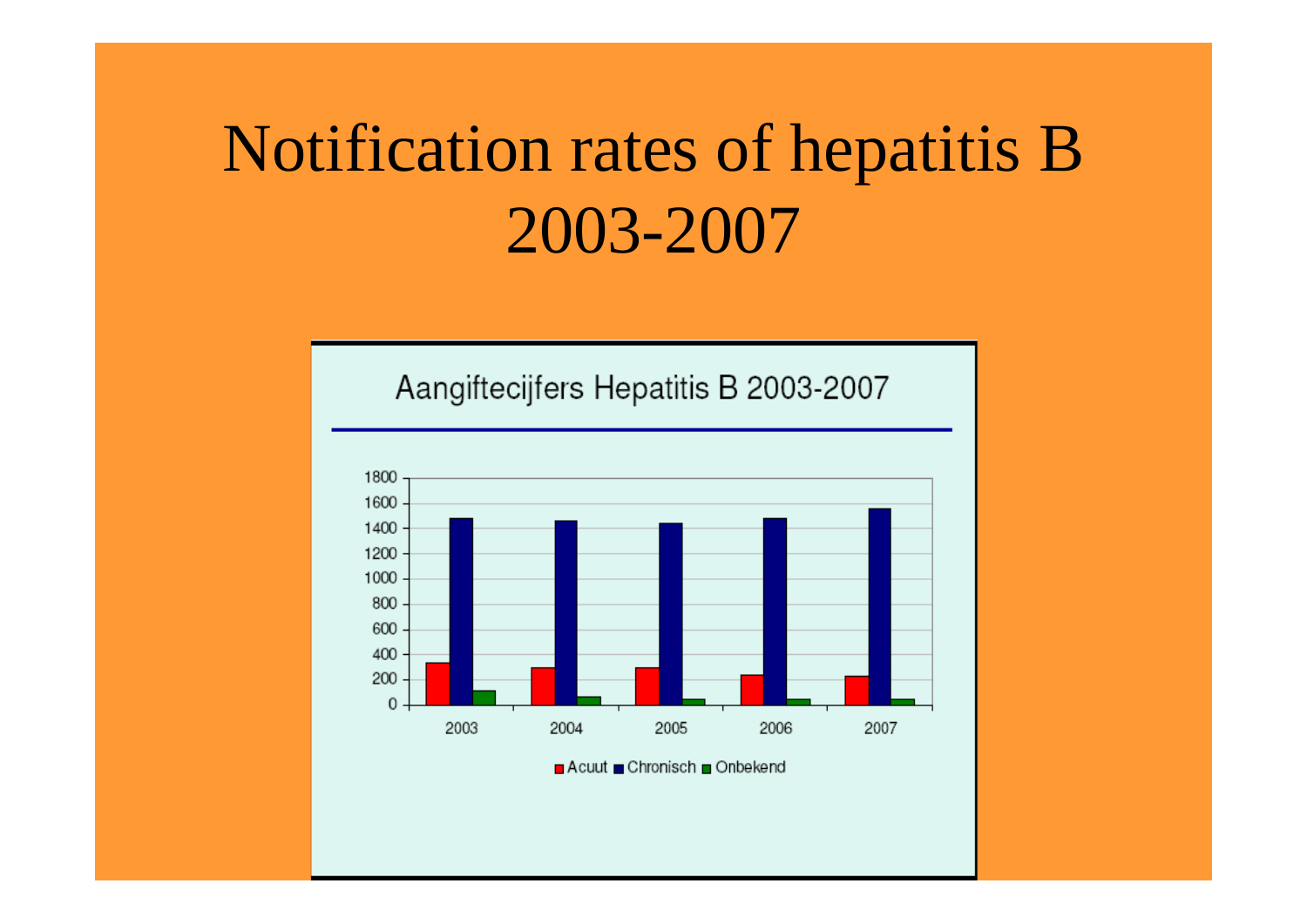### Reported incidence of acute hepatitis in the NL • 2003: 3.1/100.000

•  $2007: 2.1$ 

• In women stable incidence of 0.7 (no decrease)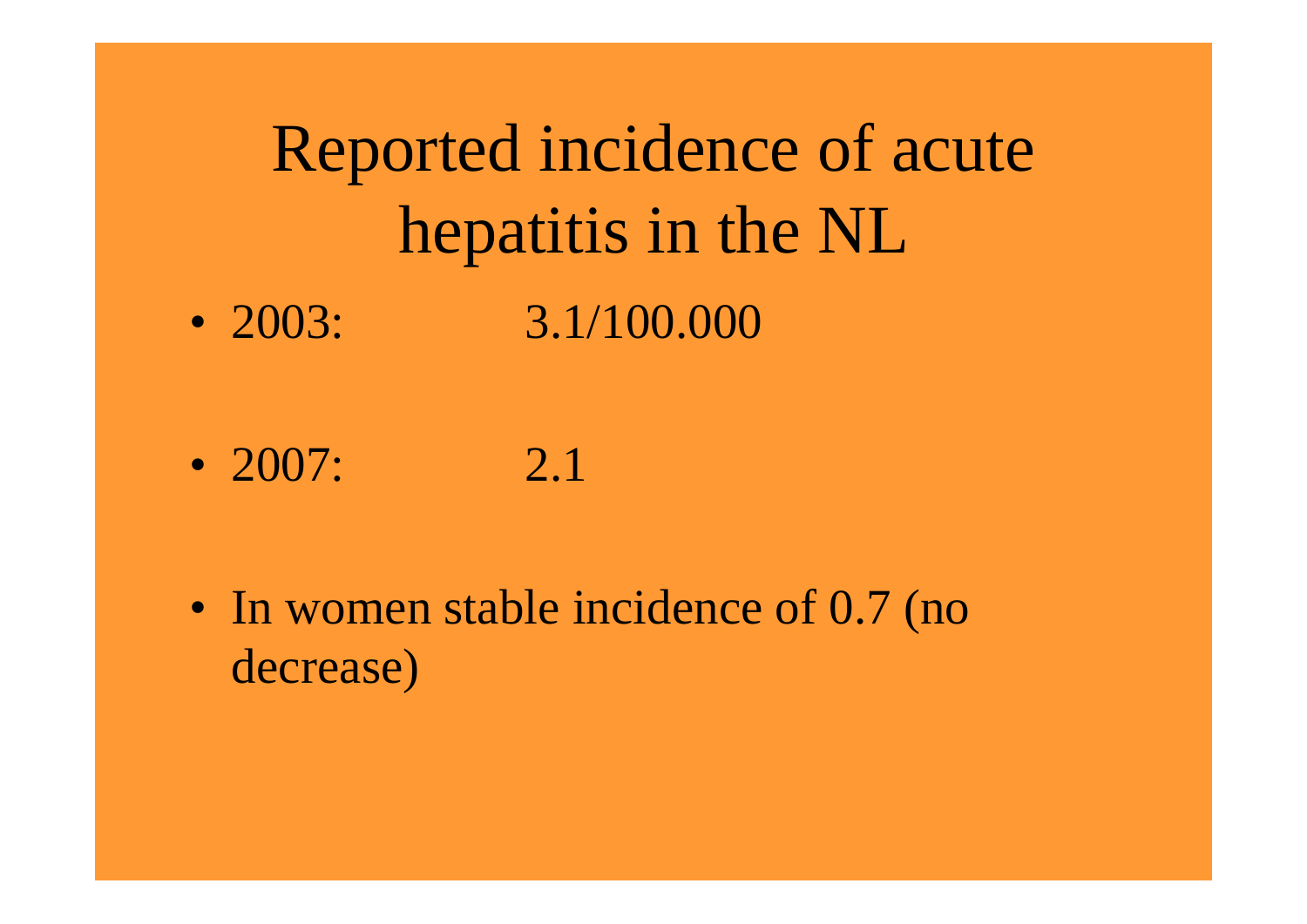# Acute hepatitis B, related to risk groups



overig 10%, onbekend 23%

19% in buitenland geboren, 17% geïnfecteerd in buitenland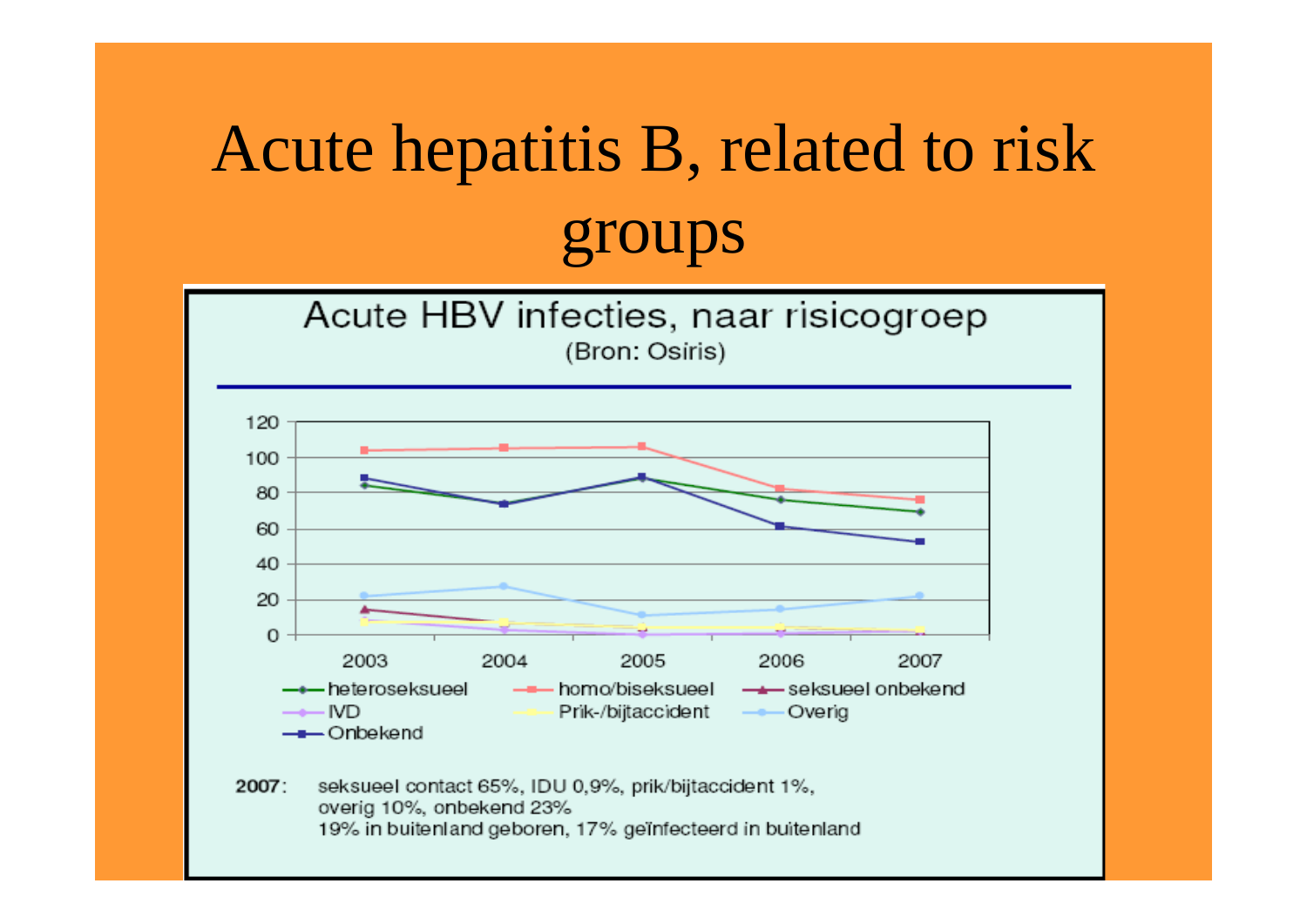| Acute hepatitis in The<br>Netherlands, 2003-2007 |             |           |  |  |  |
|--------------------------------------------------|-------------|-----------|--|--|--|
|                                                  | 2003        | 2007      |  |  |  |
| <b>MSM</b>                                       | 104 (31.9%) | 78(35.5)  |  |  |  |
| <b>Heteros</b>                                   | 84 (25.8)   | 69 (31.4) |  |  |  |
| Unknown                                          | 88 (27.0)   | 51 (23.2) |  |  |  |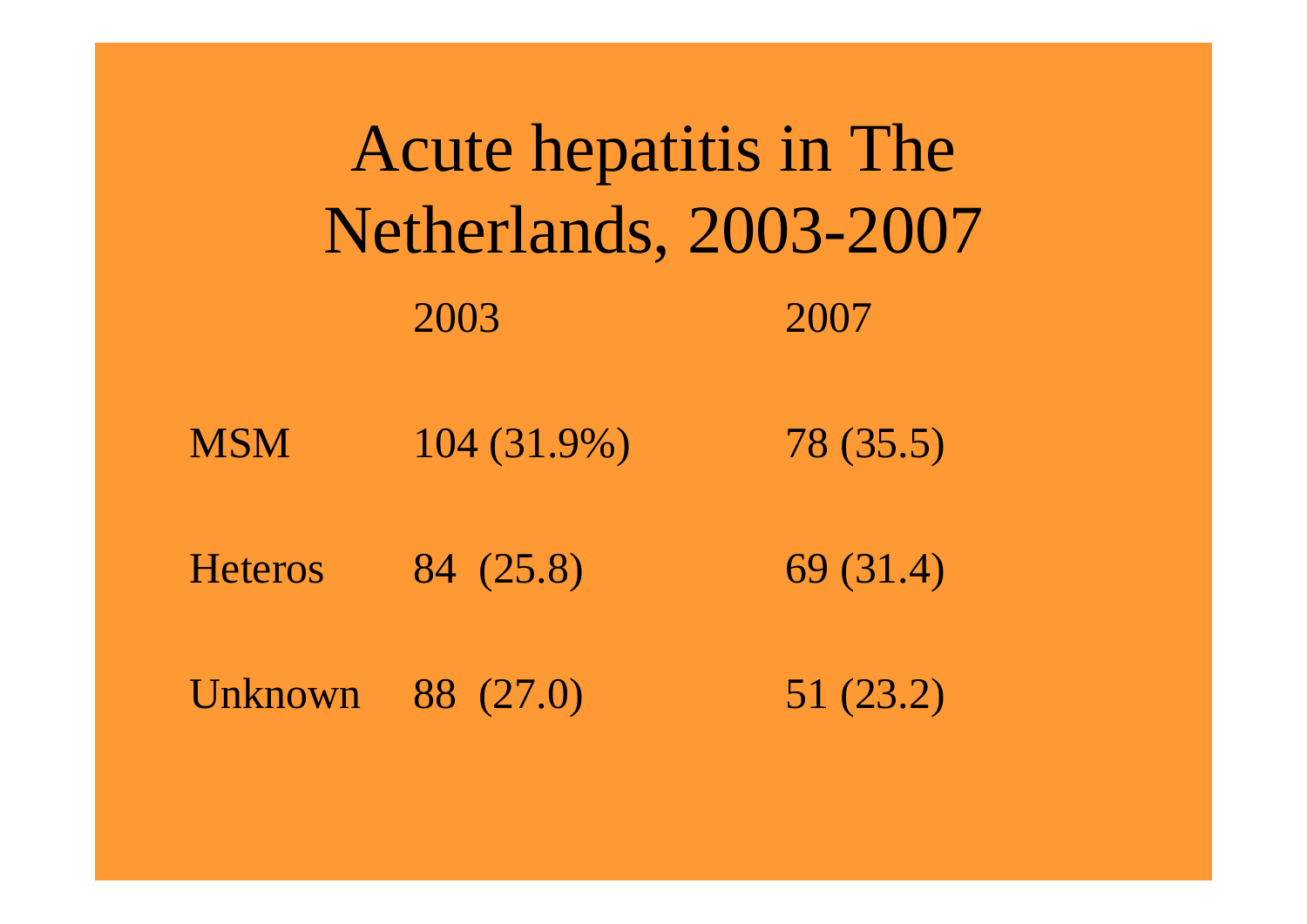Incidence of acute hepatitis in NL according to country of birth

• Low endemic country (NL): 1.5/100.000

• Intermediate end. country: 4.3

• High endemic country: 4.2

Koedijk, Ned Tijdschr Geneeskd 2007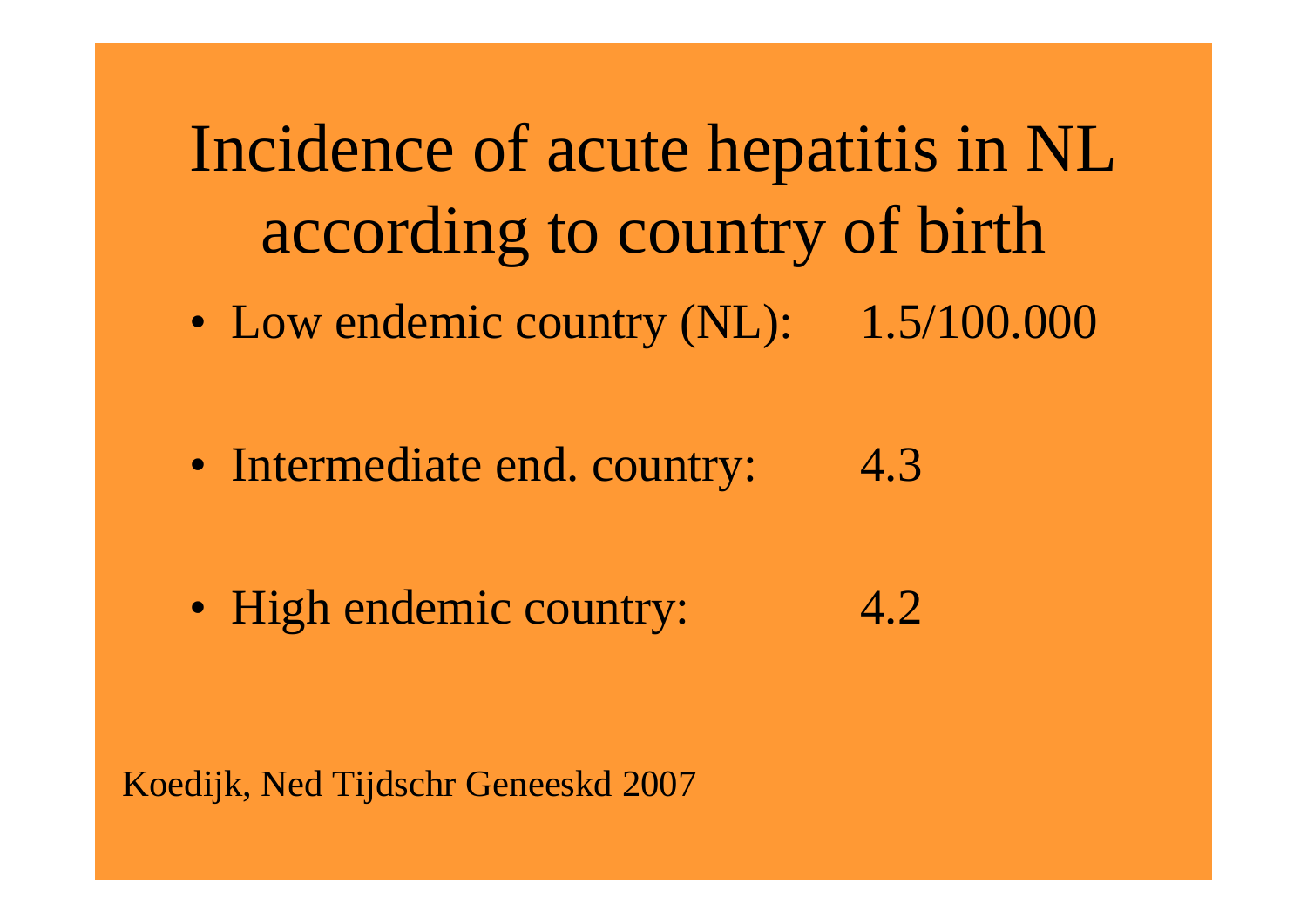Transmission route of the reported 220 patients with acute hepatitis in 2007

• homosesexual 35.5 % • heterosexual: 31.4 % • Unknown  $23 \frac{9}{6}$ • Others  $10 \frac{9}{6}$ • IDU  $0.9\%$ • Sexual  $0.9\%$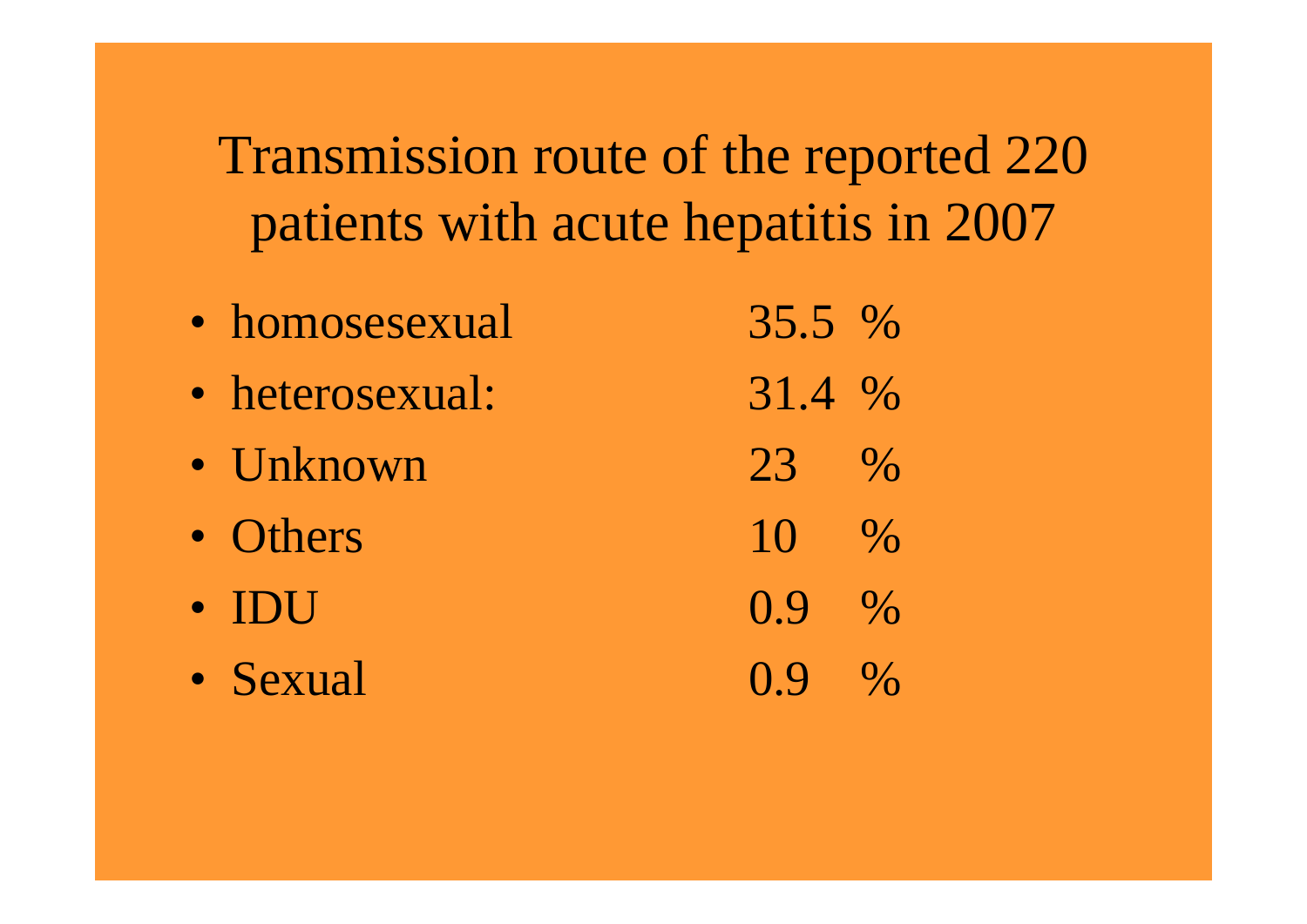54.6% cases of acute hepatitis in the NL caused by heterosexual or unknown transmission

Is the focus on homosexual men justified? if yes, are all homosexuals reached and vaccinated at time?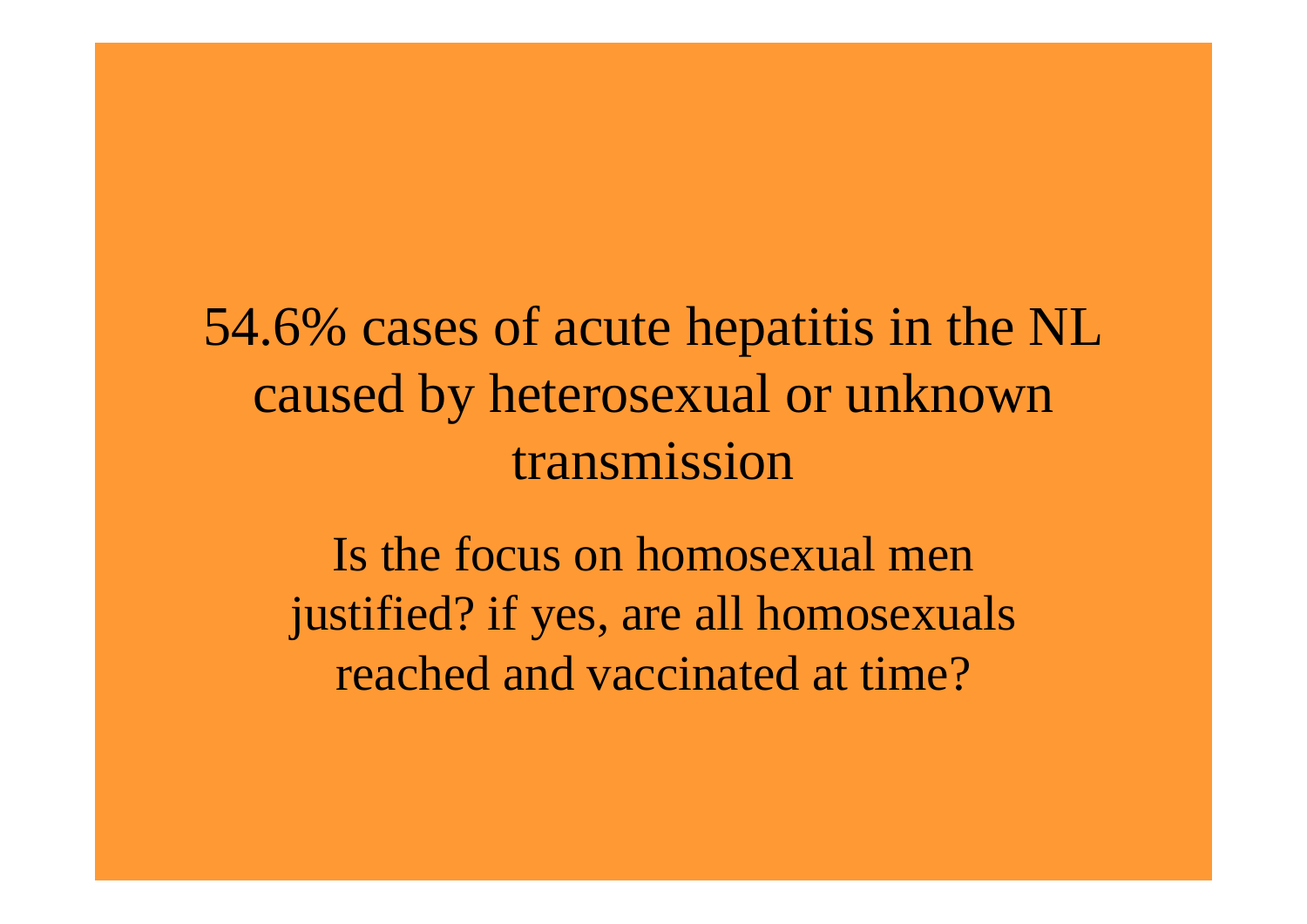#### Vaccinatie 2002 t/m 2007

| <b>Participants</b><br>first |             |                                                                                  | fully                                                                                                   |                                                        | Median age at<br>moment of first      |
|------------------------------|-------------|----------------------------------------------------------------------------------|---------------------------------------------------------------------------------------------------------|--------------------------------------------------------|---------------------------------------|
|                              |             |                                                                                  |                                                                                                         |                                                        | vaccination                           |
| 20,551                       |             |                                                                                  | 13,106                                                                                                  | 73.1%                                                  | 34                                    |
| 13,316                       |             |                                                                                  |                                                                                                         |                                                        | 37                                    |
| 10,083                       |             |                                                                                  |                                                                                                         |                                                        | 29                                    |
| 38,065                       |             |                                                                                  |                                                                                                         |                                                        | 26                                    |
| 82,015                       |             |                                                                                  | 44,797                                                                                                  | 60.5%                                                  | 30                                    |
|                              | vaccination | Anti-HBc<br>2622 (12.8)<br>1939 (14.6)<br>1428 (14.2)<br>1928(5.1)<br>7917 (9.7) | Participants<br>positive $(\%)^a$ second<br>vaccination<br>15,329<br>9,386<br>6,370<br>27,753<br>58,838 | Participants<br>vaccinated<br>6,610<br>4,302<br>2,0779 | Compliance<br>58.1%<br>49.7%<br>57.5% |











Rotterdam-Rijnmond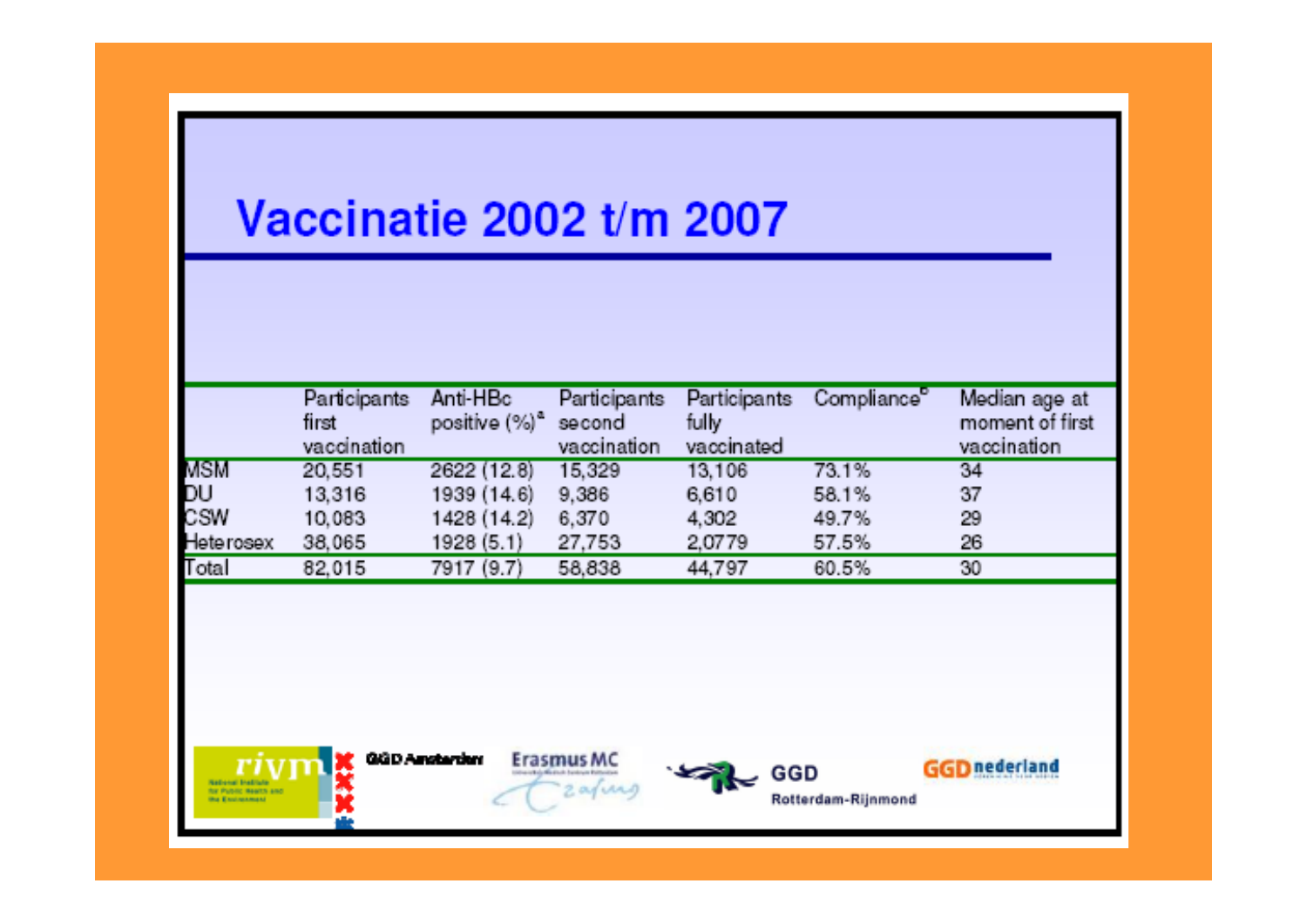#### **Vaccinatie coverage**

|            | Estimated total | <b>Fully</b> | Estimated  | Vaccination      | <b>Susceptibles</b>      |
|------------|-----------------|--------------|------------|------------------|--------------------------|
|            | population      | vaccinated   | anti-HBc   | coverage         |                          |
|            |                 |              | positive   | $(\text{range})$ |                          |
| <b>MSM</b> | 278,000-392,000 | 15,582       | 13-36%     | 7% (5-9%)        | 162,000-325,000 (58-83%) |
| <b>DU</b>  | 24,000-46,000   | 7.064        | 15-53%     | 41% (18-63%)     | 4,200-32,000 (18-69%)    |
| <b>CSW</b> | 20,000-25,000   | 4,568        | 14-33%     | 28% (21-34%)     | 8,800-17,000 (44-68%)    |
| Heterosex  | 195,000         | 24,687       | $5-42%$    | 18% (13-22)      | 88,000-160,000 (45-82%)  |
| Total      | 517,000-658,000 | 51,901       | $11 - 40%$ | 17% (9-25%)      | 155,000-534,000 (30-81%) |







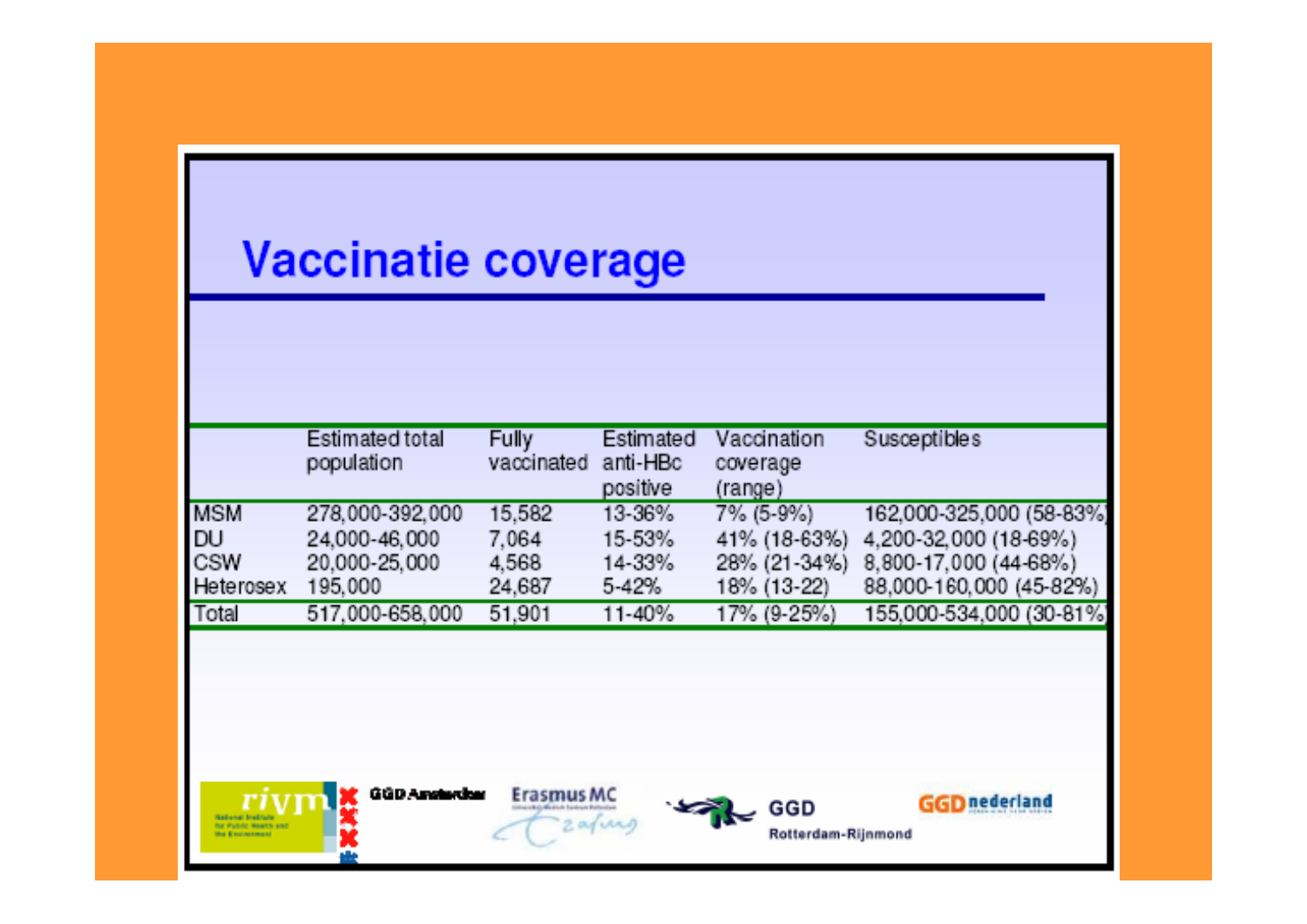Median age of vaccination and acute hepatitis B in MSM

• Age of vaccination: 36 years

• Age of hepatitis B:: 39 years

Heijnen, infectieziekten Bulletin 11,2007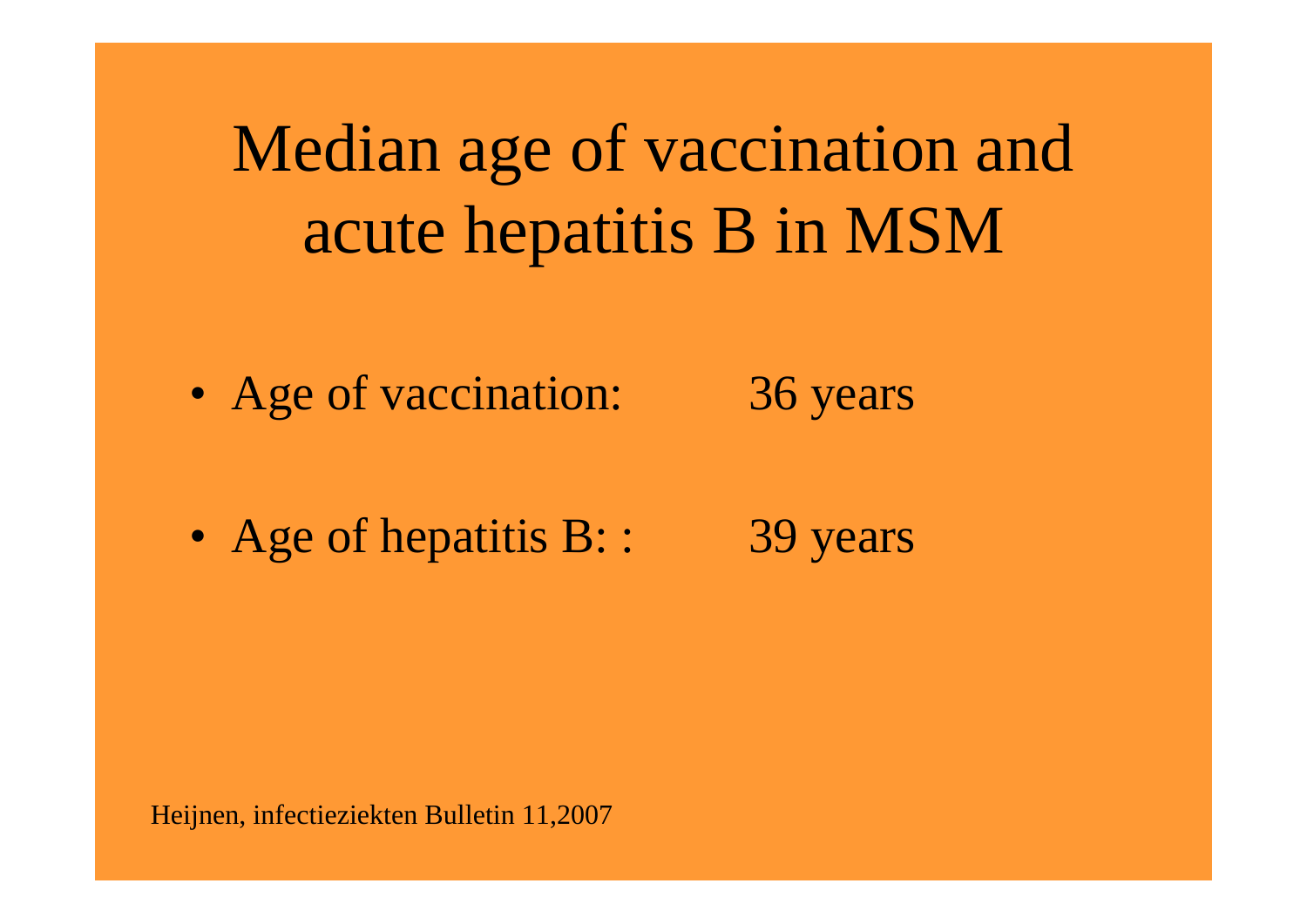Conclusion: Vaccination focus on homosexual men not very effective

- Low coverage of 7% (lowest coverage rate of all risk-groups)
- Of these 7% only 73% are fully compliant
- Age of vaccination by far too high
- Very questionable whether intensification of this program will be able at a cost-effective manner to reach at least 70% of MSM group at younger age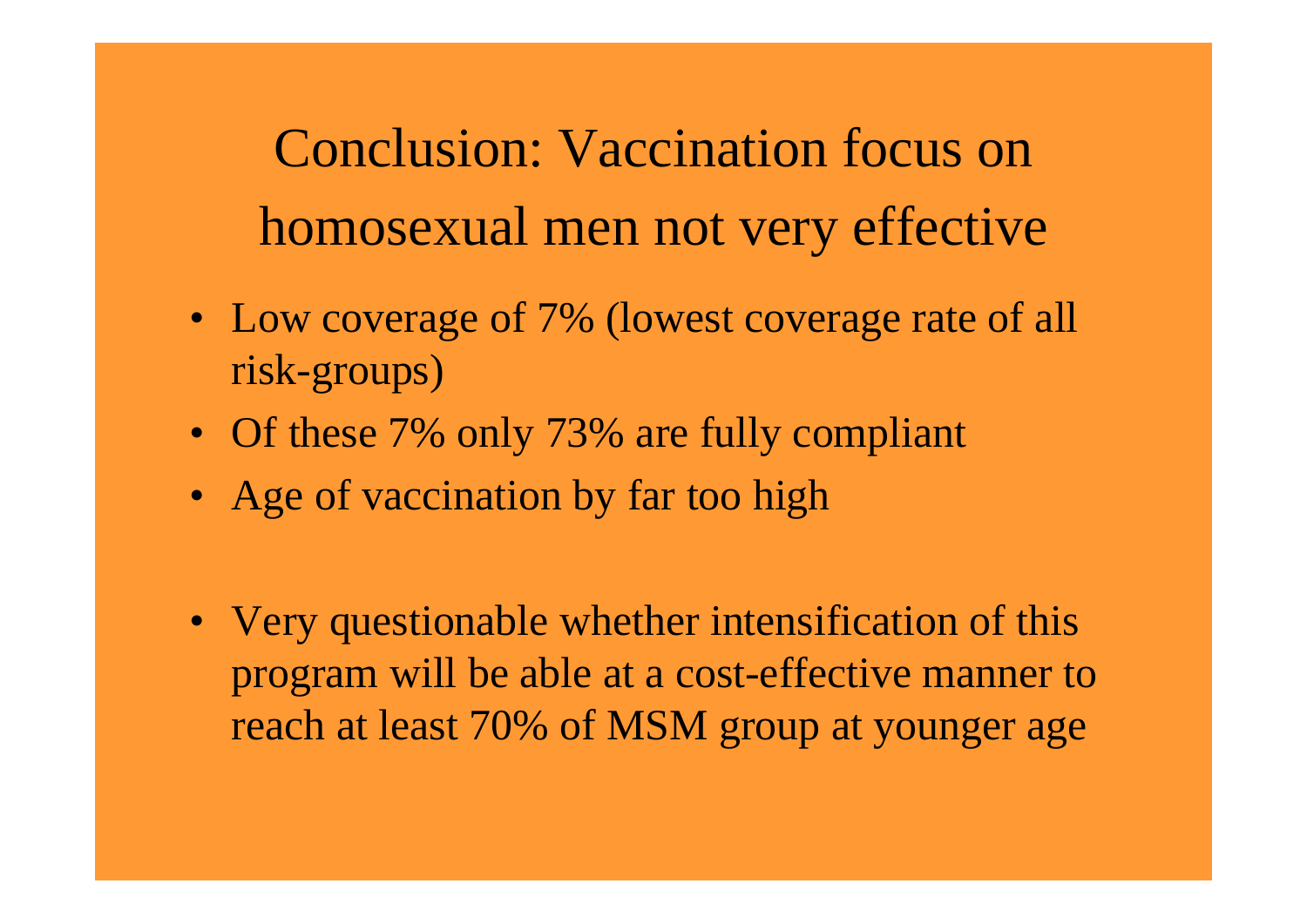Vaccination of heterosexuals stopped in 2007 in the NL

• Difficult to explain to heterosexuals with high risk behaviour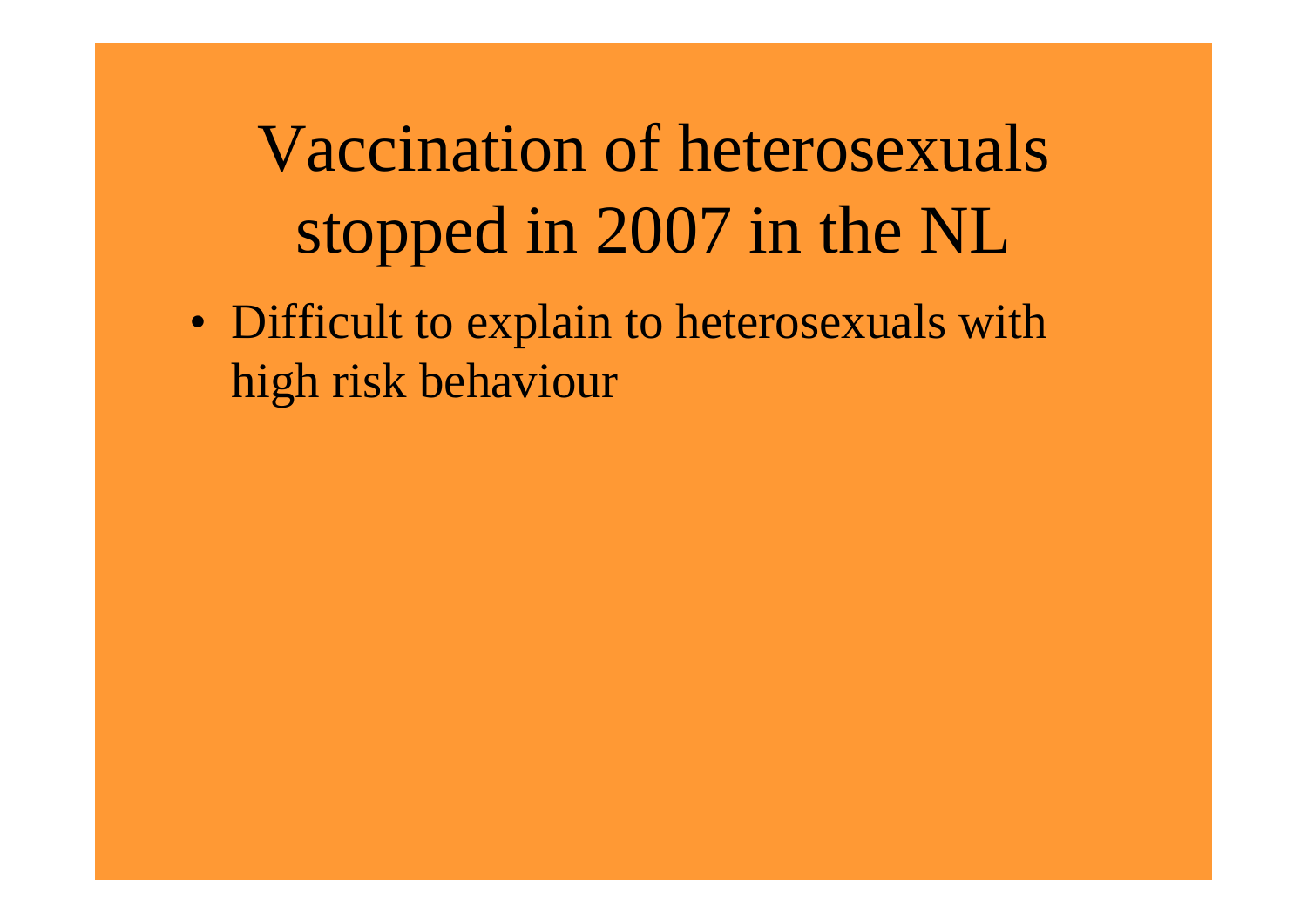## Does pre-travel advice cover risk of hepatitis B?

- No!, hepatitis B vaccination is officially only advised for persons, particular children who stay for at least 6 weeks in countries with HBVprevalence of >2% under primitive conditions
- Countries like Spain and Turkey are not on the list!
- Young people travelling frequently to HBVendemic countries are generally not vaccinated in the NL!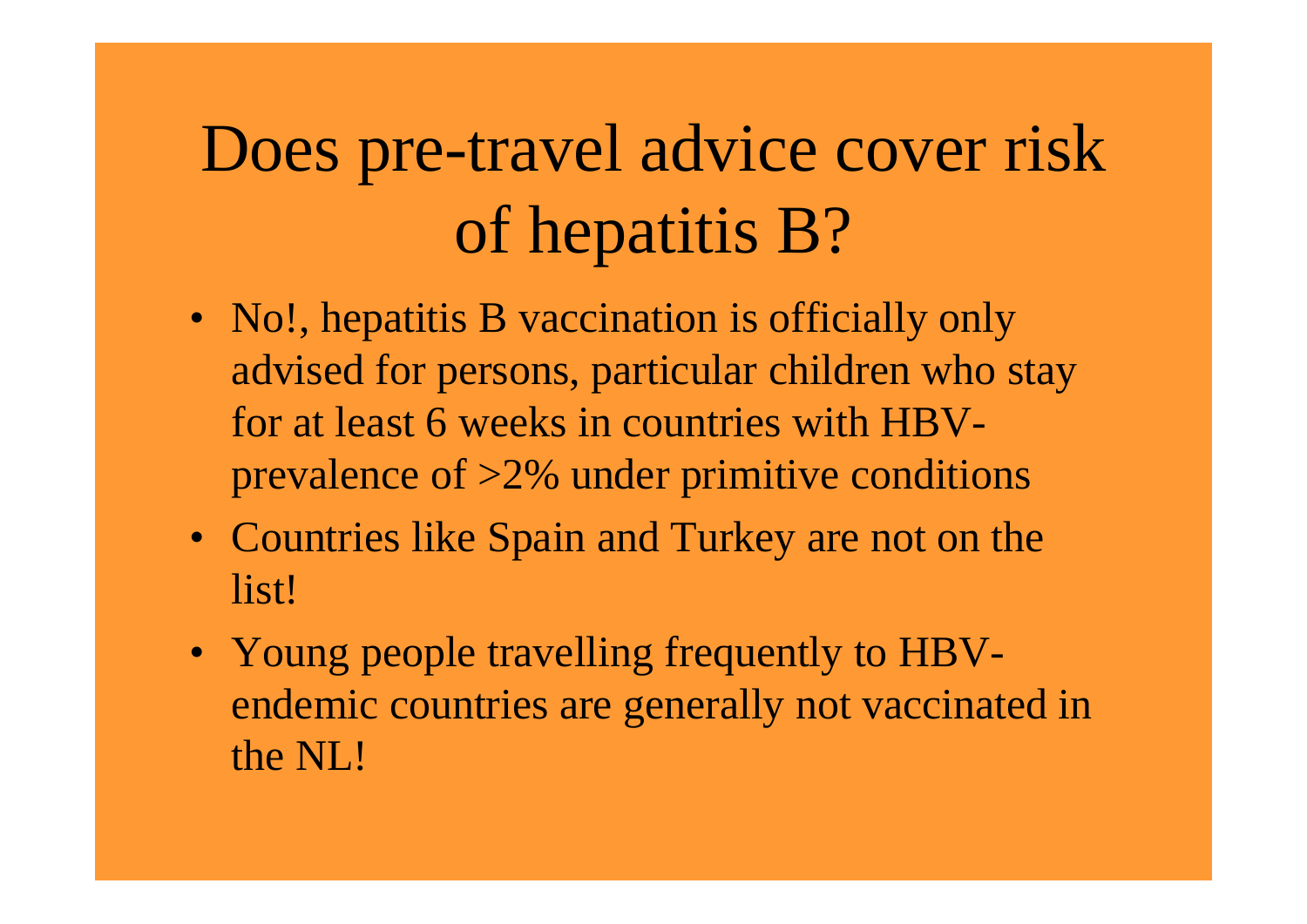### People from the Netherlandsholidays abroad

• 17 million holidays abroad

• 1.7 million outside Europe

• 645.000 to Turkey

• Inside Europe: Italy, Spain very popular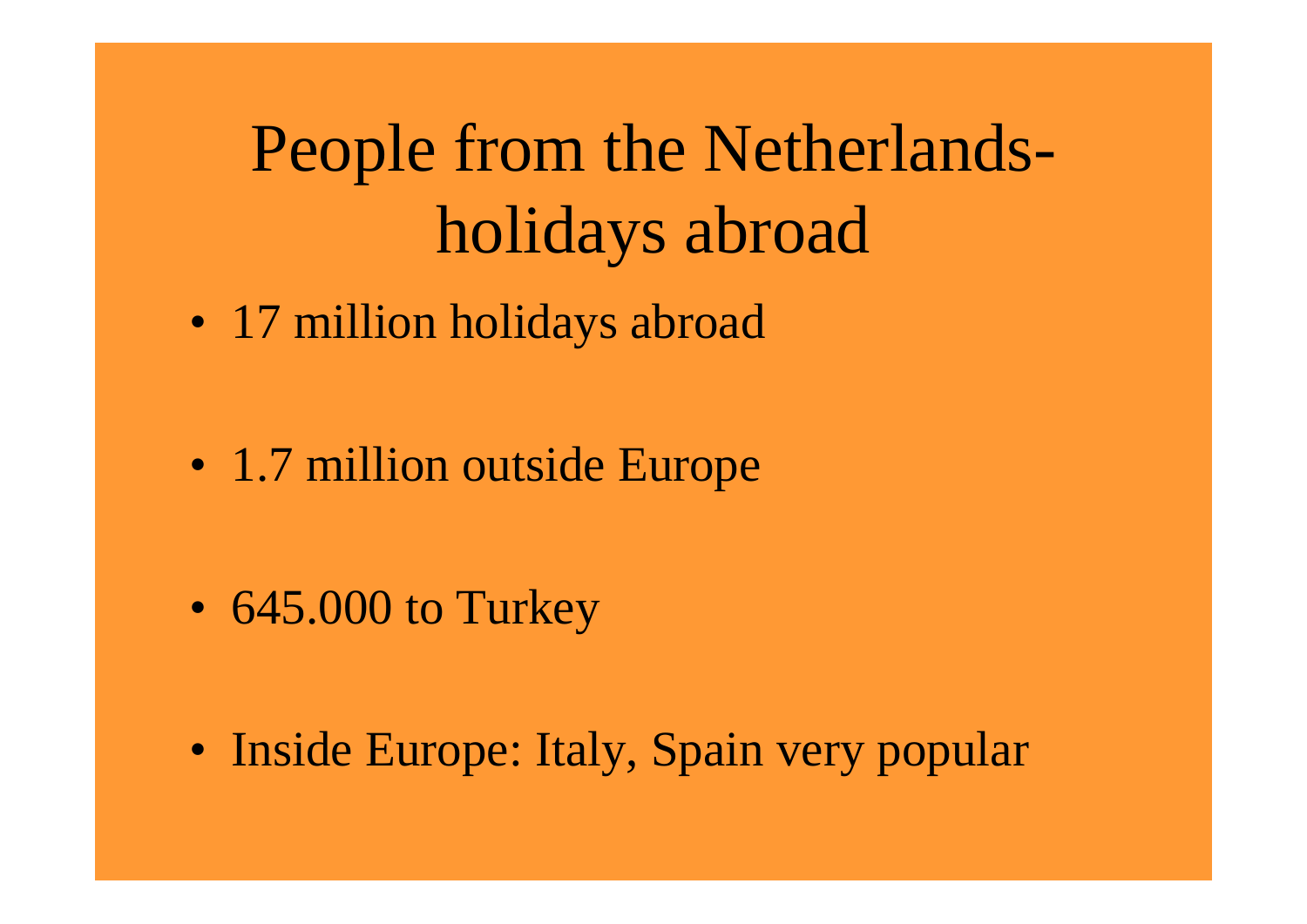#### **Geographic Distribution of Chronic HBV Infection**

**HBsAg Prevalence** 



2-7% - Intermediate

 $2\% - Low$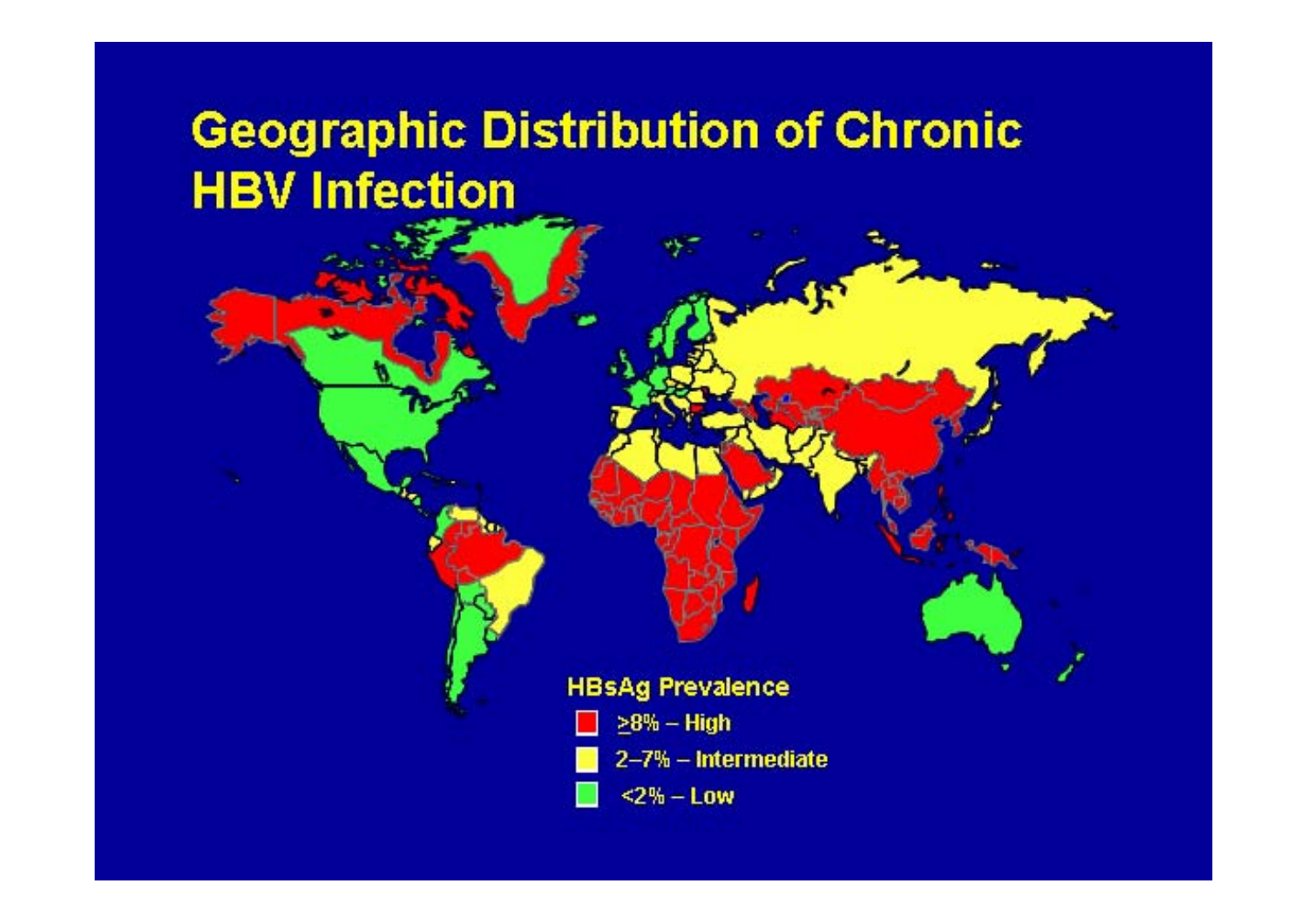## Acute hepatitis B infection during vacation abroad

- 17% of all cases of acute hepatitis B in 2007, the infection was acquired abroad!
- 2 cases in young women being on holiday in intermediate endemic countries infected by sexual contact developed fulminant hepatitis and had to undergo livertransplantation
- 1 woman of 20 years died of acute hepatitis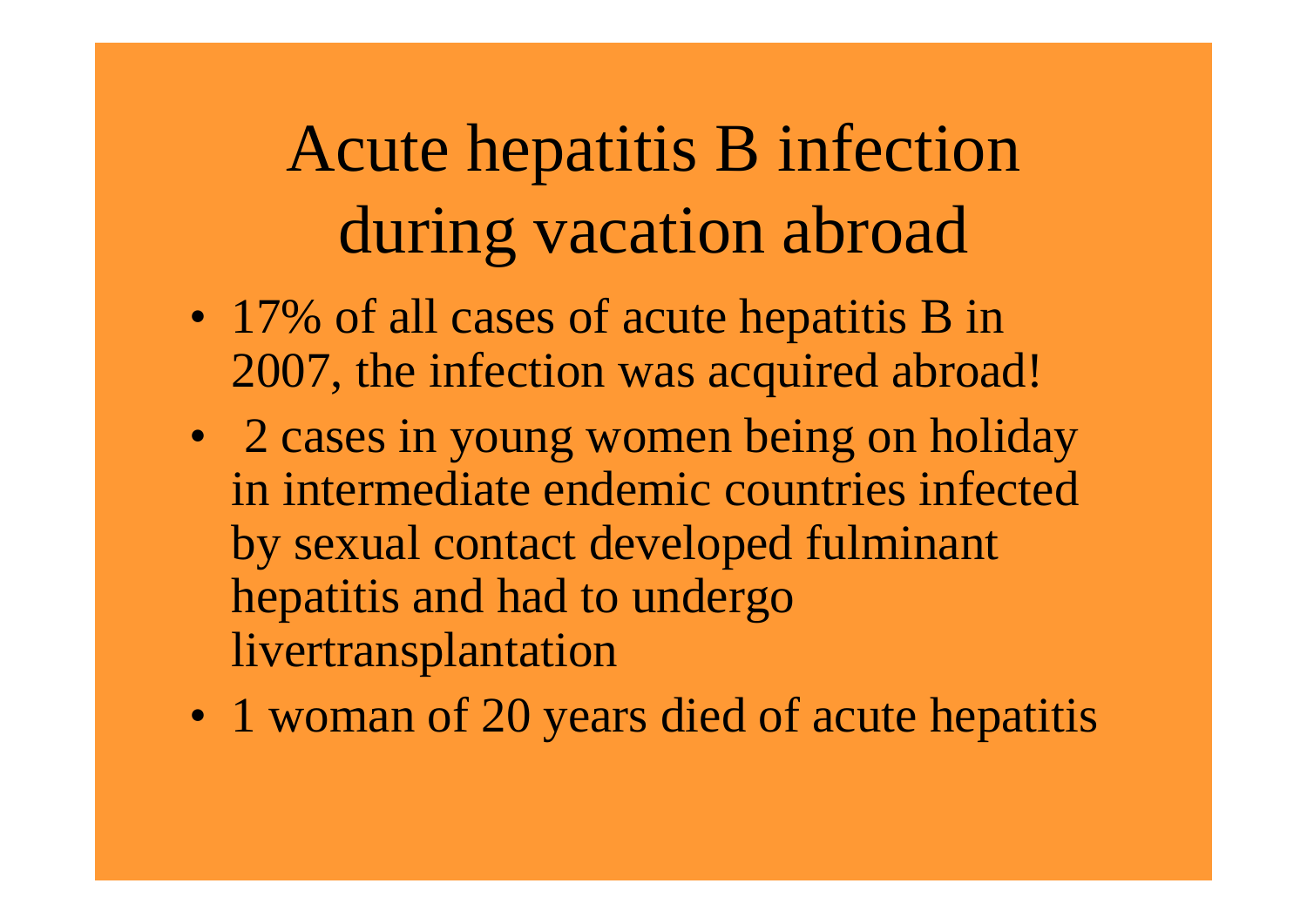Study of sexual risk behaviour among travellers (Dutch GGD/Antwerpen)

- 1900 travellers
- 5% had sexual contacts with new partner
- In 53% unexpected (in women 75%)
- 30% no condom used
- 40% not vaccinated against hepatitis B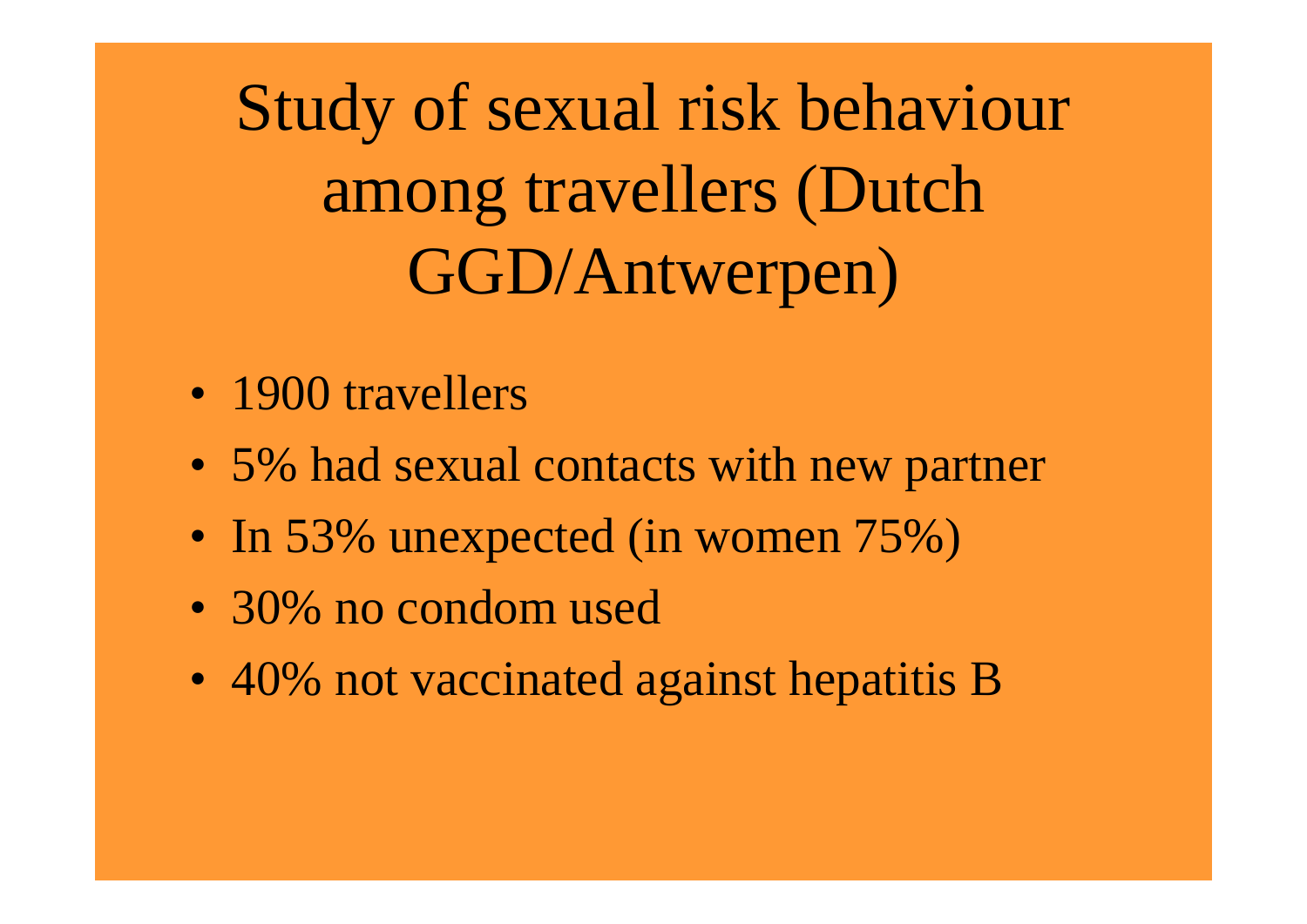Are immigrants protected by the Dutch vaccination strategy ?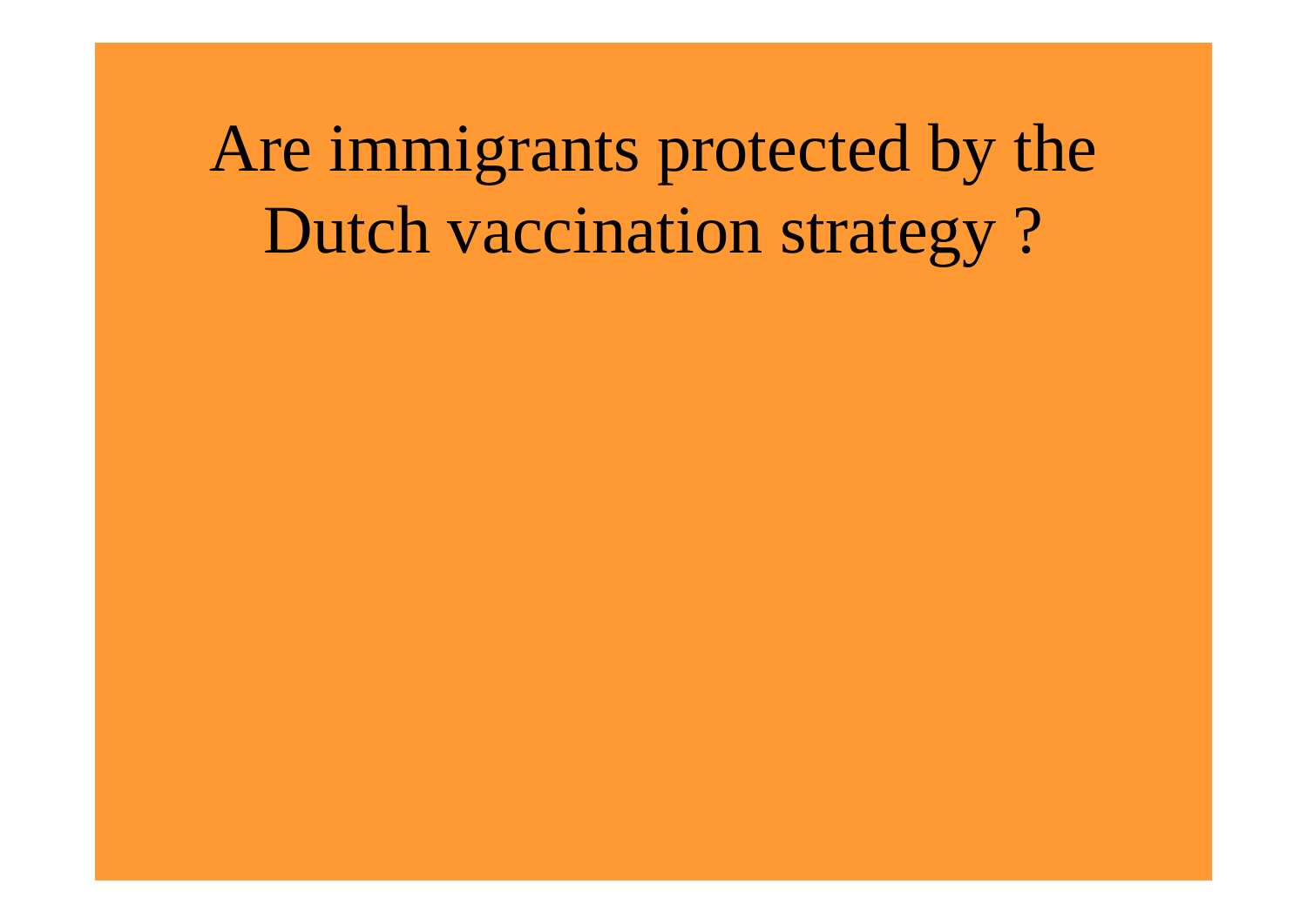### Dutch vaccination policy for immigrant-children

- Since 2003 all children with one parent from country with >2% HBV prevalence are vaccinated in their first year of age
- But: older children who frequently travel to their home country are not vaccinated and children from abroad who want to live with their parents are not vaccinated as well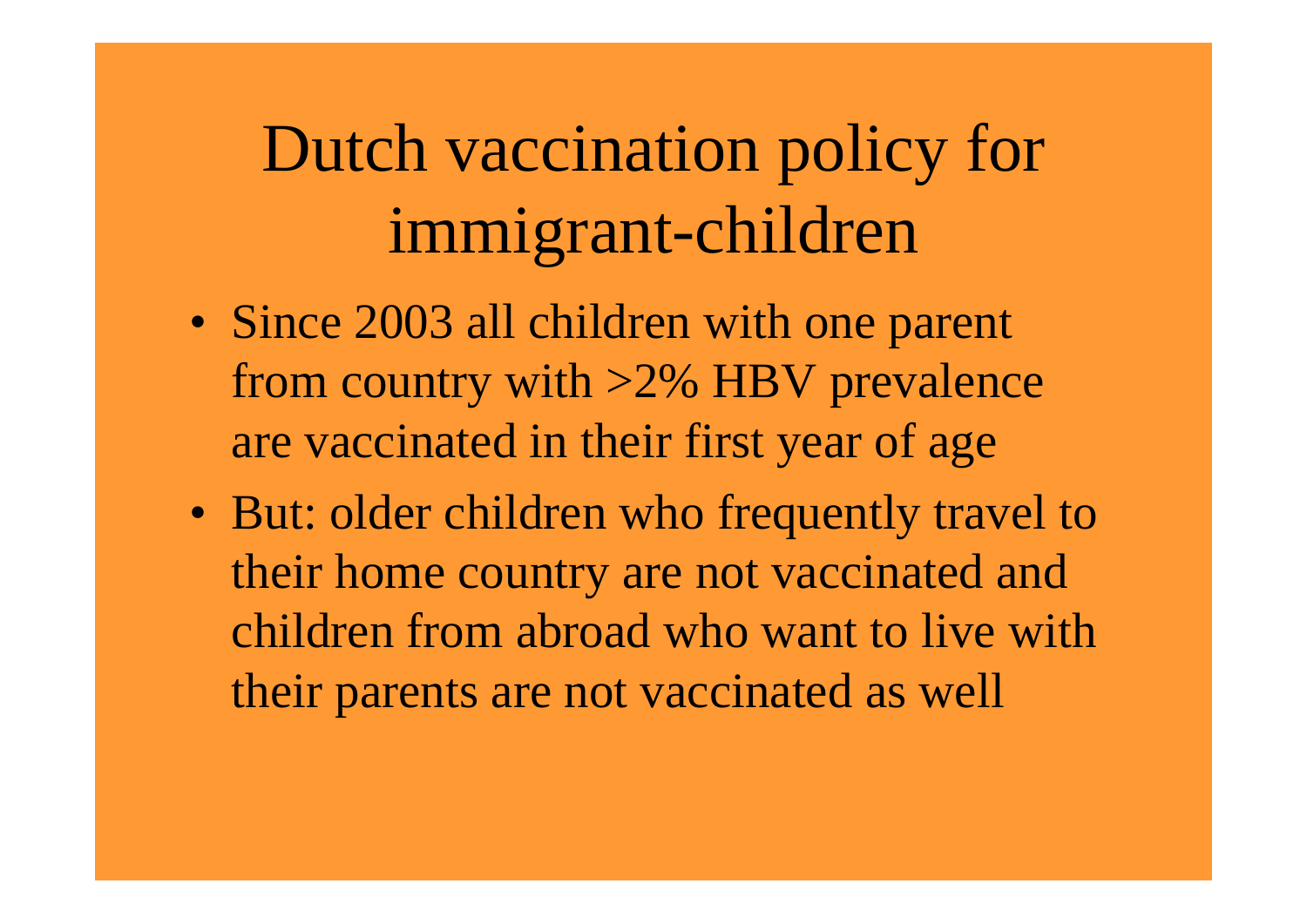Arguments against exclusive vaccination of risk-groups (1)

- Difficult to adress, no examples of high coverage rates- including The Netherlands
- Risk groups like MSM are vaccinated too late (NL: 36 years), already involved in risk behaviour
- Intensification of risk group approach only is cumbersome,increasingly expensive, effect??
- Majority of persons who are at risk for acute hepatitis B in the Netherlands do not belong to any risk group and are not protected
- Early childhood transmission with high chance of developing chronic hepatitis B is not interrupted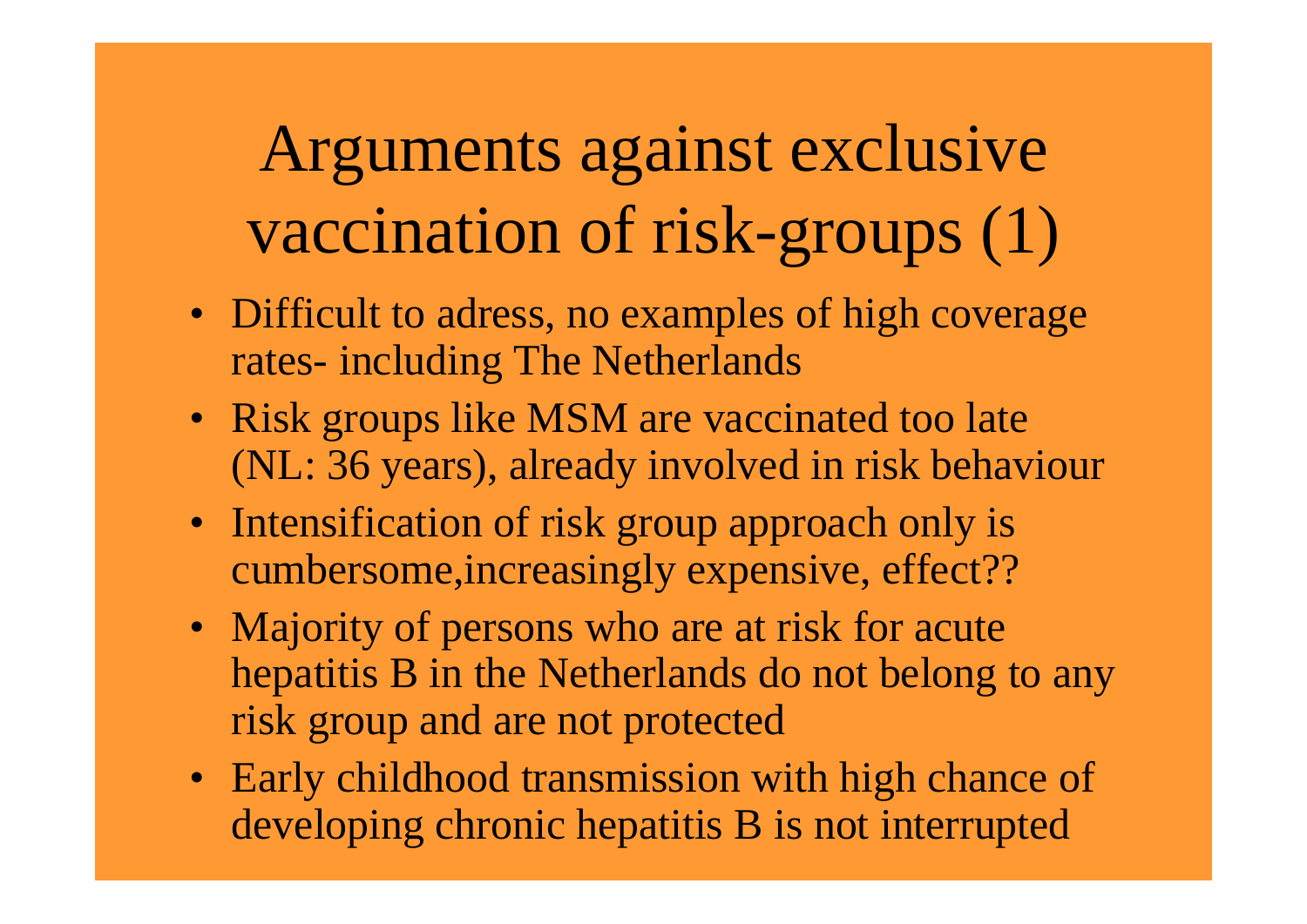Arguments against exclusive vaccination of risk-groups (2)

- Even addition of antinatal screening and vaccination of children (<1 year of age) with one parent from endemic countryalthough important- is not sufficient:
	- Older children are missed
	- Parents of these children are missed (incidence of acute hepatitis nearly 3 times higher than in persons born in the Netherlands)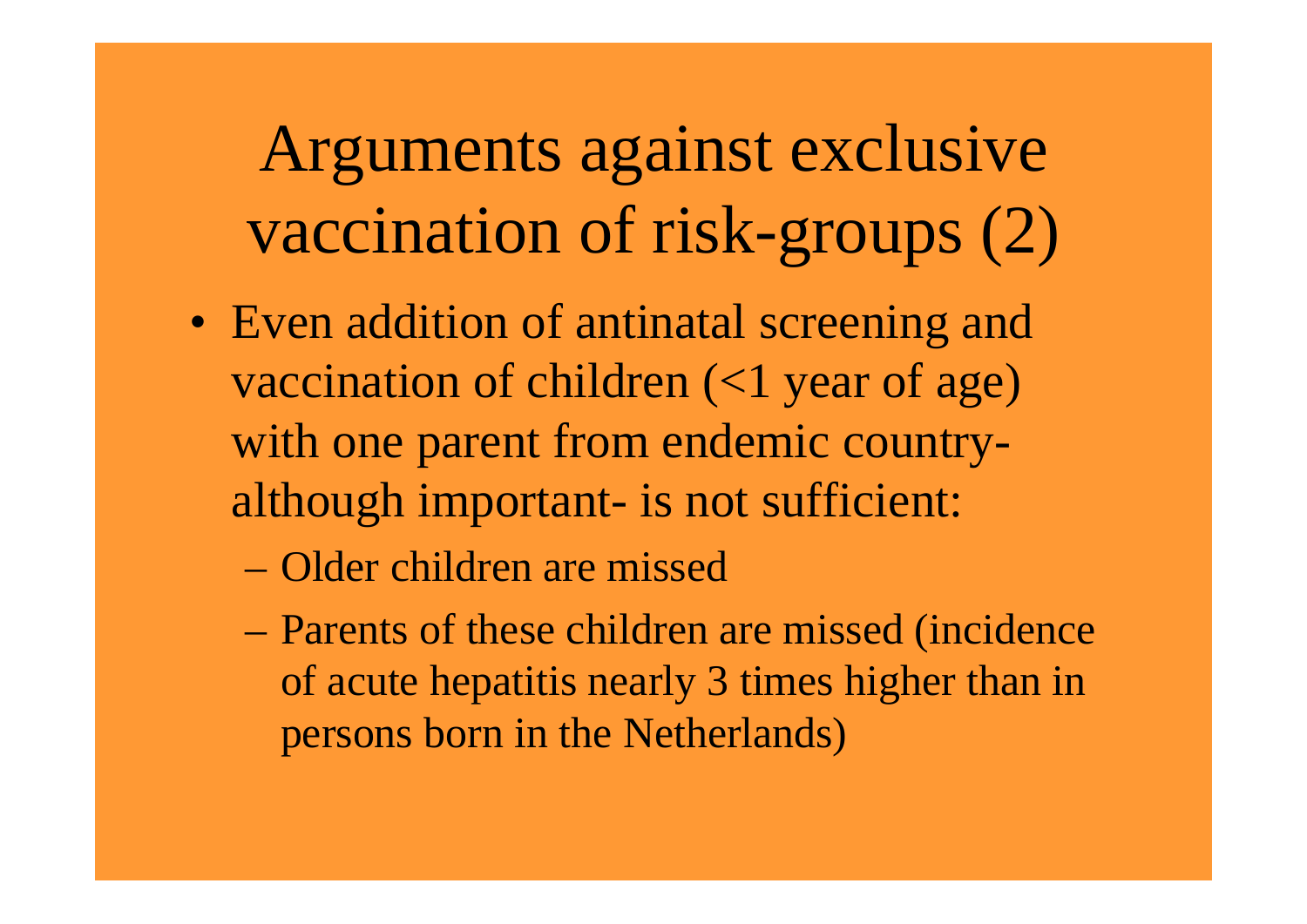Arguments against exclusive vaccination of risk-groups (3)

- Stigmatization of risk-groups
- Focus on immigrant children/adults may increase fear in the Dutch population and hinder the integration proces
- Wrong suggestion that hepatitis B is not a concern for the rest of the population
- Whether immigrants transmit the virus to the Dutch population is an irrelevant question!
	- Any young active Dutch person can start sexual relationship at any time with person from HBVendemic country at home or abroad!
	- Immigrants have same right of protection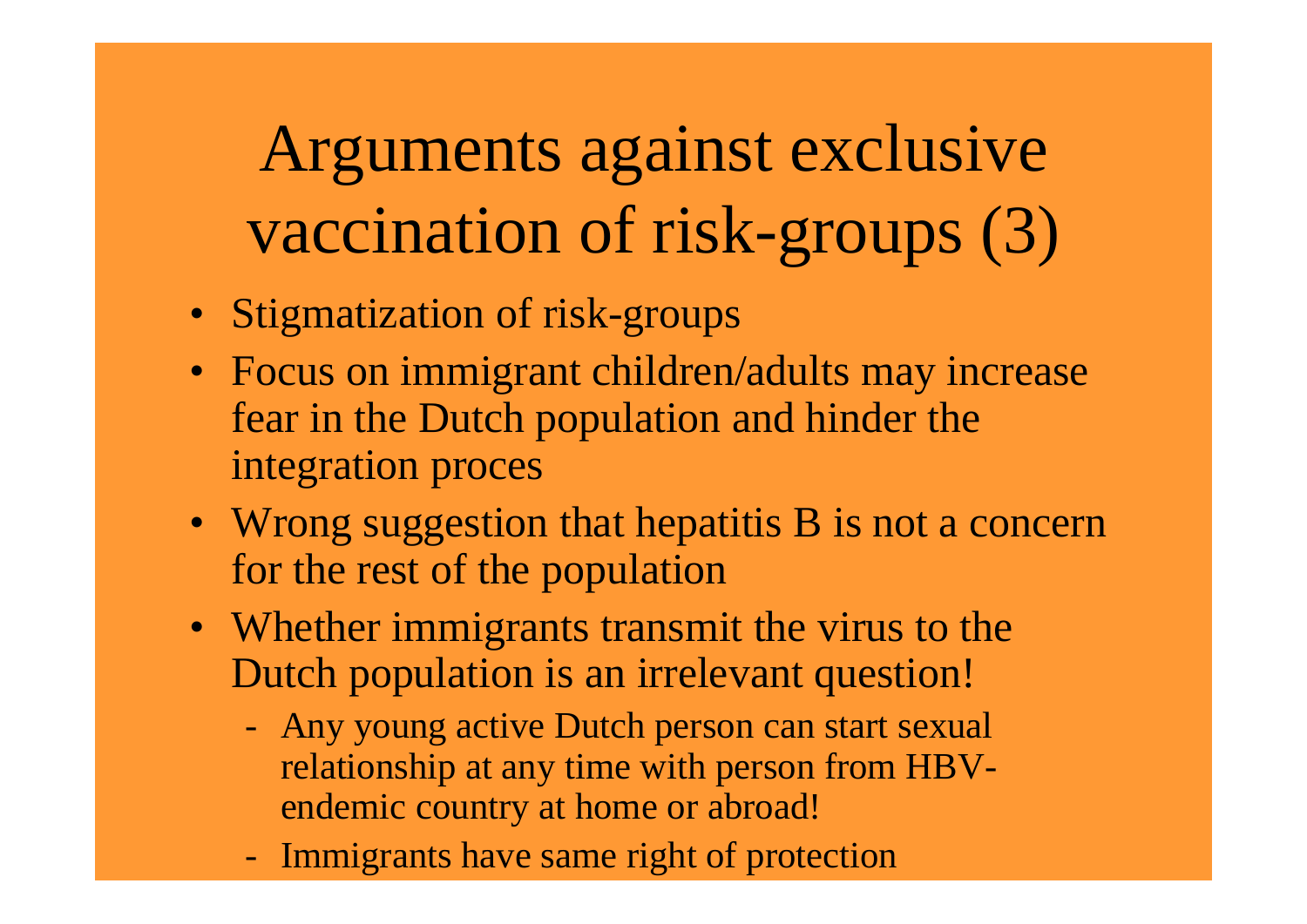## Arguments for universal hepatitis B vaccination (1)

- Proven efficacy (decreases acute infections and morbidity/mortality) and safety
- Proven longstanding immunity
- Simple integration into childhood vaccination program possible
- Comply with appeal of WHO and European **Community**
- Cost-effective in the long run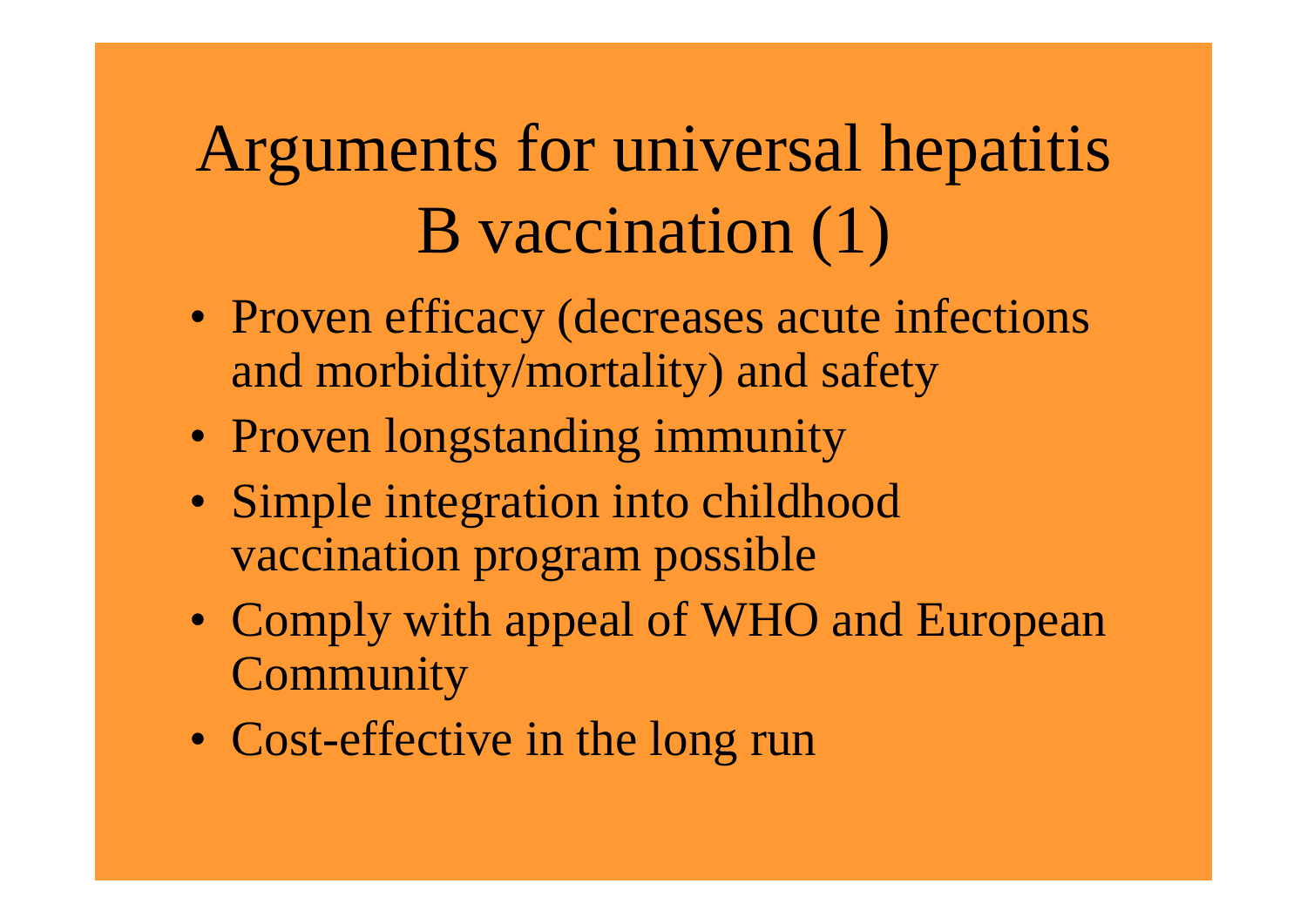## Arguments for universal hepatitis B vaccination (2)

- The whole population gets protection without difference of country of birth and sexual behaviour
- Protection starts before risk behaviour starts- in the future targetting of risk groups wil be unnecessary
- It should be an ethical duty of each country to protect all people against oncogenic virus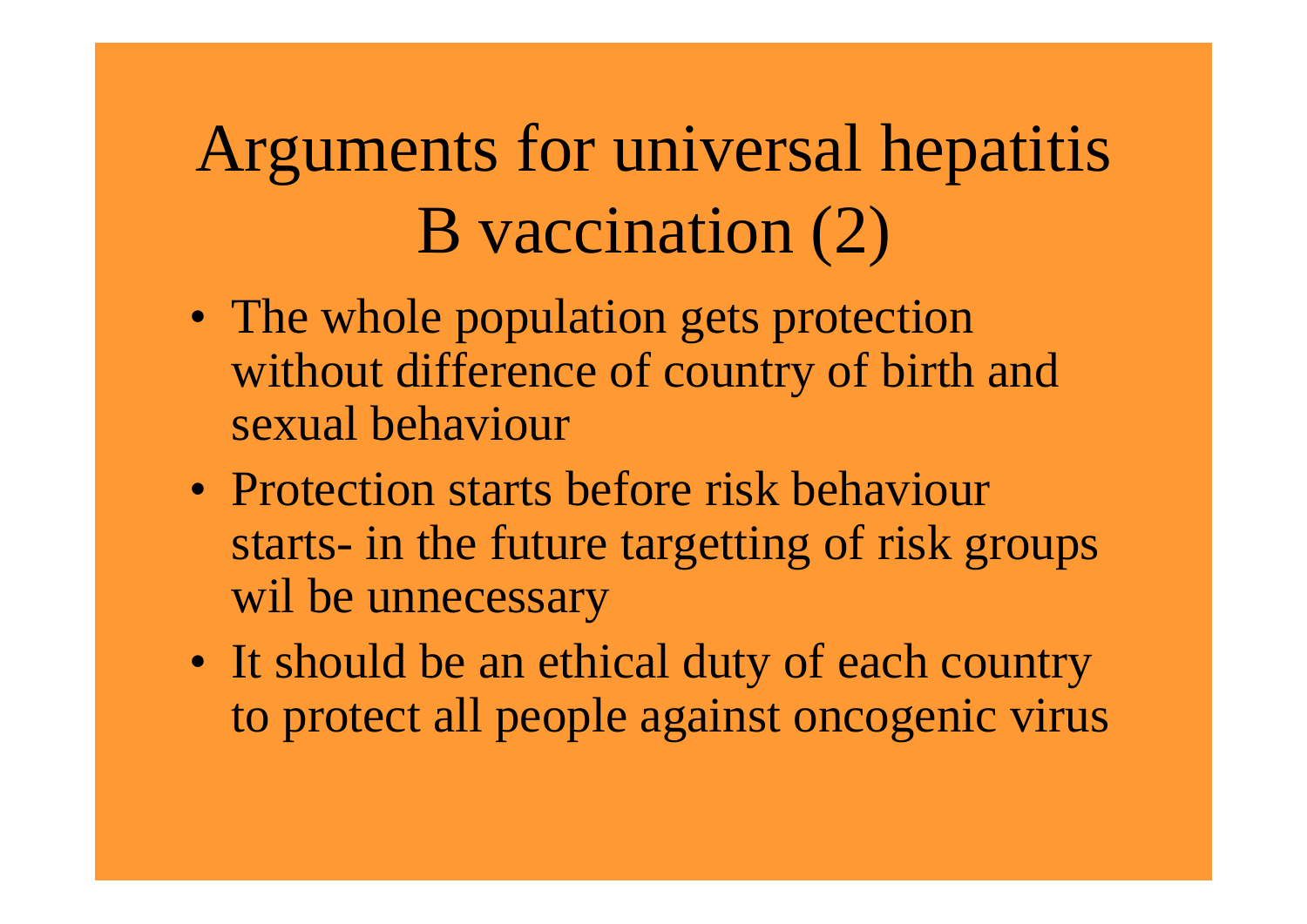## Arguments for universal hepatitis B vaccination (3)

- Impact on HBV-epidemiology:
	- Incidence of acute infections will decrease
	- Prevention of early childhood infection decreases number of persons entering unnoticed the large pool of chronic infections
	- Decrease of chronic infections will not only depend on succesful vaccination programs worldwide (less and less immigrants will be infected), but in the next 20 years mainly on early detection and treatment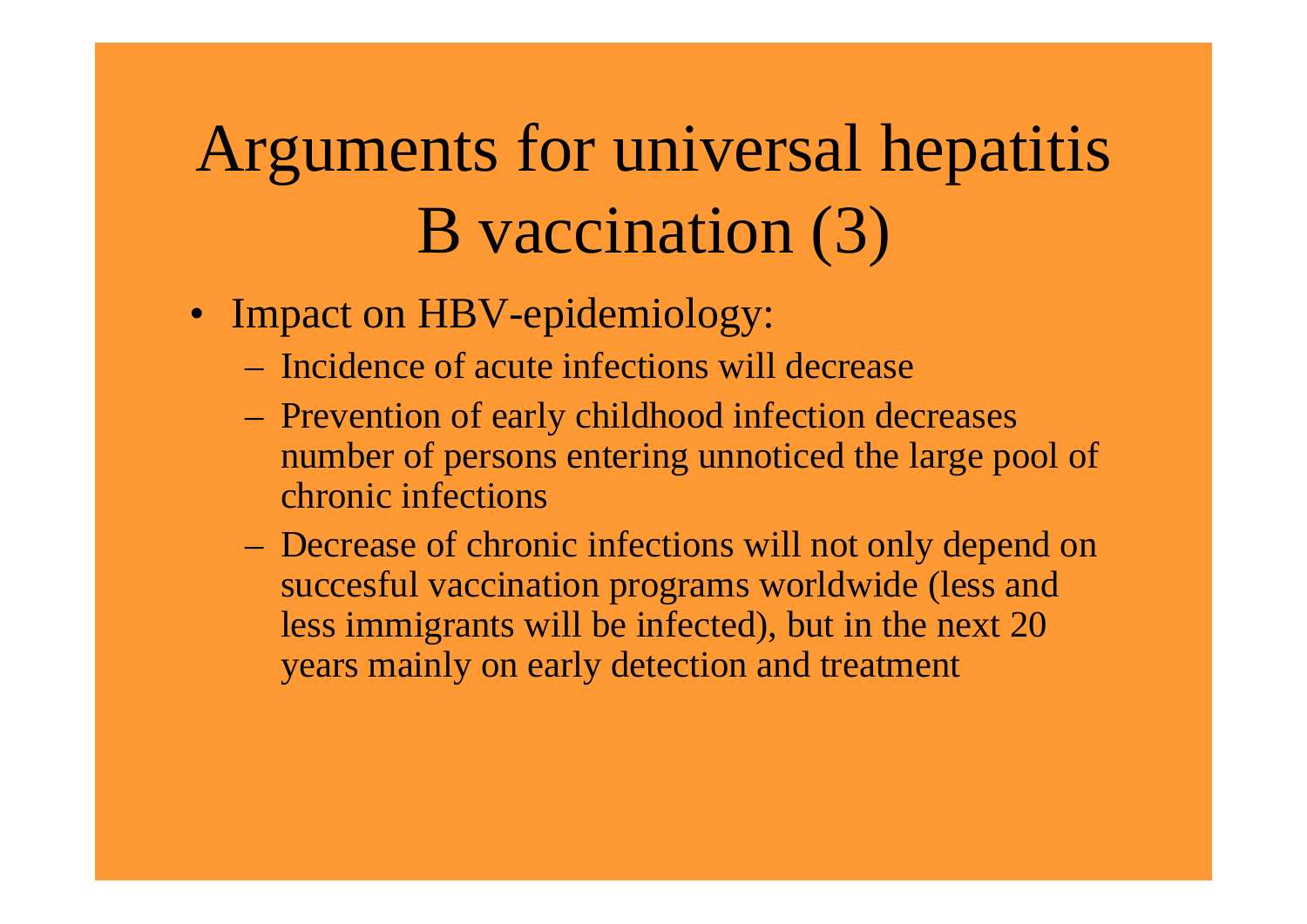Universal vaccination for children, adolescents or both?

- A. Children
- Easy to integrate into childhood vaccination pr
- High coverage rate guaranteed
- Prevents early childhood transmission
- Relative low costs incremental costs of hexavalent vaccine over 5 component vaccine
- But: less immunogenic compared to adolescent vaccination?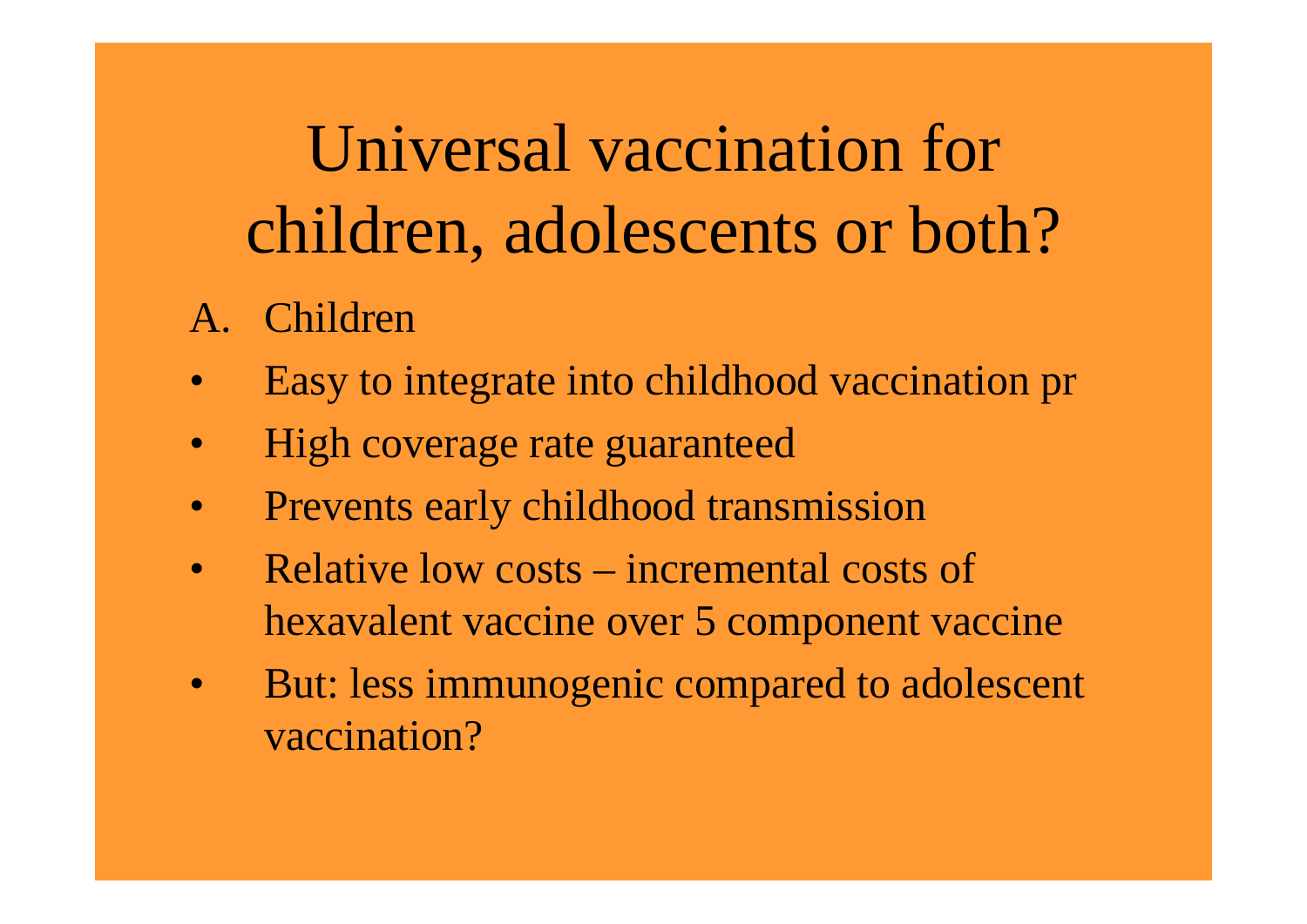Universal vaccination for children, adolescents or both?

- B. Adolescents
- Effect of vaccination 12 years earlier than with child-vaccination

But:

- higher costs for vaccine and campaign
- very doubtful high coverage rate
- Does not prevent early childhood transmission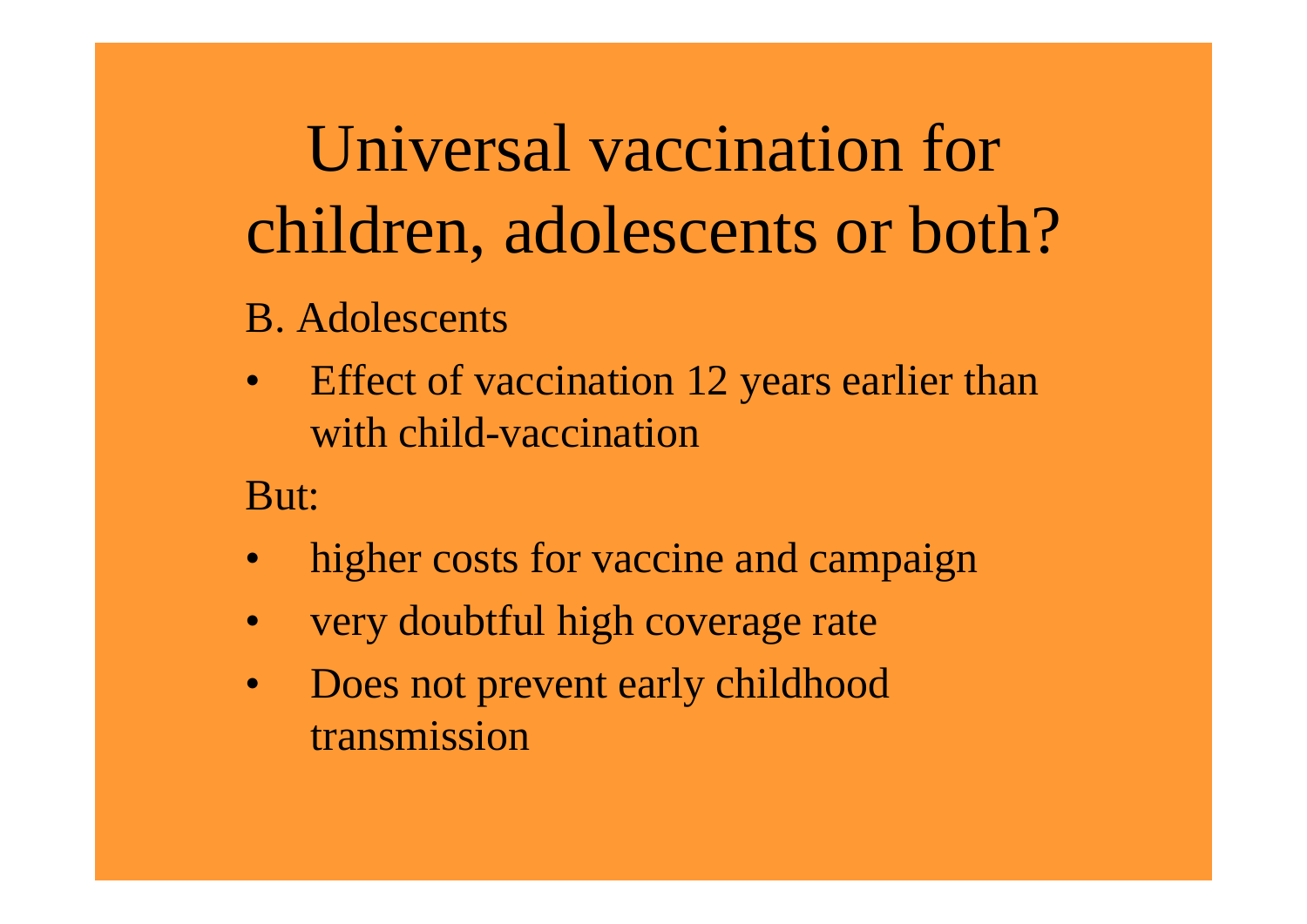Universal vaccination for children, adolescents or both? C. Both (like in Italy)?

- Immediate protection for all vaccinated children and adolescents
- After 12 years vaccination for adolescents can stop
- But: higher costs for the first 12 years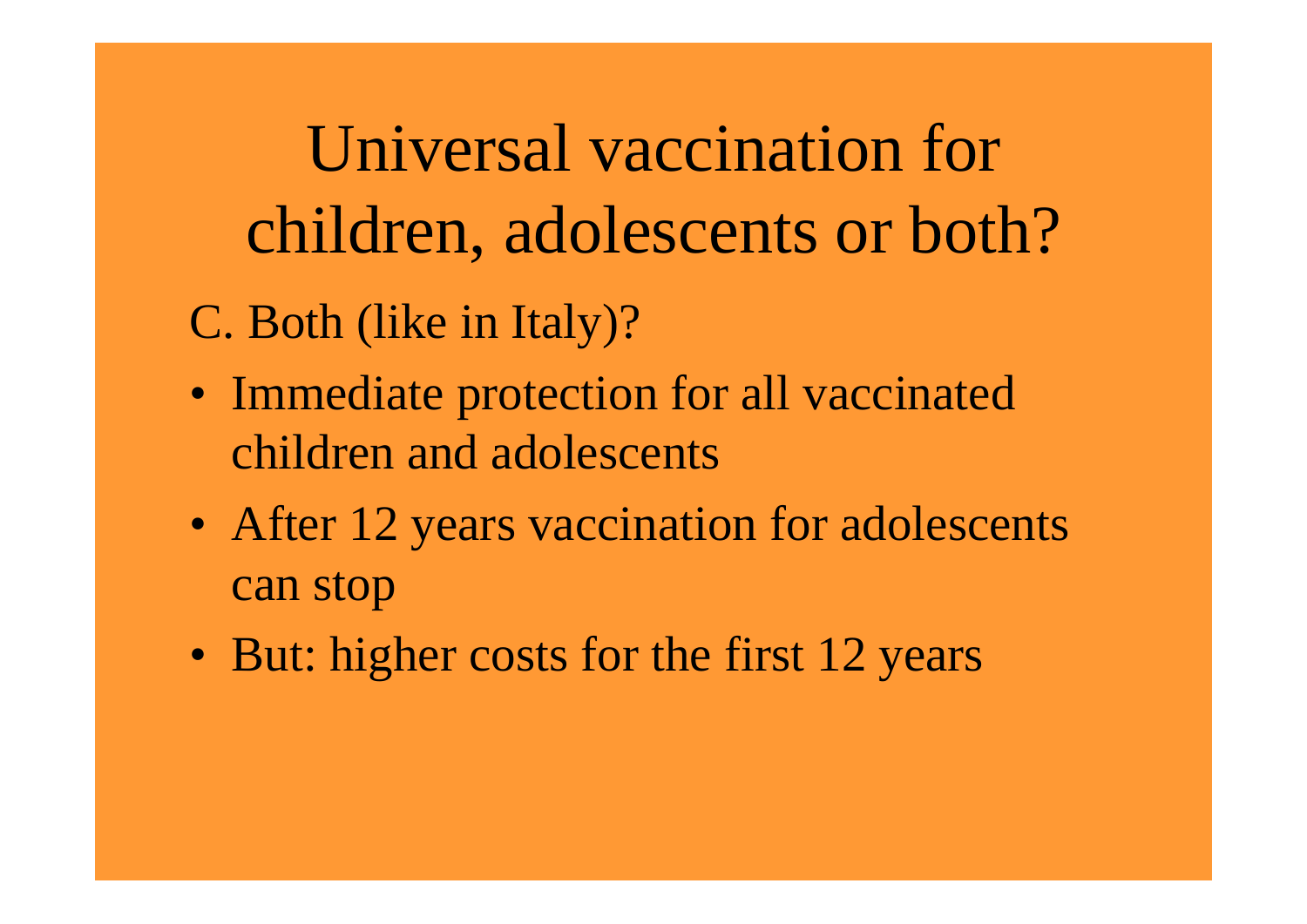### The effect of various vaccination strategies in the NL



Vaccination of children whose parents originate from high-endemicity countries starts in year 1, universal vaccination of neonates or adolescents starts in year 5.

#### Kretzschmar,Lancet infect dis 2008